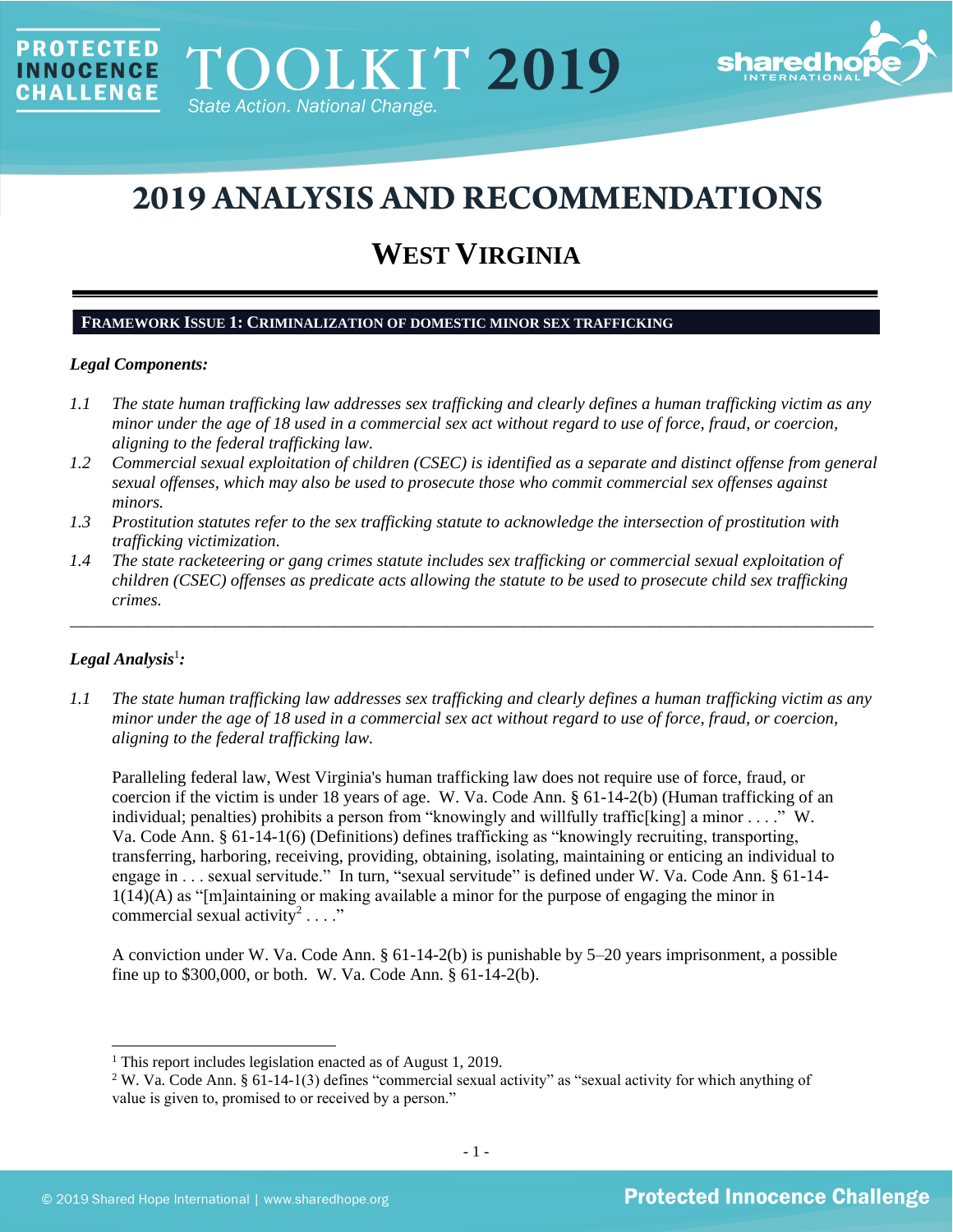Sexual servitude is punishable as a separate offense under W. Va. Code Ann. § 61-14-5(b) (Sexual servitude; penalties), which states, "[a]ny person who knowingly maintains or makes available a minor for the purposes of engaging the minor in commercial sexual activity is guilty of a felony . . . ." A conviction under W. Va. Code Ann. § 61-14-5(b) is punishable by 10–20 years imprisonment and a possible fine up to \$300,000, or both. W. Va. Code Ann. § 61-14-5(b).

Further, W. Va. Code Ann. § 61-14-6(b) (Patronizing a victim of sexual servitude; penalties) prohibits a person from "knowingly patroniz[ing] a minor to engage in commercial sexual activity" if the person "knows or has reason to know that said minor is a victim of sexual servitude . . . ." A conviction under W. Va. Code Ann. § 61-14-6(b) is punishable by 3–15 years imprisonment and a possible fine up to \$300,000, or both. W. Va. Code Ann. § 61-14-6(b).

<span id="page-1-0"></span>*1.2 Commercial sexual exploitation of children (CSEC) is identified as a separate and distinct offense from general sexual offenses, which may also be used to prosecute those who commit commercial sex offenses against minors.*

West Virginia has several statutes specifically criminalizing CSEC, including the following:

- 1. W. Va. Code Ann. § 61-2-14(a) (Abduction of person; kidnapping or concealing child; penalties) states, in part, "Any person who . . . takes away a child under the age of sixteen years from any person having lawful charge of such child, for the purpose of prostitution or concubinage, shall be guilty of a felony  $\dots$  " A conviction under this statute is punishable by imprisonment for  $3-10$ years. W. Va. Code Ann. § 61-2-14(a).<sup>3</sup>
- 2. W. Va. Code Ann. § 61-8-6 (Detention of person in place of prostitution; penalty) states,

Whoever shall by any means keep, hold, detain, or restrain any person in a house of prostitution or other place where prostitution is practiced or allowed; or whoever shall directly or indirectly, keep, hold, detain, or restrain, or attempt to keep, hold, detain, or restrain, in any house of prostitution or other place where prostitution is practiced or allowed, any person by any means, for the purpose of compelling such person, directly or indirectly, to pay, liquidate or cancel any debt, dues or obligations incurred or said to have been incurred by such person shall, . . . where the person so kept, held, detained or restrained is a minor, any person violating the provisions of this section shall be guilty of a felony, and, upon conviction, shall be confined in the penitentiary not less than two years nor more than five years or fined not more than five thousand dollars, or both.

3. Pursuant to W. Va. Code Ann. § 61-8-7 (Procuring for house of prostitution; penalty),

Persons with two prior convictions for "crime[s] punishable by confinement in a penitentiary . . . shall be confined in the state correctional facility for life." W. Va. Code Ann. § 61-11-18(c).

<sup>3</sup> Pursuant to W. Va. Code Ann. § 61-11-18(a) (Punishment for second or third offense of felony), with some exceptions,

when any person is convicted of an offense and is subject to confinement in the state correctional facility therefor, and it is determined, as provided in section nineteen [§ 61-11-19 (Procedure in trial of persons for second or third offense)] of this article, that such person had been before convicted in the United States of a crime punishable by confinement in a penitentiary, the court shall, if the sentence to be imposed is for a definite term of years, add five years to the time for which the person is or would be otherwise sentenced. Whenever in such case the court imposes an indeterminate sentence, the minimum term shall be twice the term of years otherwise provided for under such sentence.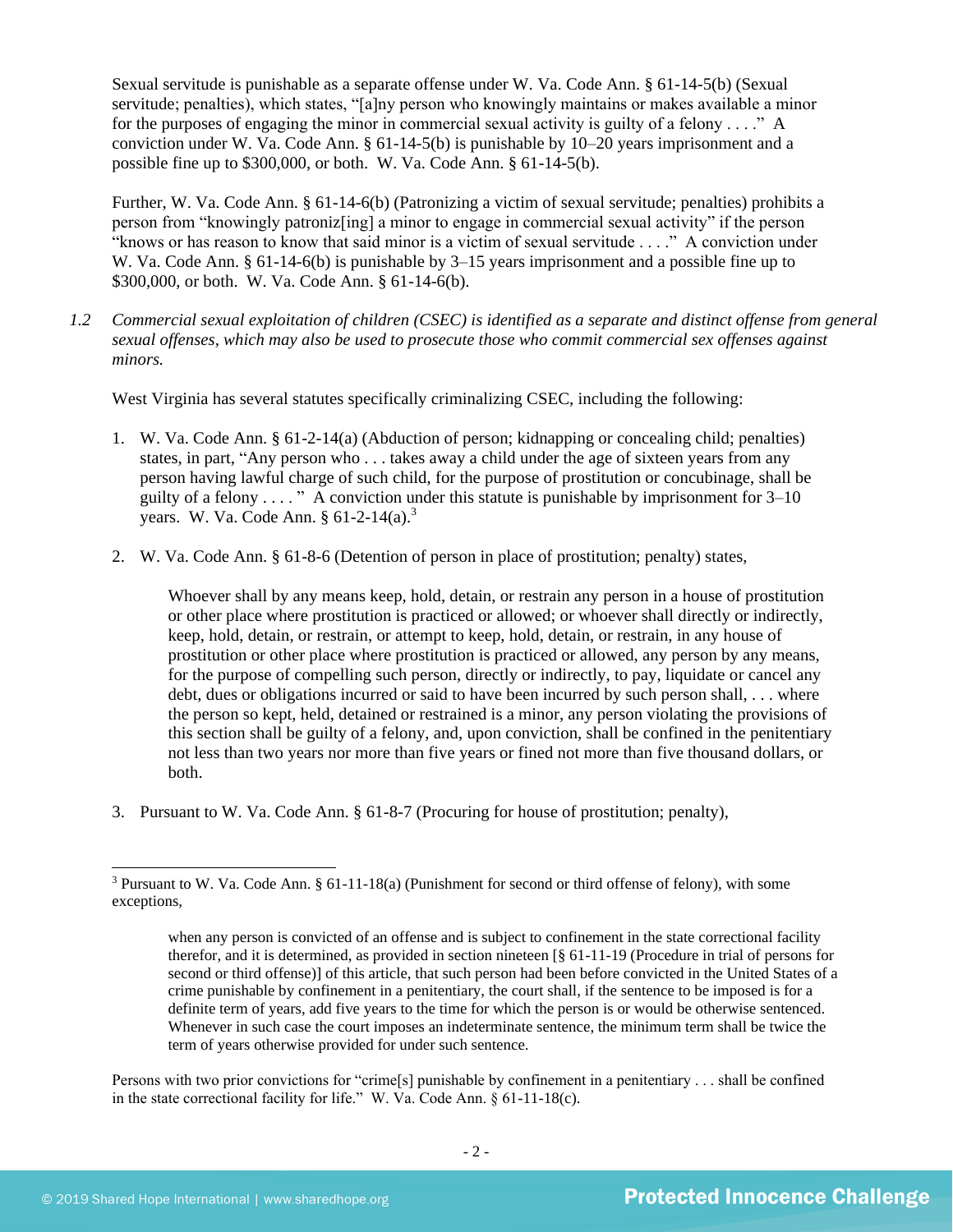[a]ny person who shall procure an inmate for a house of prostitution, or who, by promises, threats, violence, or by any device or scheme, shall cause, induce, persuade or encourage a person to become an inmate of a house of prostitution, or shall procure a place as inmate in a house of prostitution for a person; or any person who shall, by promises, threats, violence, or by any device or scheme cause, induce, persuade or encourage an inmate of a house of prostitution to remain therein as such inmate; or any person who shall, by fraud or artifice, or by duress of person or goods, or by abuse of any position of confidence or authority, procure any person to become an inmate of a house of ill fame, or to enter any place in which prostitution is encouraged or allowed within this state, or to come into or leave this state for the purpose of prostitution, or who shall procure any person to become an inmate of a house of ill fame within this state or to come into or leave this state for the purpose of prostitution; or shall receive or give or agree to receive or give any money or thing of value for procuring or attempting to procure any person to become an inmate of a house of ill fame within this state, or to come into or leave this state for the purpose of prostitution, shall be guilty of pandering . . . .

A conviction under this statute, if the "inmate" is a minor, is punishable as a felony by imprisonment for 2–5 years, a fine not to exceed \$5,000, or both. W. Va. Code Ann. § 61-8-7.

4. W. Va. Code Ann. § 61-8-8 (Receiving support from prostitution; pimping; penalty) provides,

Any person who, knowing another person to be a prostitute, shall live or derive support or maintenance, in whole or in part, from the earnings or proceeds of the prostitution of such prostitute, or from money loaned or advanced to or charged against such prostitution by any keeper or manager or inmate of a house or other place where prostitution is practiced or allowed, or shall tout or receive compensation for touting for such prostitution, shall be guilty of pimping.

<span id="page-2-1"></span><span id="page-2-0"></span>A conviction under this statute, if the prostituted person is a minor, is punishable as a felony by imprisonment for a minimum of 2 years, a fine not to exceed \$5,000, or both. W. Va. Code Ann. § 61-8-8.

- 5. W. Va. Code Ann. § 61-8A-5 (Employment or use of minor to produce obscene matter or assist in doing sexually explicit conduct; penalties) states, "Any adult who, with knowledge that a person is a minor or who fails to exercise reasonable care in ascertaining the age of a minor, $\frac{1}{4}$  hires, employs or uses such minor to produce obscene matter<sup>5</sup> or to do or assist in doing any sexually explicit conduct,<sup>6</sup> is guilty of a felony  $\dots$ ." A conviction under this statute is punishable by imprisonment for up to 10 years, a fine not to exceed \$50,000, or both. W. Va. Code Ann. § 61-8A-5.
- 6. W. Va. Code Ann. § 61-8C-2(a) (Use of minors in filming sexually explicit conduct prohibited; penalty) states, "Any person who causes or knowingly permits, uses, persuades, induces, entices or coerces such minor to engage in or uses such minor to do or assist in any sexually explicit conduct<sup>7</sup>

<span id="page-2-2"></span>Sexually explicit conduct includes any of the following, whether actually performed or simulated:

<sup>4</sup> A "minor" is defined as "an unemancipated person under eighteen years of age." W. Va. Code Ann. § 61-8A-1(i). <sup>5</sup> "Obscene Matter" is defined as "matter that: (1) An average person, applying contemporary adult community standards, would find, taken as a whole, appeals to the prurient interest, is intended to appeal to the prurient interest, or is pandered to a prurient interest; (2) An average person, applying community standards, would find depicts or describes, in a patently offensive way, sexually explicit conduct; and (3) A reasonable person would find, taken as a whole, lacks serious literary, artistic, political or scientific value." W. Va. Code Ann. § 61-8A-1(j). 6 "Sexually explicit conduct" is defined as "an ultimate sexual act, normal or perverted, actual or simulated, including sexual intercourse, sodomy, oral copulation, sexual bestiality, sexual sadism and masochism, masturbation, excretory functions and lewd exhibition of the genitals." W. Va. Code Ann. § 61-8A-1(m). <sup>7</sup> Pursuant to W. Va. Code Ann. § 61-8C-1(c) (Definitions),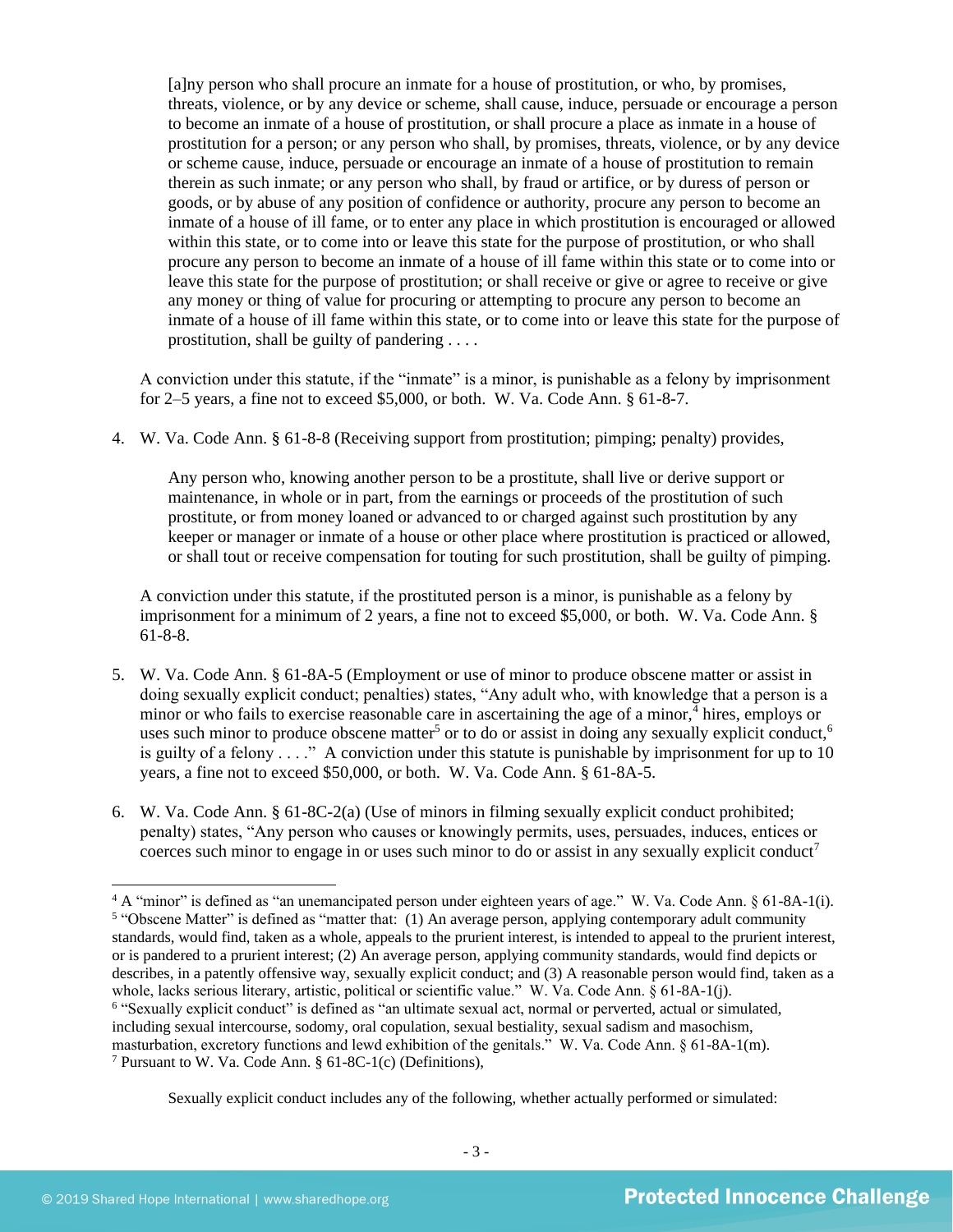shall be guilty of a felony when such person has knowledge that any such act is being photographed or filmed."

Under subsection (b), "[a]ny person who photographs or films such minor engaging in any sexually explicit conduct shall be guilty of a felony  $\dots$ ." W. Va. Code Ann. § 61-8C-2(b).

Additionally, pursuant to W. Va. Code Ann. § 61-8C-2(c),

Any parent, legal guardian or person having custody and control of a minor, who photographs or films such minor in any sexually explicit conduct or causes or knowingly permits, uses, persuades, induces, entices or coerces such minor child to engage in or assist in any sexually explicit act shall be guilty of a felony when such person has knowledge that any such act may be photographed or filmed.

A conviction under any of the provisions of this statute is punishable by imprisonment for up to 10 years, a fine not to exceed \$10,000, or both. W. Va. Code Ann.  $§ 61-8C-2(a)-(c)$ .

7. According to W. Va. Code Ann. § 61-3C-14b (Soliciting, etc. a minor via computer; soliciting a minor and traveling to engage the minor in prohibited sexual activity; penalties),

(a) Any person over the age of eighteen, who knowingly uses [or attempts to use] a computer to solicit, entice, seduce or lure . . . a minor known or believed to be at least four years younger than the person using the computer . . . in order to engage in . . . [several crimes, including prostitution] is guilty of a felony  $\dots$  [punishable by imprisonment for 2–10 years, a fine not to exceed \$5,000, or both].

(b) Any person over the age of eighteen who uses a computer in the manner proscribed by the provision of subsection (a) of this section and who additionally engages in any overt act designed to bring himself or herself into the minor's, or the person believed to be a minor's, physical presence with the intent to engage in any sexual activity or conduct with such minor that is prohibited by law, is guilty of a felony . . . [punishable by imprisonment for 5–30 years, a fine not to exceed \$25,000, or both].

Several other laws, while not expressly commercial in nature, may also apply in cases involving CSEC.<sup>8</sup>

- (1) Genital to genital intercourse;
- (2) Fellatio;
- (3) Cunnilingus;
- (4) Anal intercourse;
- (5) Oral to anal intercourse;
- (6) Bestiality;
- (7) Masturbation;
- (8) Sadomasochistic abuse, including, but not limited to, flagellation, torture or bondage;
- (9) Excretory functions in a sexual context; or
- (10) Exhibition of the genitals, pubic or rectal areas of any person in a sexual context.

<sup>8</sup> Pursuant to W. Va. Code Ann. § 61-8B-9a(a) (Mandatory sentence for person committing certain sex offenses against children), an offender convicted of certain sex crimes (sexual assault in the first, second, or third degree or sexual abuse in the first, second, or third degree) is not "eligible for probation, home incarceration or an alternative sentence" when the perpetrator is over 18, the victim is under 12, and

one of the following aggravating circumstances exists:

- (1) The person employed forcible compulsion in commission of the offense;
- (2) The offense constituted, resulted from or involved a predatory act as defined in subsection (m), section two, article twelve, chapter fifteen of this code;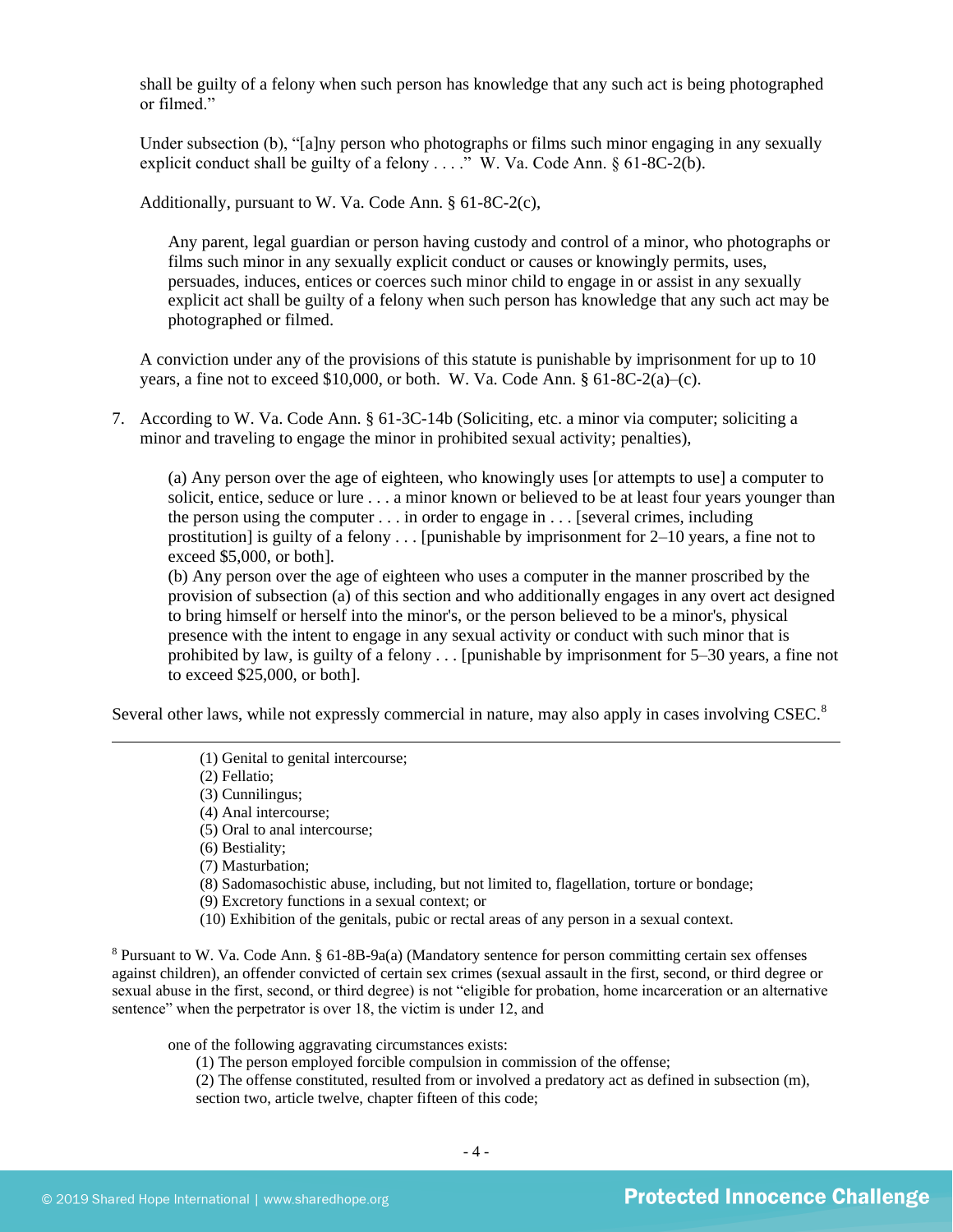These include the following:

- 1. Pursuant to W. Va. Code Ann. § 61-8B-3(a)(2), (b) (Sexual assault in the first degree), a person older than 14 years old who "engages in sexual intercourse<sup>9</sup> or sexual intrusion<sup>10</sup> with another person who is younger than twelve years old and is "not married to that person" is guilty of a felony. A conviction under W. Va. Code § 61-8B-3 is punishable by imprisonment for 15–35 years in a state correctional facility and a possible fine of \$1,000–\$10,000. W. Va. Code Ann. § 61-8B-3(b). However, if the defendant is 18 or older and the victim is under 12, a conviction is punishable by imprisonment for 25–100 years in a state correctional facility and a mandatory fine of \$5,000– \$25,000. W. Va. Code Ann. § 61-8B-3(c).
- 2. W. Va. Code Ann. § 61-8B-5(a)(2), (b) (Sexual assault in the third degree) states that a person, who is at least 16 years old, who "engages in sexual intercourse or sexual intrusion with another person who is less than sixteen years old and who is at least four years younger than the defendant and is not married to the defendant" is guilty of a felony punishable by imprisonment for 1–5 years in a state correction facility and a possible fine not to exceed \$10,000. W. Va. Code Ann. § 61-8B-5(b).
- 3. W. Va. Code Ann. § 61-8B-7(a)(3), (b) (Sexual abuse in the first degree) states that a person 14 years or older who "subjects another person to sexual contact<sup>11</sup> who is younger than twelve years old"

(3) The person was armed with a weapon or any article used or fashioned in a manner to lead the victim to reasonably believe it to be a dangerous weapon and used or threatened to use the weapon or article to cause the victim to submit; or

(4) The person removed the victim from one place to another and did not release the victim in a safe place. For the purposes of this section, "release the victim in a safe place" means release of a victim in a place and manner which realistically conveys to the victim that he or she is free from captivity in circumstances and surroundings wherein aid is readily available.

Subsequent convictions of certain sex offenses by persons with convictions for "sexually violent offenses" against a victim under 12 also result in enhanced penalties. W. Va. Code § 61-8B-9b. W. Va. Code Ann. § 15-12-2(i) (Registration) defines a "sexually violent offense" as

(1) Sexual assault in the first degree as set forth in §61-8B-3 of this code, or of a similar provision in another state, federal, or military jurisdiction;

(2) Sexual assault in the second degree as set forth in §61-8B-4 of this code, or of a similar provision in another state, federal, or military jurisdiction;

(3) Sexual assault of a spouse as set forth in the former provisions of §61-8B-6 of this code, which was repealed by an act of the Legislature during the 2000 legislative session, or of a similar provision in another state, federal, or military jurisdiction;

(4) Sexual abuse in the first degree as set forth in §61-8B-7 of this code, or of a similar provision in another state, federal. or military jurisdiction.

<sup>9</sup> W. Va. Code Ann. § 61-8B-1(7) (Definition of terms) defines "sexual intercourse" as "any act between persons involving penetration, however slight, of the female sex organ by the male sex organ or involving contact between the sex organs of one person and the mouth or anus of another person."

<sup>10</sup> "Sexual intrusion" is defined as "any act between persons involving penetration, however slight, of the female sex organ or of the anus of any person by an object for the purpose of degrading or humiliating the person so penetrated or for gratifying the sexual desire of either party." W. Va. Code Ann. § 61-8B-1(8). <sup>11</sup> W. Va. Code § 61-8B-1(6) defines "sexual contact" as the following:

[A]ny intentional touching, either directly or through clothing, of the breasts, buttocks, anus or any part of the sex organs of another person, or intentional touching of any part of another person's body by the actor's sex organs, where the victim is not married to the actor and the touching is done for the purpose of gratifying the sexual desire of either party.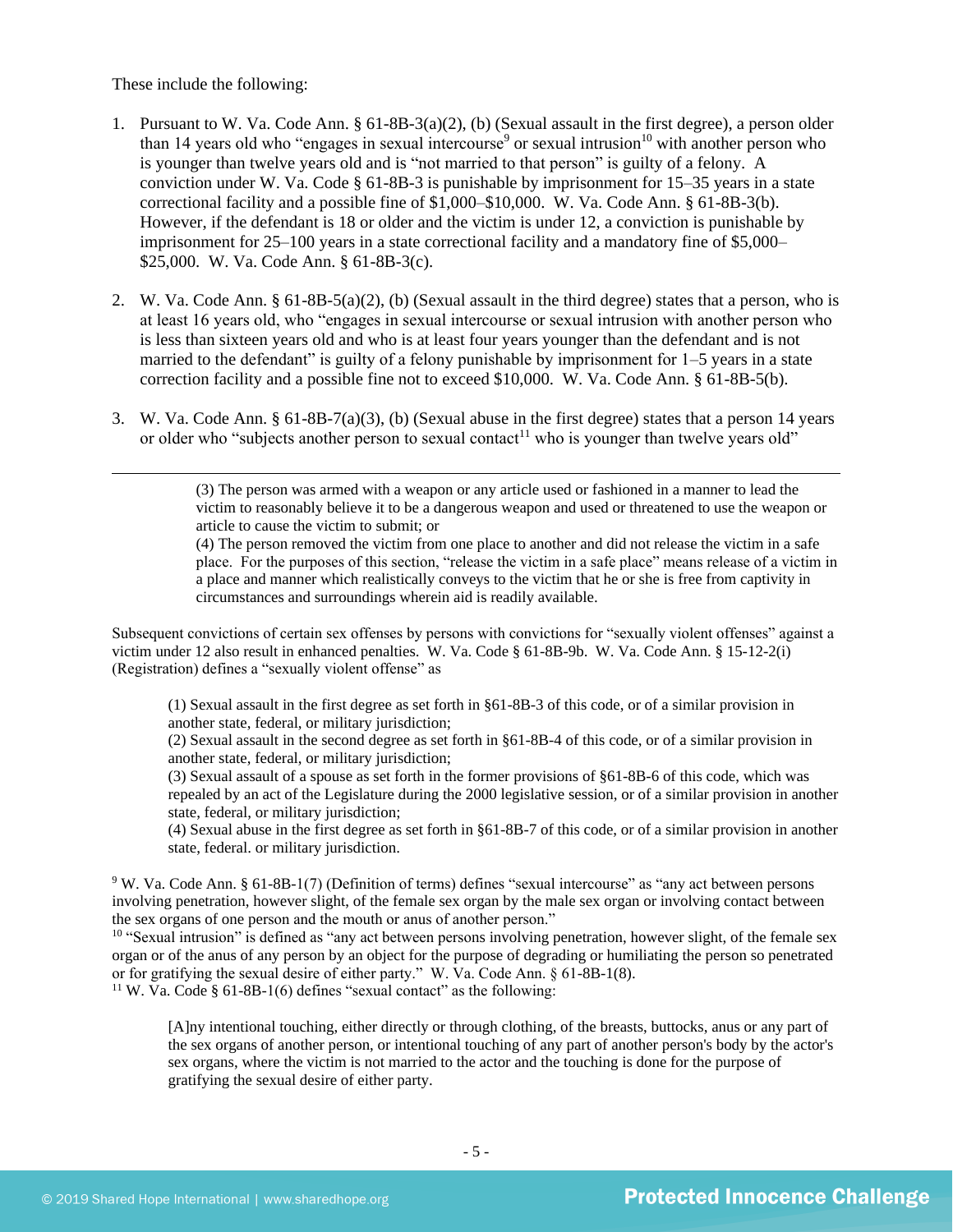commits a felony. A conviction under this statute is punishable by imprisonment for 1–5 years in a state correctional facility and a possible fine not to exceed \$10,000. W. Va. Code Ann. § 61-8B-7(b). However, if the defendant is 18 or older and the victim is under 12, a conviction is punishable by imprisonment for 5–25 years and a mandatory fine of \$1,000–\$5,000. W. Va. Code Ann. § 61-8B-7(c).

4. W. Va. Code Ann. § 61-8B-9(a), (c) (Sexual abuse in the third degree) makes it a misdemeanor when a person, 16 years or older and 4 years older than the victim, "subjects another person to sexual contact without the latter's consent, when such lack of consent is due to the victim's incapacity to consent by reason of being less than sixteen years old." A conviction under this statute is punishable by up to 90 days in jail and a possible fine not to exceed \$500. W. Va. Code Ann. § 61-8B-9(c).

Although these statutes may be applicable in prosecuting CSEC crimes, they have limited usefulness in sex offense prosecutions against older minors because a defendant can raise a consent defense when the victim is 16 years of age or older. W. Va. Code Ann. § 61-8B-2(a), (c)(1). W. Va. Code Ann. § 61-8B-2(a) specifically provides, "Whether or not specifically stated, it is an element of every offense defined in this article that the sexual act was committed without the consent of the victim." Under subsection (c)(1), "[a] person is deemed incapable of consent when such person is: (1) Less than sixteen years old."

## *1.3 Prostitution statutes refer to the sex trafficking statute to acknowledge the intersection of prostitution with trafficking victimization.*

Although West Virginia's prostitution statute, W. Va. Code Ann. § 61-8-5(b) (Houses of ill fame and assignation; penalties), does not refer to W. Va. Code Ann. § 61-14-2(b) (Human trafficking of an individual; penalties) when a minor is engaged in prostitution, W. Va. Code Ann. § 61-14-8 (Immunity of a minor victim of sex trafficking) acknowledges the intersection of prostitution with trafficking victimization. W. Va. Code Ann. § 61-14-8(a) states,

In a prosecution or a juvenile prosecution for an offense of prostitution in violation of  $\lbrack 8\ 61-8-5(b)\rbrack$ , a minor shall not be held criminally liable if the Court determines that the minor is a victim of an offense under this article [Human Trafficking]: *Provided*, That subject to proof, a minor so charged shall be rebuttably presumed to be a victim under the provisions of this article.

*1.4 The state racketeering or gang crimes statute includes sex trafficking or commercial sexual exploitation of children (CSEC) offenses as predicate acts allowing the statute to be used to prosecute child sex trafficking crimes.* 

West Virginia's Anti-Organized Criminal Enterprise Act includes commercial sexual exploitation of children, but not sex trafficking, as predicate activity. W. Va. Code Ann. § 61-13-3(a), (b) (Offenses) states,

(a) Any person who knowingly and willfully becomes a member of an organized criminal enterprise and who knowingly promotes, furthers or assists in the commission of any qualifying offense himself or herself or in combination with another member of an organized criminal enterprise shall be guilty of a felony and, upon conviction, shall be confined in a state correctional facility for not more than ten years or fined not more than \$25,000, or both. The offense set forth in this subsection is separate and distinct from that of any qualifying offense and may be punished separately.

(b) Any person who knowingly solicits, invites, recruits, encourages or causes another to become a member of an organized criminal enterprise or to assist members of an organized criminal enterprise to aid or assist in the commission of a qualifying offense by one or more members of an organized criminal enterprise shall be guilty of a felony and, upon conviction, be confined in a state correctional facility for not more than five years or fined not more than \$10,000, or both.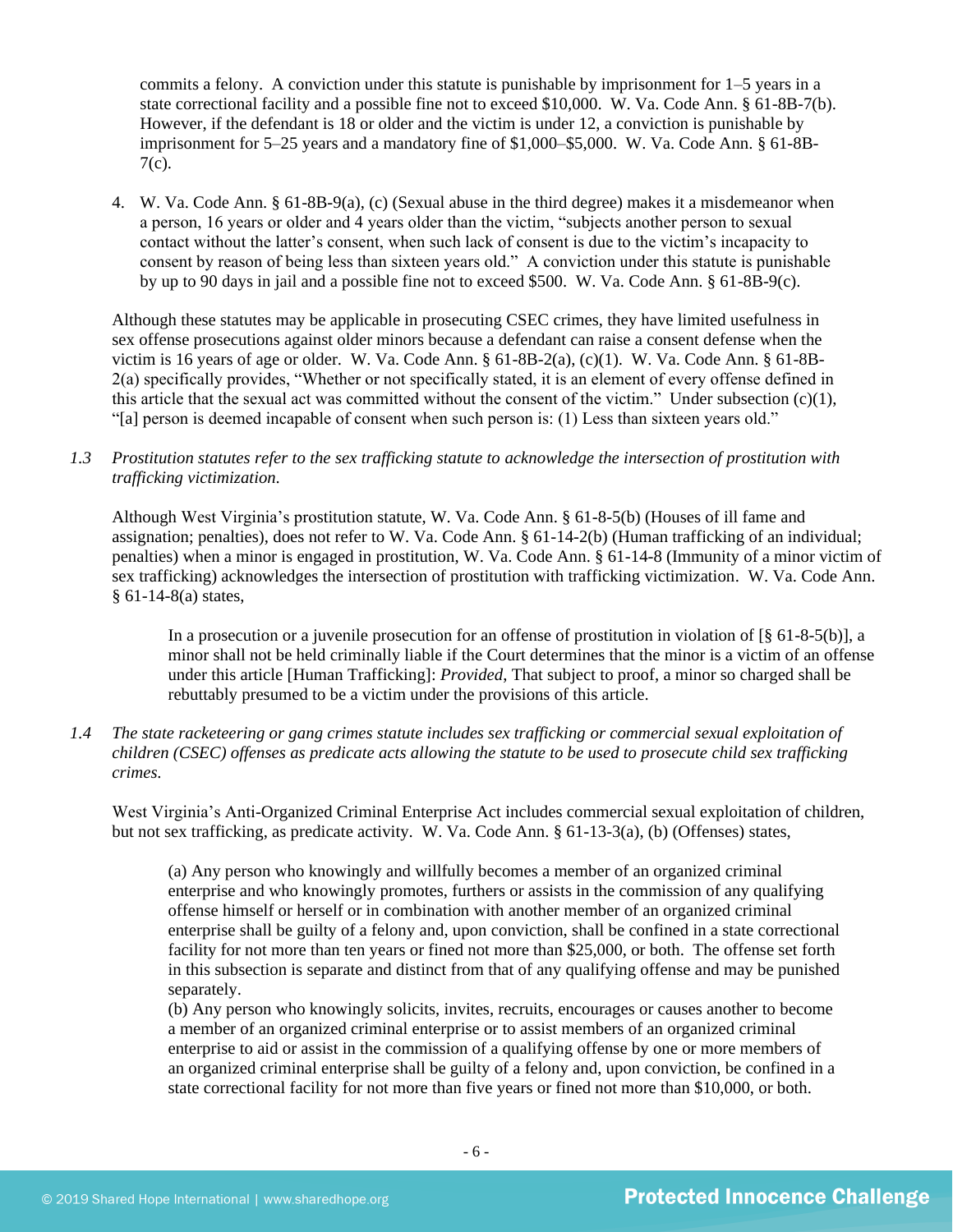W. Va. Code Ann. § 61-13-2 (Definitions) defines "organized criminal enterprise" as "a combination of five or more persons engaging over a period of not less than six months in one or more of the qualifying offenses set forth in this section."

"Qualifying offense" is defined under § 61-13-2 to include felony violations of W. Va. Code Ann. § 61-2- 14(a) (Abduction of person; kidnapping or concealing child; penalties), § 61-3C-14b (Soliciting, etc. a minor via computer; soliciting a minor and traveling to engage the minor in prohibited sexual activity; penalties), § 61-8C-2 (Use of minors in filming sexually explicit conduct prohibited; penalty), § 61-8C-3 (Distribution and exhibiting of material depicting minors engaged in sexually explicit conduct prohibited; penalty), and § 61-8A-5 (Employment or use of minor to produce obscene matter or assist in doing sexually explicit conduct; penalties) or any convictions under § 61-8-8 (Receiving support from prostitution; pimping; penalty). Based on this definition of racketeering, acts of commercial sexual exploitation of children constitute predicate crimes under the racketeering law, making it available for combating criminal enterprises that engage in child sex trafficking.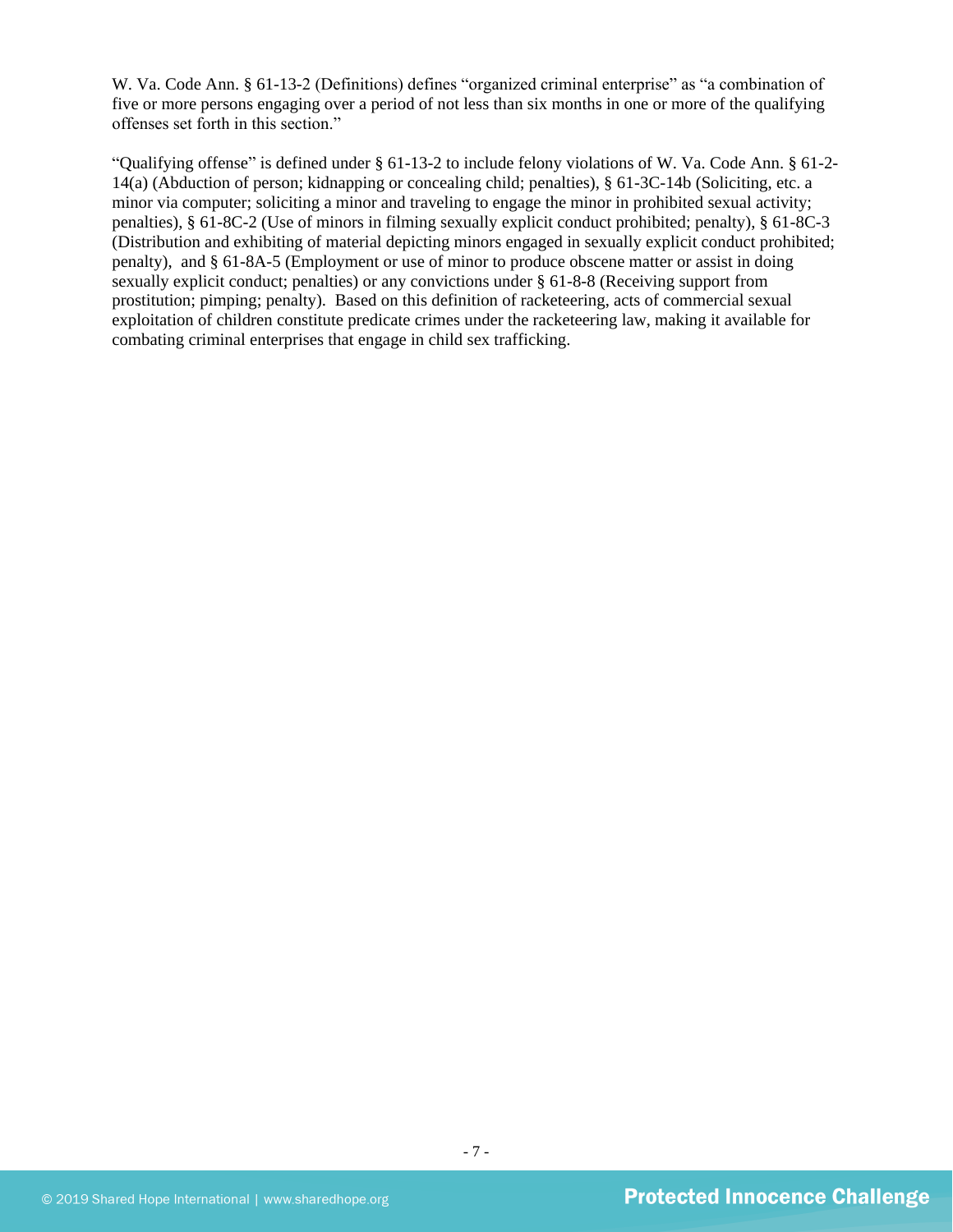#### **FRAMEWORK ISSUE 2: CRIMINAL PROVISIONS ADDRESSING DEMAND**

#### *Legal Components:*

- *2.1 The state sex trafficking law can be applied to buyers of commercial sex acts with a minor.*
- *2.2 Buyers of commercial sex acts with a minor can be prosecuted under commercial sexual exploitation of children (CSEC) laws.*
- *2.3 Solicitation laws differentiate between soliciting sex acts with an adult and soliciting sex acts with a minor under 18.*
- *2.4 Penalties for buyers of commercial sex acts with minors are as high as federal penalties.*
- *2.5 Using the Internet or electronic communications to lure, entice, or purchase, or attempt to lure, entice, or purchase commercial sex acts with a minor is a separate crime or results in an enhanced penalty for buyers.*
- *2.6 No age mistake defense is permitted for a buyer of commercial sex acts with any minor under 18.*
- *2.7 Base penalties for buying sex acts with a minor under 18 are sufficiently high and not reduced for older minors.*
- *2.8 Financial penalties for buyers of commercial sex acts with minors are sufficiently high to make it difficult for buyers to hide the crime.*

\_\_\_\_\_\_\_\_\_\_\_\_\_\_\_\_\_\_\_\_\_\_\_\_\_\_\_\_\_\_\_\_\_\_\_\_\_\_\_\_\_\_\_\_\_\_\_\_\_\_\_\_\_\_\_\_\_\_\_\_\_\_\_\_\_\_\_\_\_\_\_\_\_\_\_\_\_\_\_\_\_\_\_\_\_\_\_\_\_\_\_\_\_\_

- *2.9 Buying and possessing child sexual abuse material (CSAM) carries penalties as high as similar federal offenses.*
- *2.10 Convicted buyers of commercial sex acts with minors are required to register as sex offenders.*

## *Legal Analysis*

*2.1 The state sex trafficking law can be applied to buyers of commercial sex acts with a minor.*

W. Va. Code Ann § 61-14-2(b) (Human trafficking of an individual; penalties) could apply to buyers of sex with minors based on the definition of "trafficking" under W. Va. Code Ann. § 61-14-1(6) (Definitions), which, following federal precedent,<sup>12</sup> applies to those who "obtain[] . . . an individual to engage in . . . sexual servitude." However, the definition of "sexual servitude" limits applicability to those who "maintain[] or make[] available a minor for the purpose of engaging the minor in commercial sexual activity . . . ." W. Va. Code Ann. § 61-14-1(14)(A).

<sup>12</sup> *See United States v. Jungers*, 702 F.3d 1066 (8th Cir. 2013). In this case, the Eighth Circuit held that the federal sex trafficking law, 18 U.S.C. § 1591 (Sex trafficking of children or by force, fraud, or coercion) applies to buyers of sex with minors. Reversing a District of South Dakota ruling that Congress did not intend the string of verbs constituting criminal conduct under 18 U.S.C. § 1591(a)(1) ("recruits, entices, harbors, transports, provides, obtains, or maintains") to reach the conduct of buyers (United States v. Jungers, 834 F. Supp. 2d 930, 931 (D.S.D. 2011)), the Eighth Circuit concluded that 18 U.S.C. § 1591 does not contain "a latent exemption for purchasers" because buyers can "engage in at least some of the prohibited conduct." Jungers, 702 F. 3d 1066, 1072. Congress codified Jungers clarifying that the federal sex trafficking law is intended to apply to buyers in the Justice for Victims of Trafficking Act (JVTA) of 2015 Pub. L. No. 114-22, 129 Stat 227), enacted on May 29, 2015. The JVTA adds the terms "patronize" and "solicit" to the list of prohibited conduct and expressly states, "section 108 of this title amends section 1591 of title 18, United States Code, to add the words 'solicits or patronizes' to the sex trafficking statute making absolutely clear for judges, juries, prosecutors, and law enforcement officials that criminals who purchase sexual acts from human trafficking victims may be arrested, prosecuted, and convicted as sex trafficking offenders when this is merited by the facts of a particular case." Id. at Sec. 109. The Eighth Circuit decision in *United States v. Jungers* and the federal sex trafficking law as amended by the Justice for Victims of Trafficking Act establish persuasive authority when state courts interpret the string of verbs constituting prohibited conduct in state sex trafficking laws (in particular the term "obtains") to the extent such interpretation does not conflict with state case law.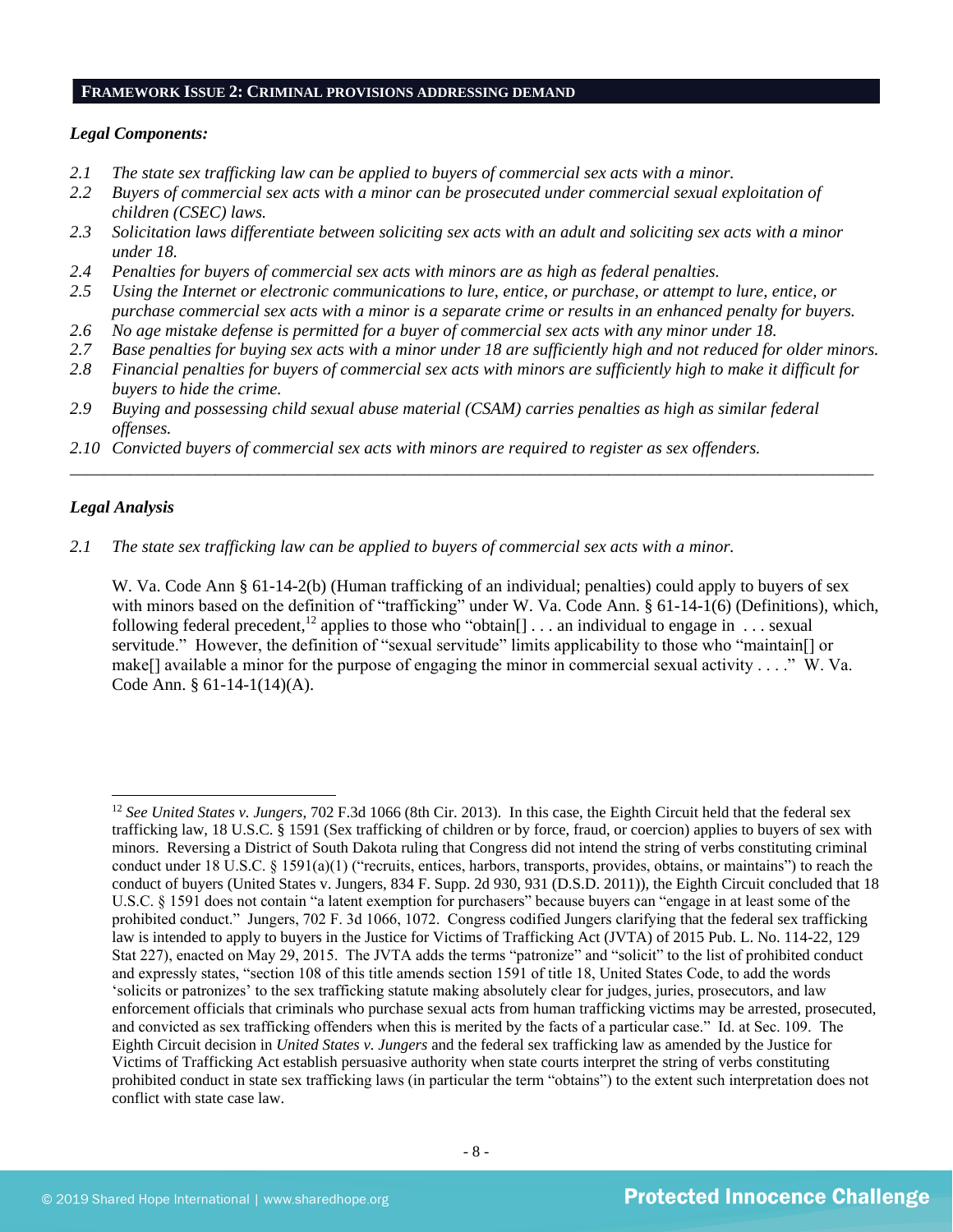Buyers may be convicted under W. Va. Code Ann. § 61-14-6(b) (Patronizing a victim of sexual servitude; penalties), however, which applies to "any person who knowingly patronizes<sup>13</sup> a minor to engage in commercial sexual activity and who knows or has reason to know that said minor is a victim of sexual servitude . . . . " As stated, however, the buyer must know or have reason to know "that the minor is a victim sexual servitude." W. Va. Code Ann. § 61-14-6(b).

2.1.1 Recommendation: Amend W. Va. Code Ann. § 61-14-2(b) (Human trafficking of an individual; penalties) to clarify that the conduct of all buyers of sex with children is included as a violation of W. Va. Code Ann. § 61-14-2.

## *2.2 Buyers of commercial sex acts with a minor can be prosecuted under commercial sexual exploitation of children (CSEC) laws.*

Buyers can be prosecuted under W. Va. Code Ann. § 61-3C-14b (Soliciting, etc. a minor via computer; soliciting a minor and traveling to engage the minor in prohibited sexual activity; penalties), which includes soliciting prostitution with a minor through electronic communications; it states,

(a) Any person over the age of eighteen, who knowingly uses [or attempts to use] a computer to solicit, entice, seduce or lure . . . a minor known or believed to be at least four years younger than the person using the computer . . . in order to engage in . . . [several crimes, including prostitution] is guilty of a felony  $\dots$  [punishable by imprisonment for 2–10 years, a fine not to exceed \$5,000, or both].

(b) Any person over the age of eighteen who uses a computer in the manner proscribed by the provision of subsection (a) of this section and who additionally engages in any overt act designed to bring himself or herself into the minor's, or the person believed to be a minor's, physical presence with the intent to engage in any sexual activity or conduct with such minor that is prohibited by law, is guilty of a felony . . . [punishable by imprisonment for 5–30 years, a fine not to exceed \$25,000, or both].

In the absence of another CSEC law to prosecute those buyers of commercial sex acts with minors who do not use a computer to commit the offense, a buyer most likely would be prosecuted under West Virginia's general solicitation law, W. Va. Code Ann. § 61-8-5(b) (Houses of ill fame and assignation; penalties). W. Va. Code Ann. § 61-8-5(b) makes it illegal for a person to "solicit, induce, entice, or procure another to commit an act of prostitution, lewdness, or assignation . . . enter, or remain in any house, place, building, hotel, tourist camp,<sup>14</sup> or other structure or enter or remain in any vehicle, trailer, or other conveyance for the purpose of prostitution, lewdness, or assignation; or . . . aid, abet, or participate in the doing of any of the acts herein  $\dots$ ."

First convictions under W. Va. Code Ann. § 61-8-5(b) are punishable by 60 days–6 months in jail and a fine of \$50–\$100. W. Va. Code Ann. § 61-8-5(b). Second convictions are punishable by 6 months–1 year in jail and a fine of \$100–\$250. W. Va. Code Ann. § 61-8-5(b).

Several sexual offenses could be used to prosecute some buyers of commercial sex acts with a minor but do not specifically criminalize the commercial sexual exploitation of a child, and do not identify the minors involved as human trafficking victims.<sup>15</sup> Furthermore, although these statutes may apply to

<sup>&</sup>lt;sup>13</sup> W. Va. Code Ann. § 61-14-1(10) defines "patronize" as "giving, agreeing to give or offering to give anything of value to another person in exchange for commercial sexual activity."

<sup>&</sup>lt;sup>14</sup> "Tourist camp" is defined as "any temporary or permanent buildings, tents, cabins, or structures, or trailers, or other vehicles which are maintained, offered, or used for dwelling or sleeping quarters for pay." W. Va. Code Ann.  $§ 61-8-5(c).$ 

<sup>&</sup>lt;sup>15</sup> *See supra* Component 1.2 for a full description of the sexual offense laws that may be used to prosecute certain buyers.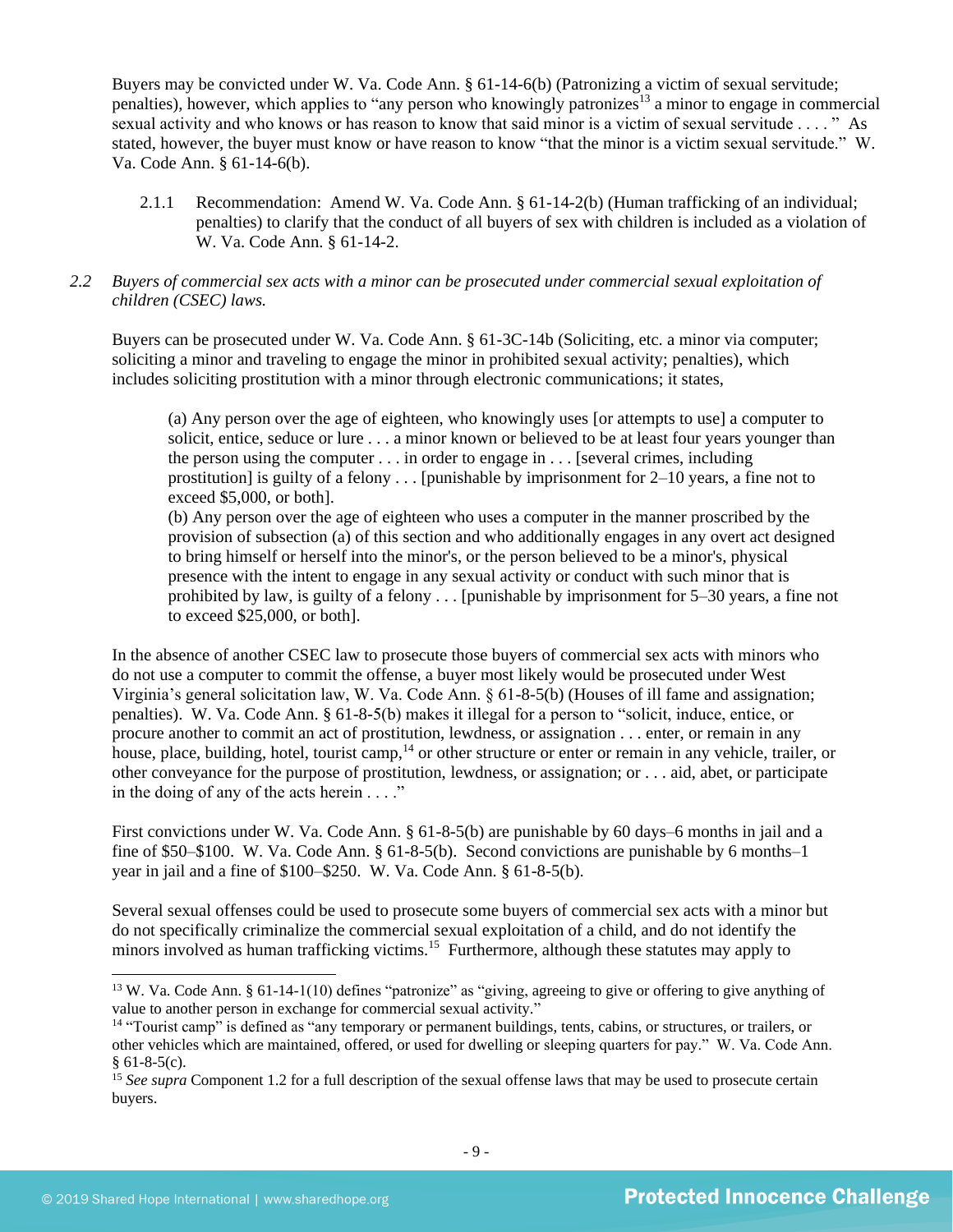buyers for CSEC crimes, they are of limited usefulness in sex offense prosecutions against older minors because a buyer can raise a consent defense when the victim is 16 years of age or older. W. Va. Code Ann. § 61-8B-2(a), (c)(1) (Lack of consent.

*2.3 Solicitation laws differentiate between soliciting sex acts with an adult and soliciting sex acts with a minor under 18.*

West Virginia's general solicitation laws do not differentiate between soliciting sex acts with an adult and soliciting sex acts with a minor; however, if a computer is used, solicitation of a minor for prostitution is separately criminalized under W. Va. Code Ann. § 61-3C-14b (Soliciting, etc. a minor via computer; soliciting a minor and traveling to engage the minor in prohibited sexual activity; penalties), which states,

(a) Any person over the age of eighteen, who knowingly uses [or attempts to use] a computer to solicit, entice, seduce or lure . . . a minor known or believed to be at least four years younger than the person using the computer . . . in order to engage in . . . [several crimes, including prostitution] is guilty of a felony  $\dots$ 

(b) Any person over the age of eighteen who uses a computer in the manner proscribed by the provision of subsection (a) of this section and who additionally engages in any overt act designed to bring himself or herself into the minor's, or the person believed to be a minor's, physical presence with the intent to engage in any sexual activity or conduct with such minor that is prohibited by law, is guilty of a felony . . . .

Otherwise, buyers of commercial sex with minors and adults will be guilty of W. Va. Code Ann. § 61-8- 5(b) (Houses of ill fame and assignation; penalties).

2.3.1 Recommendation: Amend W. Va. Code Ann. § 61-8-5(b) (Houses of ill fame and assignation; penalties; jurisdiction of courts) to differentiate soliciting sex acts with a minor and soliciting sex acts with an adult by providing heightened penalties when the victim is a minor under 18.

## *2.4 Penalties for buyers of commercial sex acts with minors are as high as federal penalties.*

If the victim is a minor, W. Va. Code Ann. § 61-14-6(b) (Patronizing a victim of sexual servitude; penalties) makes patronizing a victim of sexual servitude a felony punishable by 3–15 years imprisonment, a possible fine of up to \$300,000, or both.

A conviction under W. Va. Code Ann. § 61-3C-14b (Soliciting, etc. a minor via computer; soliciting a minor and traveling to engage the minor in prohibited sexual activity; penalties) is punishable by imprisonment for 2–10 years, a fine not to exceed \$5,000, or both unless the enhanced penalty in subsection (b) applies, which makes a conviction punishable by imprisonment for 5–30 years, a fine not to exceed \$25,000, or both. W. Va. Code Ann. § 61-3C-14b(a), (b). Further, buyers of sex with minors may be prosecuted under the general solicitation statute, W. Va. Code Ann. § 61-8-5(b) (Houses of ill fame and assignation; penalties). First offenses are punishable by 60 days–6 months in jail and a fine of \$50–\$100. W. Va. Code Ann. § 61-8-5(b). Second convictions are punishable by 6 months–1 year in jail and a fine of \$100–\$250. W. Va. Code Ann. § 61-8-5(b).

Several sexual offense laws may be used to prosecute certain buyers of sex acts with a minor.<sup>16</sup>

<span id="page-9-0"></span>In comparison, if the victim is under the age of 14, a conviction under the Trafficking Victims Protection Act  $(TVPA)^{17}$  for child sex trafficking is punishable by 15 years to life imprisonment and a fine not to

<sup>16</sup> *See* discussion of relevant provisions that may apply to certain buyers *supra* Component [1.2.](#page-1-0)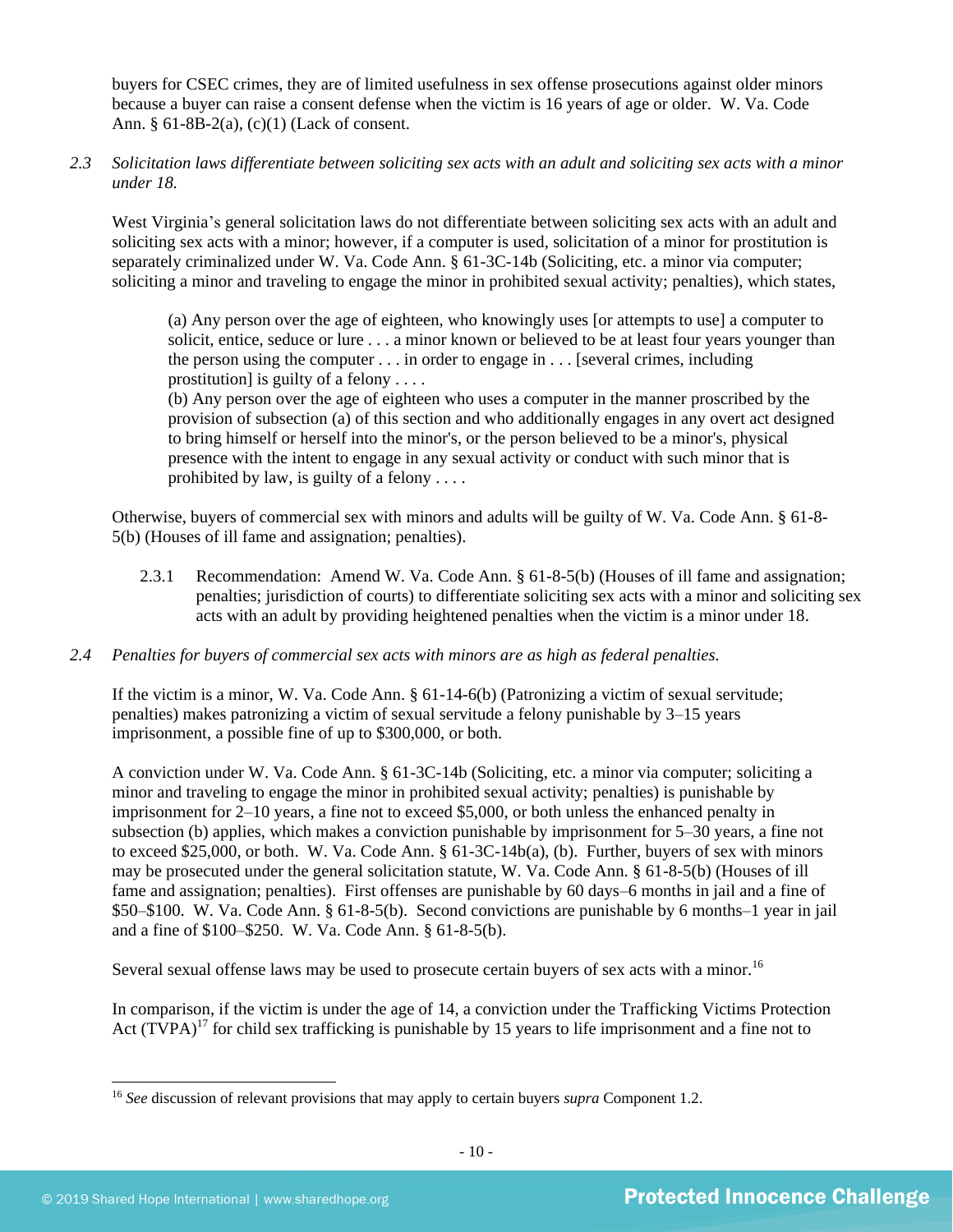exceed \$250,000. 18 U.S.C. §§ 1591(b)(1),  $3559(a)(1)$ ,  $3571(b)(3)$ . If the victim is between the ages of 14–17, a conviction is punishable by 10 years to life imprisonment and a fine not to exceed \$250,000. 18 U.S.C. §§ 1591(b)(2),  $3559(a)(1)$ ,  $3571(b)(3)$ . A conviction is punishable by mandatory life imprisonment, however, if the buyer has a prior conviction for a federal sex offense<sup>18</sup> against a minor. To the extent buyers can be prosecuted under other federal CSEC laws,  $^{19}$  a conviction is punishable by penalties ranging from a fine not to exceed \$250,000 to life imprisonment and a fine not to exceed  $$250,000.<sup>20</sup>$ 

*2.5 Using the Internet or electronic communications to lure, entice, or purchase, or attempt to lure, entice, or purchase commercial sex acts with a minor is a separate crime or results in an enhanced penalty for buyers.*

W. Va. Code Ann. § 61-3C-14b (Soliciting, etc. a minor via computer; soliciting a minor and traveling to engage the minor in prohibited sexual activity; penalties) makes the use of a computer to lure or entice commercial sex acts with a minor illegal. Pursuant to W. Va. Code Ann. § 61-3C-14b,

<span id="page-10-0"></span>(a) Any person over the age of eighteen, who knowingly uses [or attempts to use] a computer to solicit, entice, seduce or lure . . . a minor known or believed to be at least four years younger than the person using the computer or a person he or she believes to be such a minor, in order to engage in any illegal act proscribed by the provisions of article 8 [Crimes against chastity, morality and decency], eight-b [Sexual offenses], eight-c [Filming of sexually explicit conduct of minors], or eight-d [Child abuse] of this chapter . . . is guilty of a felony . . . [punishable by imprisonment for 2–10 years, a fine not to exceed \$5,000, or both]. (b) Any person over the age of eighteen who uses a computer in the manner proscribed by the provision of subsection (a) of this section and who additionally engages in any overt act designed to bring himself or herself into the minor's, or the person believed to be a minor's, physical

presence with the intent to engage in any sexual activity or conduct with such minor that is prohibited by law, is guilty of a felony . . . [punishable by imprisonment for 5–30 years, a fine not to exceed \$25,000, or both].

an offense under section 1591 [18 U.S.C.S. § 1591] (relating to sex trafficking of children), 2241 [18 U.S.C.S. § 2241] (relating to aggravated sexual abuse), 2242 [18 U.S.C.S. § 2242] (relating to sexual abuse),  $2244(a)(1)$  [18 U.S.C.S. §  $2244(a)(1)$ ] (relating to abusive sexual contact),  $2245$  [18 U.S.C.S. § 2245] (relating to sexual abuse resulting in death), 2251 [18 U.S.C.S. § 2251] (relating to sexual exploitation of children), 2251A [18 USCS § 2251A] (relating to selling or buying of children), 2422(b) [18 U.S.C.S. § 2422(b)] (relating to coercion and enticement of a minor into prostitution), or 2423(a) [18 U.S.C.S. § 2423(a)] (relating to transportation of minors).

<sup>19</sup> 18 U.S.C. §§ 2251A(b) (Selling or buying of children), 2251(a) (Sexual exploitation of children), 2423(a) (Transportation of a minor with intent for minor to engage in criminal sexual activity), 2422(a) (Coercion and enticement), 2252(a)(2), (a)(4) (Certain activities relating to material involving the sexual exploitation of minors). <sup>20</sup> 18 U.S.C. §§ 2251A(b) (conviction punishable by imprisonment for 30 years to life and a fine), 2251(e) (conviction punishable by imprisonment for 15–30 years and a fine), 2423(a) (conviction punishable by imprisonment for 10 years to life and a fine), 2422(a) (conviction punishable by a fine, imprisonment up to 20 years, or both), 2252(b) (stating that a conviction under subsection (a)(2) is punishable by imprisonment for  $5-20$  years and a fine, while a conviction under subsection (a)(4) is punishable by imprisonment up to 10 years, a fine, or both.); *see also* 18 U.S.C. §§ 3559(a)(1) (classifying all of the above listed offenses as felonies), 3571(b)(3) (providing a fine up to \$250,000 for any felony conviction).

<sup>&</sup>lt;sup>17</sup> Trafficking Victims Protection Act (TVPA) of 2000, Pub. L. No. 106-386, 114 Stat. 1464, 1466 (codified in scattered sections of 18 and 22 U.S.C.).

<sup>&</sup>lt;sup>18</sup> Pursuant to 18 U.S.C. § 3559(e)(2) (Sentencing classification of offenses), "federal sex offense" is defined as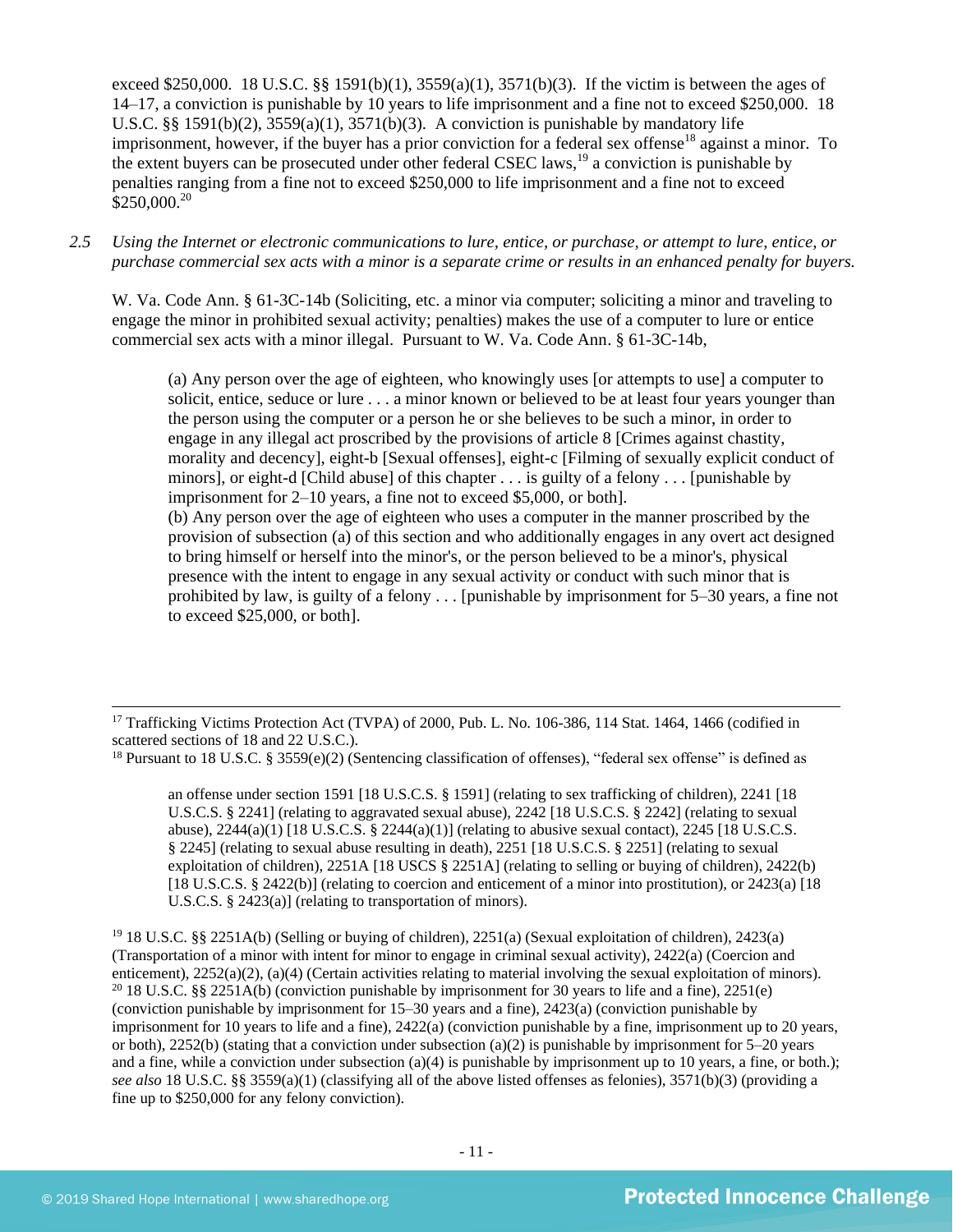Article 8, referred to in W. Va. Code Ann. § 61-3C-14b, includes W. Va. Code Ann. § 61-8-5(b), which makes it a crime for a person to "solicit, induce, entice, or procure another to commit an act of prostitution, lewdness, or assignation."

## *2.6 No age mistake defense is permitted for a buyer of commercial sex acts with any minor under 18.*

Neither W. Va. Code Ann. § 61-14-6 (Patronizing a victim of sexual servitude; penalties) nor § 61-3C-14b (Soliciting, etc. a minor via computer; soliciting a minor and traveling to engage the minor in prohibited sexual activity; penalties) expressly prohibit a mistake of age defense.<sup>21</sup>

2.6.1 Recommendation: Amend W. Va. Code Ann. § 61-14-6(b) (Patronizing a victim of sexual servitude; penalties) and § 61-3C-14b (Soliciting, etc. a minor via computer; soliciting a minor and traveling to engage the minor in prohibited sexual activity; penalties) to expressly prohibit a defendant from asserting a mistake of age defense.

## *2.7 Base penalties for buying sex acts with a minor under 18 are sufficiently high and not reduced for older minors.*

West Virginia's buyer-applicable trafficking law, W. Va. Code Ann. § 61-14-6(b) (Patronizing a victim of sexual servitude; penalties), and buyer-applicable CSEC law, W. Va. Code Ann. § 61-3C-14b (Soliciting, etc. a minor via computer; soliciting a minor and traveling to engage the minor in prohibited sexual activity; penalties) do not stagger penalties based on a minor's age and provide sufficiently high penalties. When the victim is a minor, a conviction under W. Va. Code Ann. § 61-14-6 is punishable by imprisonment for 3–15 years, while a conviction under W. Va. Code Ann. § 61-3C-14b is punishable by imprisonment for 2–10 years unless the enhanced penalty in subsection (b) applies, which makes a conviction punishable by imprisonment for 5–30 years. W. Va. Code Ann. § 61-14-6(b), 61-3C-14b(a), (b).

#### *2.8 Financial penalties for buyers of commercial sex acts with minors are sufficiently high to make it difficult for buyers to hide the crime.*

W. Va. Code Ann. § 61-14-6(b) (Patronizing a victim of sexual servitude; penalties) makes those who purchase sex with minors under 18 subject to a possible fine not to exceed \$300,000. Convicted buyers over 18 who use a computer to solicit a child for prostitution in violation of W. Va. Code Ann. § 61-3C-14b(a) (Soliciting, etc. a minor via computer; soliciting a minor and traveling to engage the minor in prohibited sexual activity; penalties) may be fined up to \$5,000, and buyers over 18 who use a computer and engage in an overt act to solicit a child for prostitution in violation of W. Va. Code Ann. § 61-3C-14b(b) may be fined up to \$25,000. W. Va. Code Ann. § 61-3C-14b.

Further, W. Va. Code Ann. § 61-8-5(b) (Houses of ill fame and assignation; penalties; jurisdiction of courts), which carries a fine of \$50–\$100 for a first conviction and a fine of \$100–\$250 for a second conviction, may apply to some buyers. W. Va. Code Ann. § 61-8-5(b).

W. Va. Code Ann. § 61-14-7(f) (General Provisions and other penalties) allows for the forfeiture of assets related to the commission of trafficking offenses, stating,

(a) The following are declared to be contraband and no person shall have a property interest in them:

<sup>&</sup>lt;sup>21</sup> W. Va. Code Ann. § 61-14-5(c) (Sexual servitude; penalties) prohibits a mistake of age defense, stating, "It is not a defense in a prosecution under subsection (b) of this section that the minor consented to engage in commercial sexual activity, or that the defendant believed the minor was an adult." However, this offense is inapplicable to buyers of commercial sex acts with minors.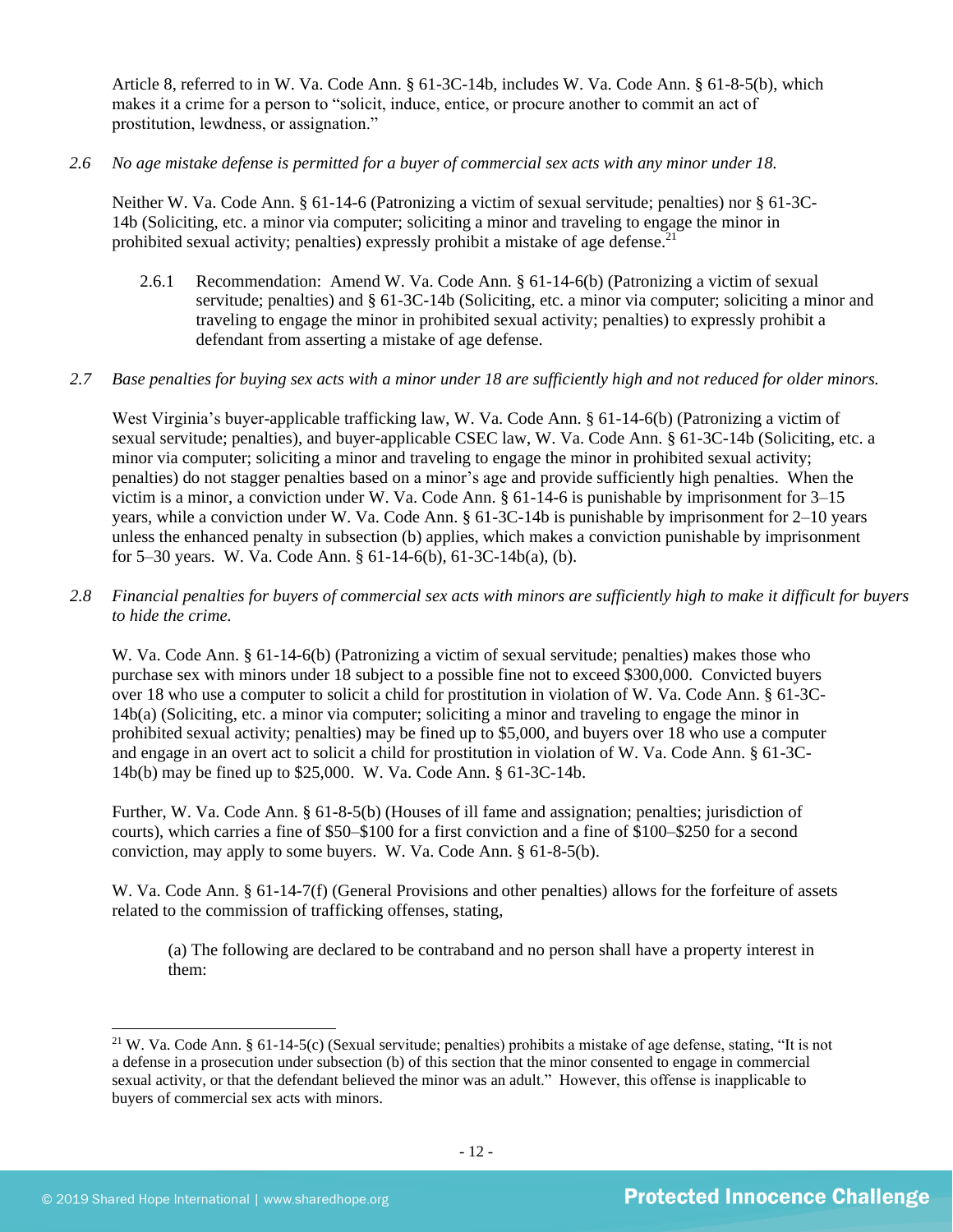(1) All property which is directly or indirectly used or intended for use in any manner to facilitate a violation of this article [Human Trafficking]; and

(2) Any property constituting or derived from gross profits or other proceeds obtained from a violation of this article.

(b) In any action under this section, the court may enter such restraining orders or take other appropriate action, including acceptance of performance bonds, in connection with any interest that is subject to forfeiture.

. . . .

Additionally, pursuant to W. Va. Code Ann. § 61-8C-7(a) (Items subject to forfeiture; persons authorized to seize property subject to forfeiture), buyers who violate W. Va. Code Ann. § 61-3C-14b or possess child sexual abuse material (CSAM) in violation of § 61-8C-3 (Distribution and exhibiting of material depicting minors engaged in sexually explicit conduct; penalty) may be subject to discretionary, civil asset forfeiture. Pursuant to W.Va. Code Ann. § 61-8C-7, the following items are subject to forfeiture:

<span id="page-12-1"></span><span id="page-12-0"></span>(1) All visual depictions which have been manufactured, distributed, dispensed, or possessed in violation of article eight-a  $\lceil \frac{8}{5} \rceil$  61-8A-1 et seq.]<sup>22</sup> or eight-c  $\lceil \frac{8}{5} \rceil$  61-8C-1 et seq.]<sup>23</sup> of this chapter or section fourteen-b [§ 61-3C-14b], article three-c of this chapter;

(2) All raw materials, products and equipment of any kind which are used, intended for use, in manufacturing, processing, delivering, importing or exporting any visual depictions or any crimes against children in violation of article eight-a [§§ 61-8A-1 et seq.] or eight-c [§§ 61-8C-1 et seq.] of this chapter of section fourteen-b [§ 61-3C-14b], article three-c of this chapter;

(3) All books, records, research products and materials, including hard drives, microfilm, tapes and data which are used, or have been used, or are intended for use in violation of article eight-a [§§ 61-8A-1et seq.] or eight-c [§§ 61-8C-1 et seq.] of this chapter of section fourteen-b [§ 61-3C-14b], article three-c of this chapter

(4) All moneys, negotiable instruments, securities, or other things of value furnished or intended to be furnished in violation of article eight-a [§§ 61-8A-1et seq.] or eight-c [§§ 61-8C-1 et seq.] of this chapter of section fourteen-b [§ 61-3C-14b], article three-c of this chapter by any person in exchange for a visual depiction, all proceeds traceable to the exchange and all moneys, negotiable instruments, and securities used, or which are intended to be used, to facilitate any violation of article eight-a [§§ 61-8A-1et seq.] or eight-c [§§ 61-8C-1 et seq.] of this chapter of section fourteen-b [§ 61-3C-14b], article three-c of this chapter . . . ;

<span id="page-12-2"></span>(5) All conveyances, including aircraft, vehicles or vessels, which are used, have been used, or are intended for use, to transport, or in any manner to facilitate the transportation, sale, receipt, possession, or concealment of property described in (1), (2) or (3) of this subsection<sup>24</sup>…."

(A) A conveyance used by any person as a common carrier in the transaction of business as a common carrier shall not be forfeited under this section unless it appears that the person owning the conveyance is a consenting party or privy to a violation of article eight-a [§§ 61-8A-1 et seq.] or eight-c [§§ 61-8C-1 et seq.] of this chapter or section fourteen-b [§ 61-3C-14b], article three-c of this chapter;

(B**)** A conveyance shall not be forfeited under the provisions of this article if the person owning the conveyance establishes that he or she neither knew, nor had reason to know, that the conveyance was being employed or was likely to be employed in a violation of article eight-a [§§ 61-8A-1 et seq.] or eight-c [§§

<sup>22</sup> The relevant criminal offenses under W. Va. Code Ann. §§ 61-8A (Preparation, distribution or exhibition of obscene matter to minors) include § 61-8A-2 (Distribution and display to minor of obscene matter; penalties; defenses), § 61-8A-4 (Use of obscene matter with intent to seduce minor), and § 61-8A-1 (Employment or use of minor to produce obscene matter or assist in doing sexually explicit conduct; penalties).

<sup>&</sup>lt;sup>23</sup> The relevant criminal offenses under W. Va. Code Ann. §§ 61-8C (Filming of sexually explicit conduct of minors) include § 61-8C-2 (Use of minors in filming sexually explicit conduct prohibited; penalty), § 61-8C-3 (Distribution and exhibiting of material depicting minors engaged in sexually explicit conduct; penalty), and § 61- 8C-3a (Promoting child erotica; penalties).

<sup>&</sup>lt;sup>24</sup> Exceptions under W. Va. Code § 61-8C-7(a)(5) include the following: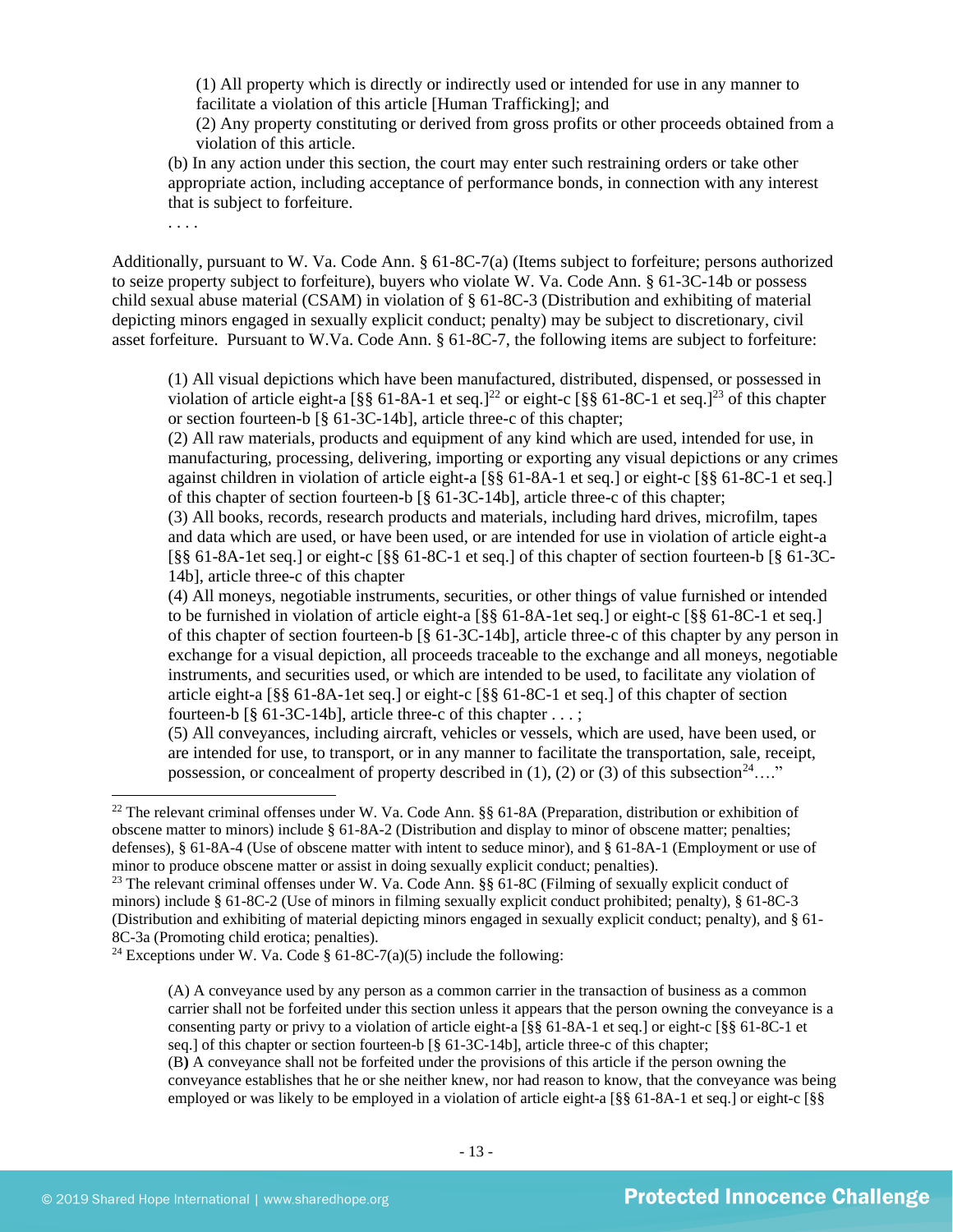Pursuant to W.Va. Code Ann. § 61-8C-7(b), property subject to forfeiture may be seized by the state police. Disposition of forfeitable property is governed by W.Va. Code Ann. § 61-8C-10 (Disposition of forfeited moneys, securities or other negotiable instruments; distribution of proceeds) and § 61-8C-11 (Disposition of other forfeited property; distribution of proceeds), which provide for alternate dispositions of moneys, securities or negotiable instruments and other property. Moneys, securities and other negotiable instruments shall be distributed as follows: (1) 10% to the office of the prosecuting attorney that initiated the forfeiture proceeding, (2) the balance to a special law-enforcement investigation fund. W. Va. Code Ann. § 61-8C-10. The circuit court ordering the forfeiture of all other property, upon application by the prosecuting attorney or the Superintendent of the State Police or his or her designee, may direct: (1) Title to the forfeited property be vested in the law-enforcement agency so petitioning; (2) The law-enforcement agency responsible for the seizure retain the property for official use; or (3) The forfeited property shall be offered at public auction to the highest bidder for cash. W.Va. Code Ann. § 61-8C-11.

W. Va. Code Ann. § 61-14-7(c)(1) (General Provisions and other penalties) mandates restitution for trafficking related offenses, stating "The court shall order a person convicted of an offense under this article [Human Trafficking] to pay restitution to the victim of the offense." Accordingly, buyers convicted under W. Va. Code Ann. § 61-14-6 must pay restitution. Additionally, West Virginia's general restitution statute may apply to buyers in certain instances. Restitution is mandatory where a defendant is "convicted of a felony or misdemeanor causing physical, psychological or economic injury or loss to a victim . . . unless the court finds restitution to be wholly or partially impractical as set forth" in the Victim Protection Act of 1984. Pursuant to W. Va. Code Ann. § 61-11A-4(b)(2) (Restitution; when ordered), where the victim suffers "bodily injury," a defendant shall be ordered to

(A) Pay an amount equal to the cost of necessary medical and related professional services and devices relating to physical, psychiatric, and psychological care, including nonmedical care and treatment rendered in accordance with a method of healing recognized by the law of the place of treatment;

(B) Pay an amount equal to the cost of necessary physical and occupational therapy and rehabilitation; and

(C) Reimburse the victim for income lost by the victim as a result of the offense.

Persons convicted under W. Va. Code Ann. § 61-8C-3 (Distribution and exhibiting of material depicting minors engaged in sexually explicit conduct prohibited; penalty), discussed in Section 2.9, may also be required, in addition to any penalties and restitution imposed by the court, to "pay all or any portion of the cost of medical, psychological or psychiatric treatment of the minor resulting from the act or acts for which the person is convicted, whether or not the minor is considered to have sustained bodily injury." W. Va. Code Ann. § 61-8C-4 (Payments of treatment costs for minor).

*2.9 Buying and possessing child sexual abuse material (CSAM) carries penalties as high as similar federal offenses.*

W. Va. Code Ann. § 61-8C-3 (Distribution and exhibiting of material depicting minors engaged in sexually explicit conduct prohibited; penalty) criminalizes the possession of child sexual abuse material (CSAM). W. Va. Code Ann. § 61-8C-3(a) provides that "[a]ny person who, knowingly and willfully,

61-8C-1 et seq.] of this chapter or section fourteen-b [§ 61-3C-14b], article three-c of this chapter; and (C**)** A bona fide security interest or other valid lien in any conveyance shall not be forfeited under the provisions of this article, unless the state proves by a preponderance of the evidence that the holder of the security interest or lien either knew, or had reason to know, that the conveyance was being used or was likely to be used in a violation of article eight-a [§§ 61-8A-1 et seq.] or eight-c [§§ 61-8C-1 et seq.] of this chapter or section fourteen-b [§ 61-3C-14b], article three-c of this chapter.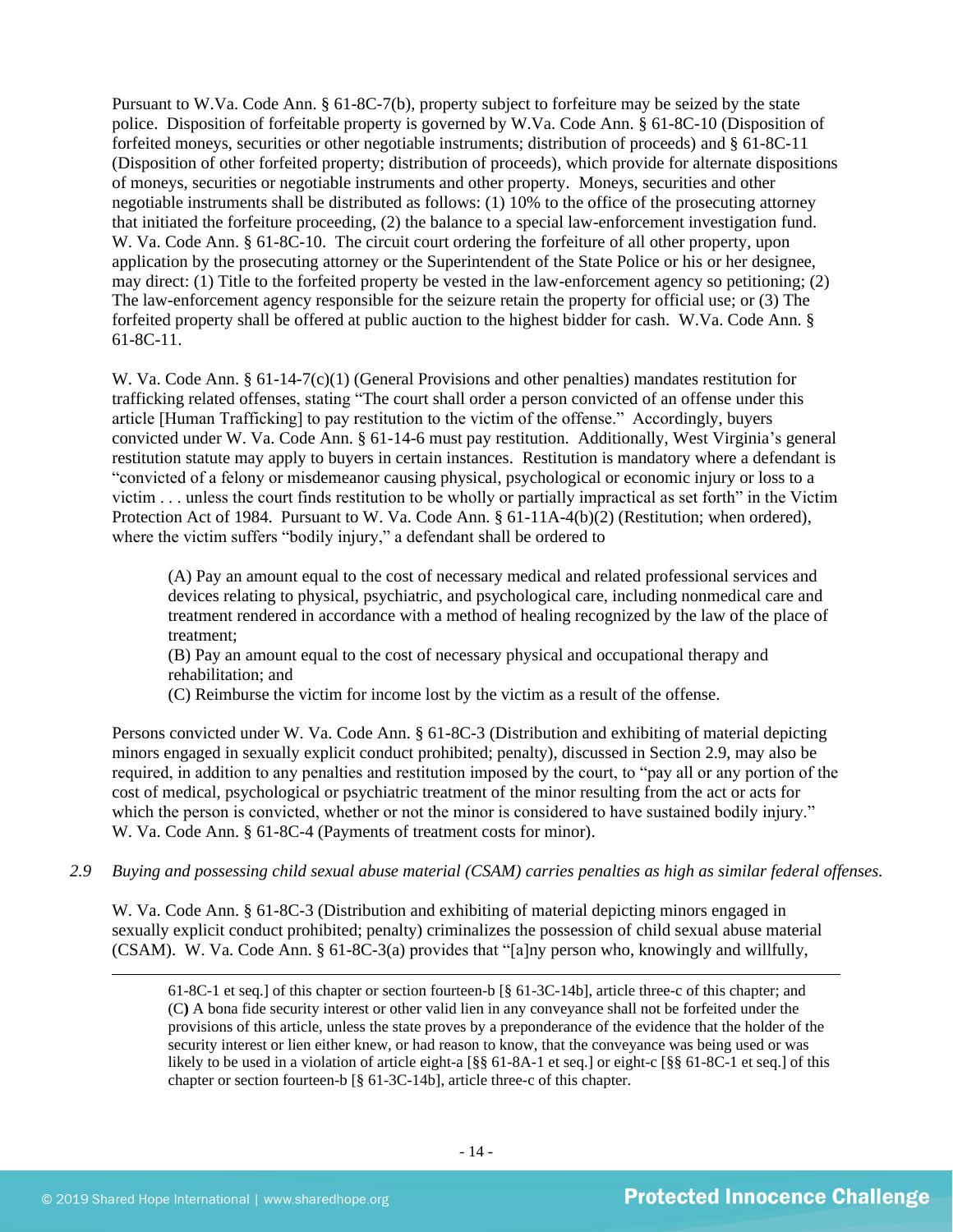sends or causes to be sent or distributes, exhibits, possesses, electronically accesses with intent to view or displays or transports any material visually portraying a minor engaged in any sexually explicit conduct<sup>25</sup> is guilty of a felony . . . ." Penalties for violations of this statute vary depending on the severity of the crime in relation to the amount and types of materials accessed by the perpetrator. § 61-8C-3 states,

. . . .

(b) Any person who violates the provisions of subsection (a) of this section when the conduct involves fifty or fewer images shall, upon conviction, be imprisoned in a state correctional facility for not more than two years or fined not more than \$2,000 or both.

(c) Any person who violates the provisions of subsection (a) of this section when the conduct involves more than fifty but fewer than six hundred images shall, upon conviction, be imprisoned in a state correctional facility for not less than two nor more than ten years or fined not more than \$5,000, or both.

(d) Notwithstanding the provisions of subsections (b) and (c) of this section any person who violates the provisions of subsection (a) of this section when the conduct involves six hundred or more images or depicts violence against a child or a child engaging in bestiality shall, upon conviction, be imprisoned in a state correctional facility for not less than five nor more than fifteen years or fined not more than \$25,000, or both.

(e) For purposes of this section each video clip, movie or similar recording of five minutes or less shall constitute seventy five images. A video clip, movie or similar recording of a duration longer than five minutes shall be deemed to constitute seventy-five images for every two minutes in length it exceeds five minutes.

In addition to criminal penalties and restitution imposed by the court, persons convicted under W. Va. Code Ann. § 61-8C-3 may also be required to "pay all or any portion of the cost of medical, psychological or psychiatric treatment of the minor resulting from the act or acts for which the person is convicted, whether or not the minor is considered to have sustained bodily injury." W. Va. Code Ann. § 61-8C-4 (Payment of treatment costs for minor).

In comparison, a federal conviction for possession of  $CSAM<sup>26</sup>$  is generally punishable by imprisonment for 5–20 years and a fine not to exceed  $$250,000.<sup>27</sup>$  Subsequent convictions, however, are punishable by imprisonment up to 40 years and a fine not to exceed  $$250,000.<sup>28</sup>$ 

<sup>25</sup> *See supra* note [6.](#page-2-0)

<sup>&</sup>lt;sup>26</sup> 18 U.S.C. §§ 2252(a)(2), (a)(4) (Certain activities relating to material involving the sexual exploitation of minors),  $2252A(a)(2)$ –(3) (Certain activities relating to material constituting or containing child pornography), 1466A(a), (b) (Obscene visual representations of the sexual abuse of children).

<sup>&</sup>lt;sup>27</sup> 18 U.S.C. §§ 2252(b) (stating that a conviction under subsection (a)(2) is punishable by imprisonment for 5–20 years and a fine, while a conviction under subsection (a)(4) is punishable by imprisonment up to 10 years, a fine, or both), 2252A(b)(1) (a conviction is punishable by imprisonment for 5–20 years and a fine), 1466A(a), (b) (stating that a conviction under subsection (a) is "subject to the penalties provided in section  $2252A(b)(1)$ ," imprisonment for 5–20 years and a fine, while a conviction under subsection (b) is "subject to the penalties provided in section 2252A(b)(2)," imprisonment up to 10 years, a fine, or both); *see also* 18 U.S.C. §§ 3559(a)(1) (classifying all of the above listed offenses as felonies), 3571(b)(3) (providing a fine up to \$250,000 for any felony conviction). <sup>28</sup> 18 U.S.C. §§ 2252(b) (stating if a person has a prior conviction under subsection (a)(2), or a list of other statutes, a conviction is punishable by a fine and imprisonment for 15–40 years, but if a person has a prior conviction under subsection (a)(4), or a list of other statutes, a conviction is punishable by a fine and imprisonment for  $10-20$  years),  $2252A(b)(1)$  (stating if a person has a prior conviction under subsection (a)(2), (a)(3), or a list of other statutes, a conviction is punishable by a fine and imprisonment for  $15-40$  years),  $1466A(a)$ , (b) (stating that the penalty scheme for section 2252A(b) applies); *see also* 18 U.S.C. §§ 3559(a)(1) (classifying all of the above listed offenses as felonies), 3571(b)(3) (providing a fine up to \$250,000 for any felony conviction).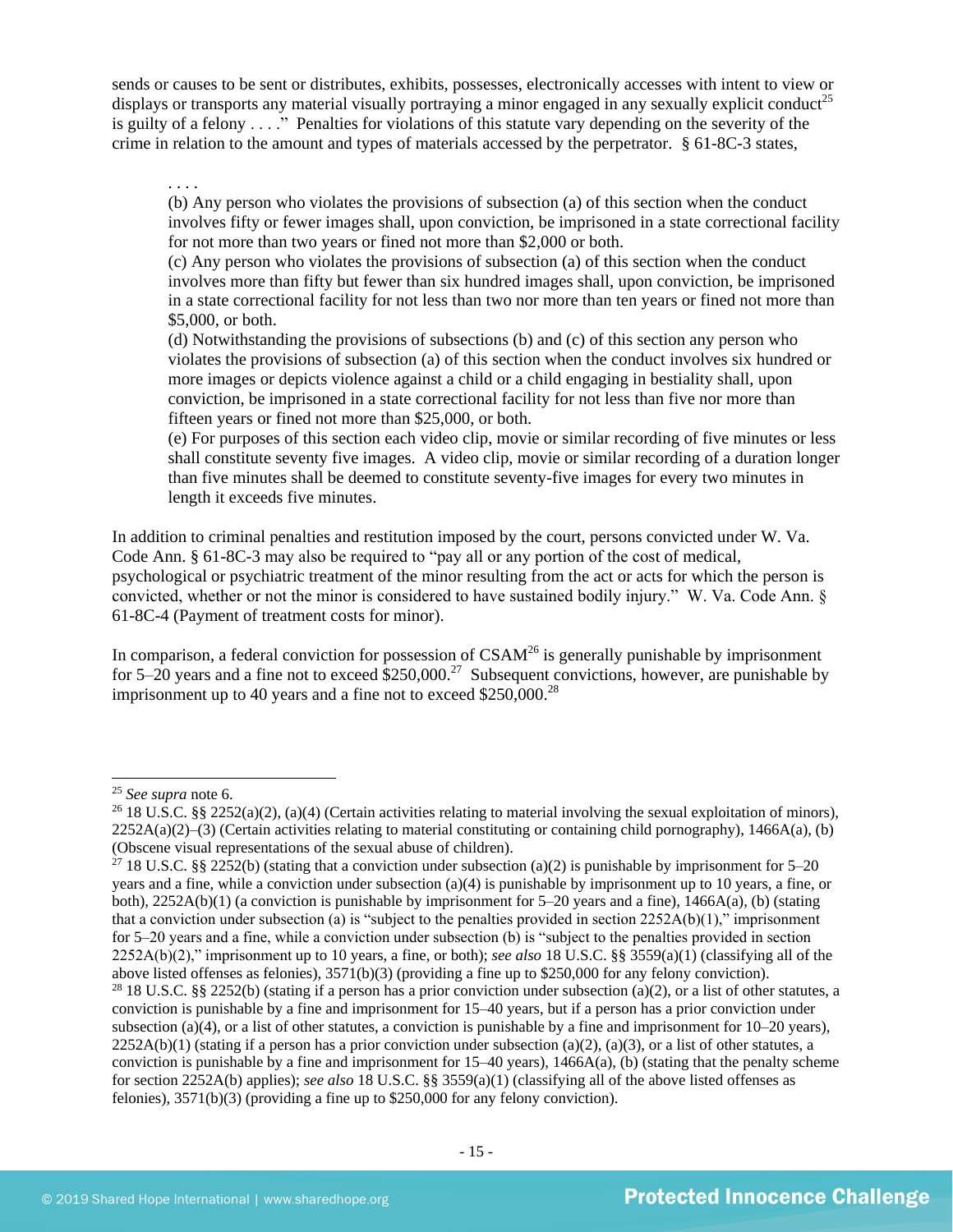- 2.9.1 Recommendation: Amend W. Va. Code Ann. § 61-8C-3 (Distribution and exhibiting of material depicting minors engaged in sexually explicit conduct prohibited; penalty) to increase the base penalty for possessing CSAM to reflect the seriousness of the offense.
- *2.10 Convicted buyers of commercial sex acts with minors are required to register as sex offenders*.

Pursuant to W. Va. Code Ann. § 15-12-2(b) (Registration), buyers convicted under the trafficking law, W. Va. Code § 61-14-6 (Patronizing a victim of sexual servitude; penalties), the CSEC law, W. Va. Code Ann. § 61-3C-14b (Soliciting, etc. a minor via computer; soliciting a minor and traveling to engage the minor in prohibited sexual activity; penalties), and certain offenses involving child sexual abuse material (CSAM) will be required to register as sex offenders.

West Virginia's Sex Offender Registration Act, W. Va. Code Ann. § 15-12-1 et seq., establishes sex offender registration requirements. Specifically, W. Va. Code Ann. § 15-12-2(b) requires any person convicted of specified offenses to register as a sex offender. Qualifying convictions include those under the following: W. Va. Code Ann. § 61-14-6 (Patronizing a victim of sexual servitude; penalties), § 61- 8A-2 (Distribution and display to minor of obscene matter; penalties; defenses), § 61-8A-4 (Use of obscene matter with intent to seduce minor), § 61-8A-5 (Employment or use of minor to produce obscene matter or assist in doing sexually explicit conduct; penalties), § 61-8C-3 (Distribution and exhibiting of material depicting minors engaged in sexually explicit conduct prohibited; penalty), § 61-3C-14b (Soliciting, etc. a minor via computer; soliciting a minor and traveling to engage the minor in prohibited sexual activity; penalties), § 61-8B-3(a)(2) (Sexual assault in the first degree), § 61-8B-5(a)(2) (Sexual assault in the third degree),  $\S 61-8B-7(a)(3)$  (Sexual abuse in the first degree), and  $\S 61-8B-9(a)$  (Sexual abuse in the third degree). Furthermore, "[a]ny person who has been convicted of a criminal offense where the sentencing judge made a written finding that the offense was sexually motivated<sup>29</sup> shall also register as set forth in this article." W. Va. Code Ann. § 15-12-2(c).

W. Va. Code Ann. § 15-12-2(b) does not include convictions under W. Va. Code Ann. § 61-8-5(b) (Houses of ill fame and assignation; penalties; jurisdiction of courts) as an offense requiring a convicted defendant to register as a sex offender when the victim is a minor. Thus, registration as a sex offender could only be required for convictions under W. Va. Code Ann. § 61-8-5(b) pursuant to W. Va. Code Ann. § 15-12-2(c) by written findings of the court that the offense was sexually motivated.

<sup>&</sup>lt;sup>29</sup> "For purposes of this article, the term 'sexually motivated' means that one of the purposes for which a person committed the crime was for any person's sexual gratification." W. Va. Code Ann. § 15-12-2(j).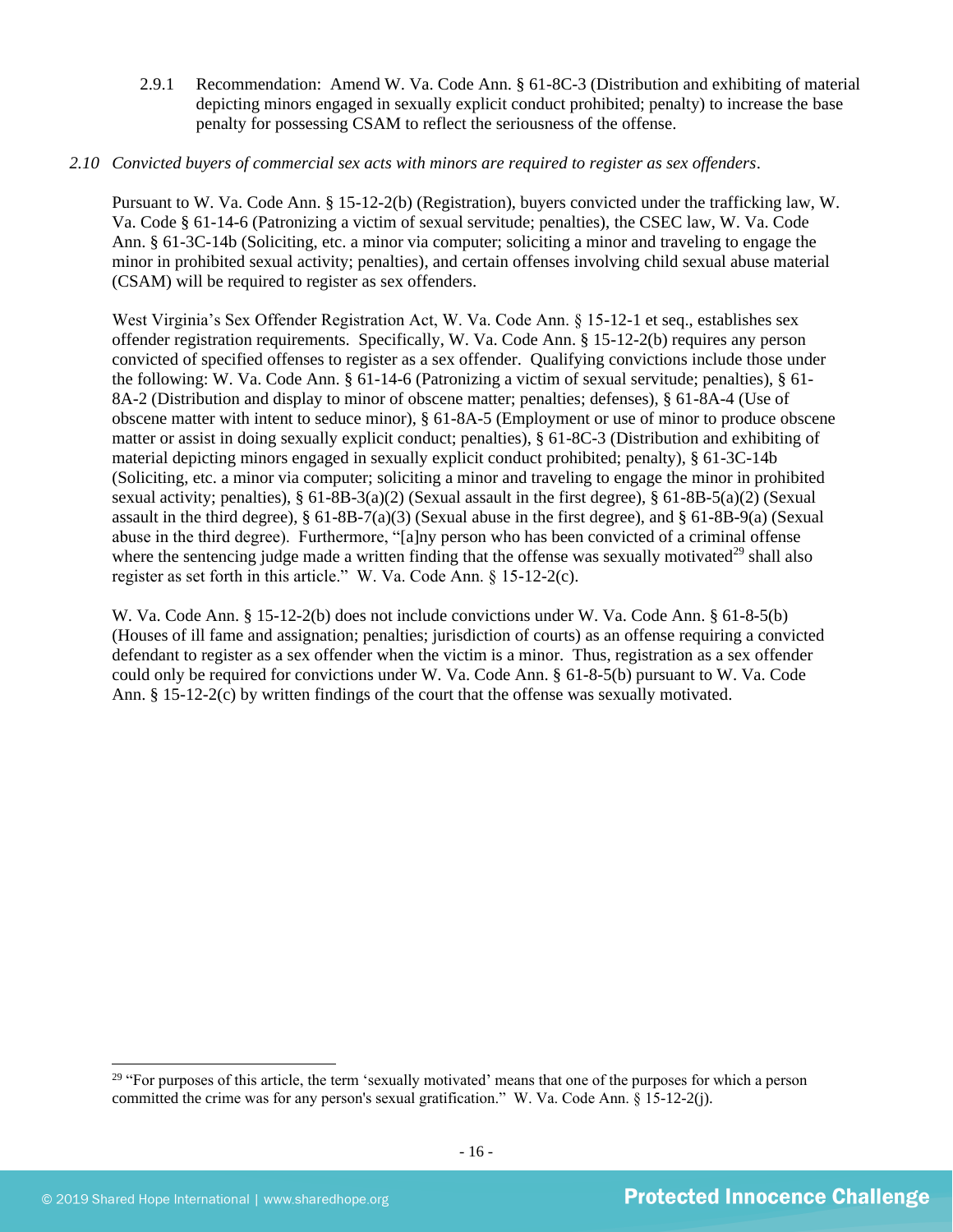#### **FRAMEWORK ISSUE 3: CRIMINAL PROVISIONS FOR TRAFFICKERS**

#### *Legal Components:*

- *3.1 Penalties for trafficking a child for sexual exploitation are as high as federal penalties.*
- *3.2 Creating and distributing child sexual abuse material (CSAM) carries penalties as high as similar federal offenses.*
- *3.3 Using the Internet or electronic communications to lure, entice, recruit, or sell commercial sex acts with a minor is a separate crime or results in an enhanced penalty for traffickers.*
- *3.4 Financial penalties for traffickers, including asset forfeiture, are sufficiently high.*
- *3.5 Convicted traffickers are required to register as sex offenders.*
- *3.6 Laws relating to parental custody and termination of parental rights include sex trafficking or commercial sexual exploitation of children (CSEC) offenses as grounds for sole custody or termination in order to prevent traffickers from exploiting their parental rights as a form of control.*

*\_\_\_\_\_\_\_\_\_\_\_\_\_\_\_\_\_\_\_\_\_\_\_\_\_\_\_\_\_\_\_\_\_\_\_\_\_\_\_\_\_\_\_\_\_\_\_\_\_\_\_\_\_\_\_\_\_\_\_\_\_\_\_\_\_\_\_\_\_\_\_\_\_\_\_\_\_\_\_\_\_\_\_\_\_\_\_\_\_\_\_\_\_\_*

## *Legal Analysis:*

*3.1 Penalties for trafficking a child for sexual exploitation are as high as federal penalties.*<sup>30</sup>

Traffickers convicted under W. Va. Code Ann.  $\S 61-14-2(b)^{31}$  (Human trafficking of an individual; penalties) face 5–20 years imprisonment, a possible fine up to \$300,000, or both. W. Va. Code Ann. § 61-14-2(b). A conviction under W. Va. Code Ann. § 61-14-5(b) (Sexual servitude; penalties) is punishable by 10–20 years imprisonment, a possible fine up to \$300,000, or both. W. Va. Code Ann. § 61-14-5(b).

Traffickers may also be prosecuted under W. Va. Code Ann. § 61-2-14(a) (Abduction of person; kidnapping or concealing child; penalties), which states that a person who "takes away a child under the age of sixteen years from any person having lawful charge of such child, for the purpose of prostitution or concubinage, shall be guilty of a felony . . . ." W. Va. Code Ann. § 61-2-14(a). A conviction under this statute is punishable by imprisonment for  $3-10$  years in the penitentiary. W. Va. Code Ann. § 61-2-14(a).

Traffickers could also be prosecuted under W. Va. Code Ann. § 61-8-8 (Receiving support from prostitution; pimping; penalty), which provides,

Any person who, knowing another person to be a prostitute, shall live or derive support or maintenance, in whole or in part, from the earnings or proceeds of the prostitution of such prostitute, or from money loaned or advanced to or charged against such prostitution by any keeper or manager or inmate of a house or other place where prostitution is practiced or allowed, or shall tout or receive compensation for touting for such prostitution, shall be guilty of pimping . . . .

When the person prostituted is a minor, a conviction under W. Va. Code Ann. § 61-8-8 is a felony punishable by a minimum of imprisonment for 2 years, a fine not to exceed \$5,000, or both.

Traffickers may also face prosecution under W. Va. Code Ann. § 61-8-6 (Detention of person in place of prostitution; penalty) and § 61-8-7 (Procuring for house of prostitution; penalty), both of which are considered felonies when the victim is a minor and are punishable by imprisonment for 2–5 years, a fine

<sup>30</sup> *See supra* Component [1.2](#page-1-0) for a full description of the substantive provisions of the West Virginia CSEC laws applicable to traffickers.

<sup>31</sup> *See supra* note 2.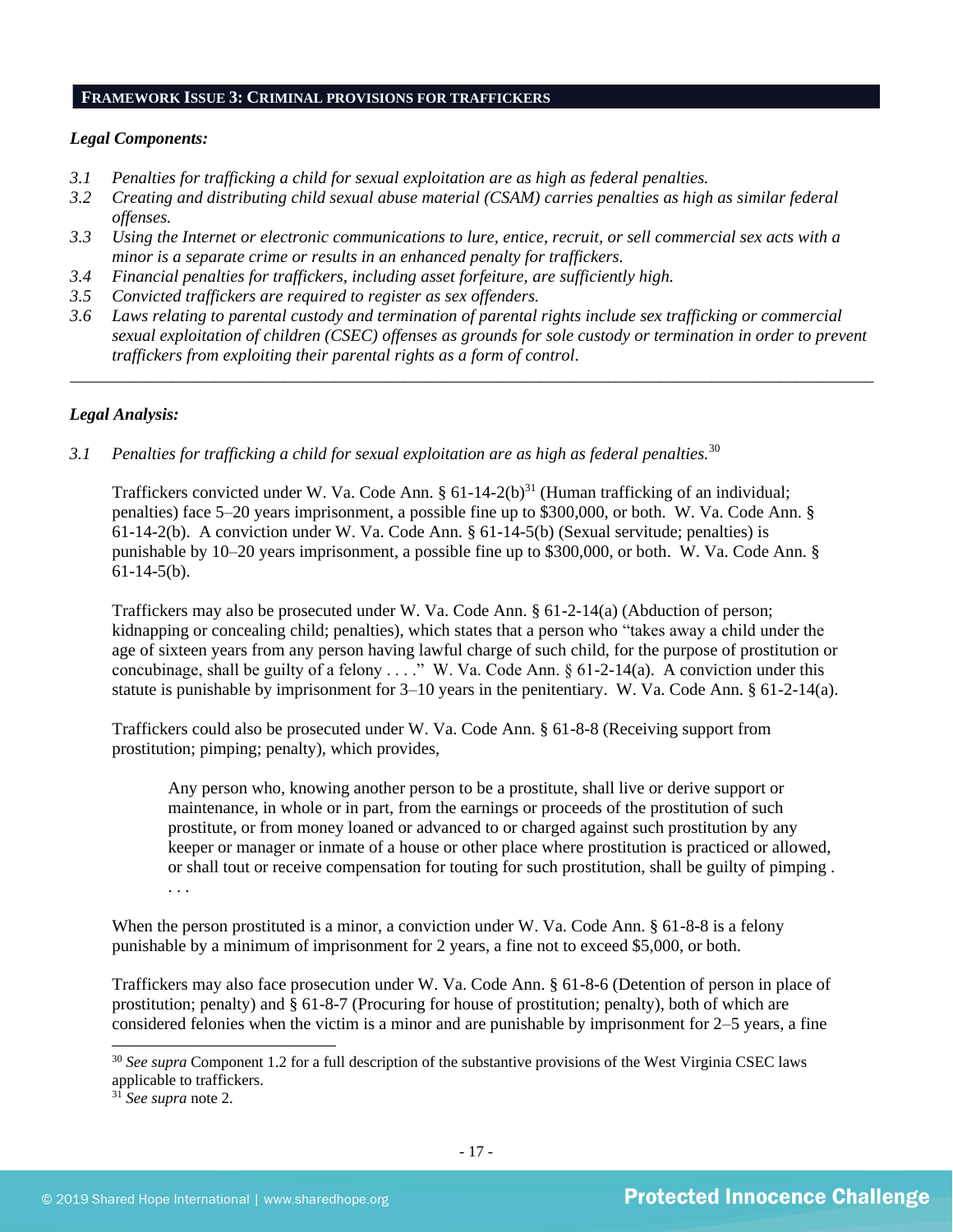not to exceed \$5,000, or both. W. Va. Code Ann. §§ 61-8-6, 61-8-7. Traffickers convicted under W. Va. Code Ann. § 61-3C-14b (Soliciting, etc. a minor via computer; soliciting a minor and traveling to engage the minor in prohibited sexual activity; penalties) will receive a sentence of imprisonment for 2–10 years in a state correctional facility, a fine not to exceed \$5,000, or both unless the enhanced penalty in subsection (b) applies, which makes a conviction punishable by imprisonment for 5–30 years, a fine not to exceed \$25,000, or both. W. Va. Code Ann. § 61-3C-14b.

In comparison, if the victim is under the age of 14, a conviction under the Trafficking Victims Protection Act  $(TVPA)^{32}$  for child sex trafficking is punishable by 15 years to life imprisonment and a fine not to exceed \$250,000. 18 U.S.C. §§ 1591(b)(1),  $3559(a)(1)$ ,  $3571(b)(3)$ . If the victim is between the ages of 14–17, a conviction is punishable by 10 years to life imprisonment and a fine not to exceed \$250,000. 18 U.S.C. §§ 1591(b)(2),  $3559(a)(1)$ ,  $3571(b)(3)$ . A conviction is punishable by mandatory life imprisonment, however, if the trafficker has a prior conviction for a federal sex offense<sup>33</sup> against a minor. 18 U.S.C. § 3559(e)(1).

## *3.2 Creating and distributing child sexual abuse material (CSAM) carries penalties as high as similar federal offenses*.

Pursuant to W. Va. Code Ann. § 61-8C-2(a) (Use of minors in filming sexually explicit conduct prohibited; penalty), "[a]ny person who causes or knowingly permits, uses, persuades, induces, entices or coerces such minor to do or assist in any sexually explicit conduct<sup>34</sup> shall be guilty of a felony when such person has knowledge that any such act is being photographed or filmed." Under subsection (b), "any person who photographs or films such minor engaging in any sexually explicit conduct shall be guilty of a felony . . . . " W. Va. Code Ann.  $\S 61-8C-2(a)$ , (b). Additionally, pursuant to W. Va. Code Ann.  $\S 61-8C 2(c)$ ,

[a]ny parent, legal guardian or person having custody and control of a minor, who photographs or films such minor in any sexually explicit conduct or causes or knowingly permits, uses, persuades, induces, entices or coerces such minor child to engage in or assist in any sexually explicit act shall be guilty of a felony when such person has knowledge that any such act may be photographed or filmed.

A conviction under any of the provisions of this statute is punishable by imprisonment for up to 10 years, a fine not to exceed  $$10,000$ , or both. W. Va. Code Ann.  $§ 61-8C-2(a)$ , (b).

Pursuant to W. Va. Code Ann. § 61-8A-5 (Employment or use of minor to produce obscene matter or assist in doing sexually explicit conduct; penalties),

[a]ny adult who, with knowledge that a person is a minor or who fails to exercise reasonable care in ascertaining the age of a minor, hires, employs or uses such minor to produce obscene matter<sup>35</sup> or to do or assist in doing any sexually explicit conduct, is guilty of a felony . . . .

A conviction under W. Va. Code Ann. § 61-8A-5 is punishable by imprisonment for up to 10 years, a fine not to exceed \$50,000, or both.

In comparison, if the victim is under the age of 14, a conviction under the TVPA for child sex trafficking is punishable by 15 years to life imprisonment and a fine not to exceed \$250,000. 18 U.S.C. §§

<sup>32</sup> *See supra* note [17.](#page-9-0) 

<sup>33</sup> *See supra* note [18.](#page-10-0) 

<sup>34</sup> *See supra* note [6.](#page-2-0)

<sup>35</sup> *See supra* note [5.](#page-2-1)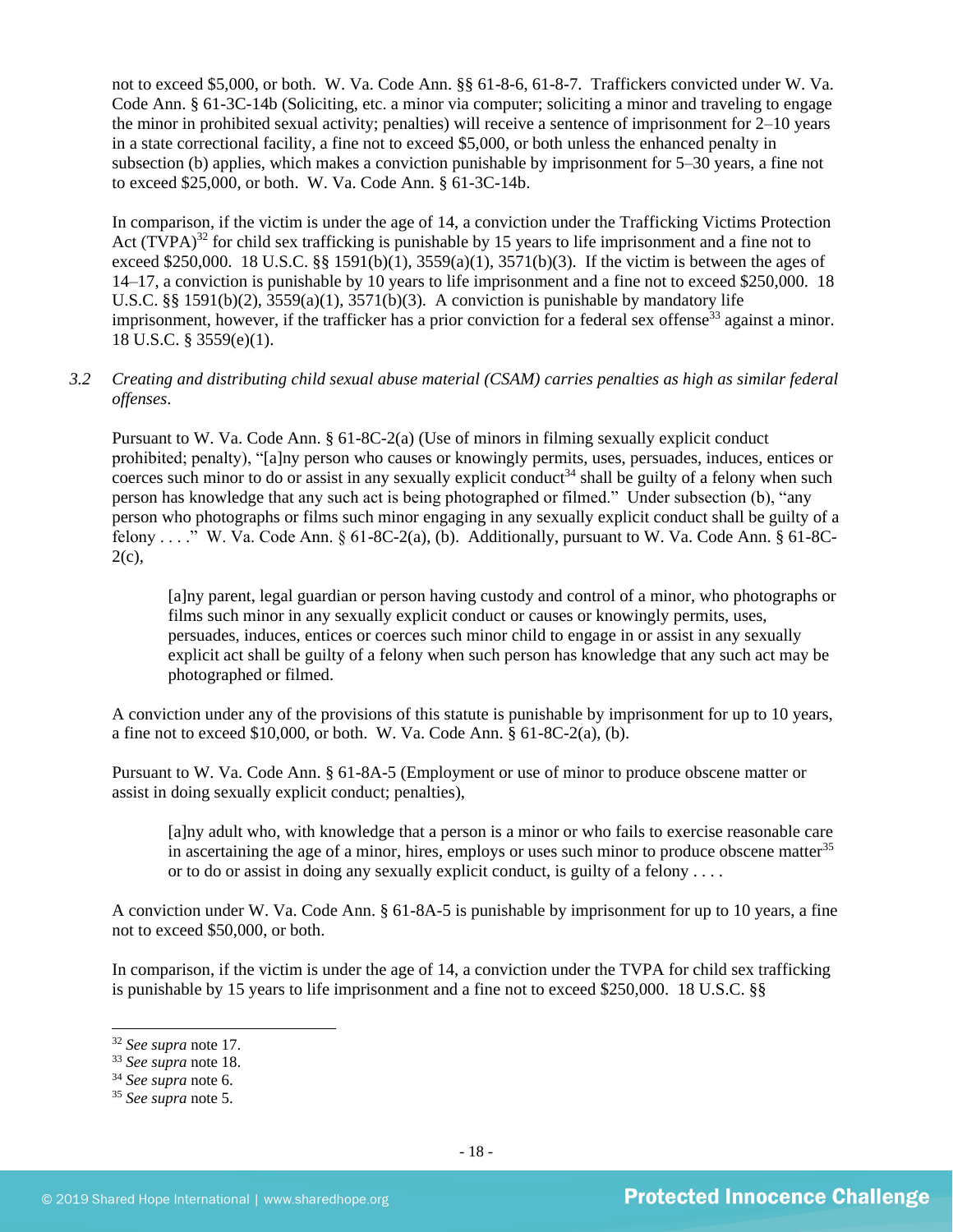$1591(b)(1)$ ,  $3559(a)(1)$ ,  $3571(b)(3)$ . If the victim is between the ages of  $14-17$ , a conviction is punishable by 10 years to life imprisonment and a fine not to exceed \$250,000. 18 U.S.C. §§ 1591(b)(2), 3559(a)(1), 3571(b)(3). A conviction is punishable by mandatory life imprisonment, however, if the trafficker has a prior conviction for a federal sex offense<sup>36</sup> against a minor. 18 U.S.C. § 3559(e)(1). Additionally, a federal conviction for distribution of child sexual abuse material  $(CSAM)^{37}$  is generally punishable by imprisonment for  $5-20$  years and a fine not to exceed \$250,000.<sup>38</sup> Subsequent convictions, however, are punishable by imprisonment up to 40 years and a fine not to exceed \$250,000.<sup>39</sup>

*3.3 Using the Internet or electronic communications to lure, entice, recruit, or sell commercial sex acts with a minor is a separate crime or results in an enhanced penalty for traffickers.*

W. Va. Code Ann. § 61-3C-14b (Soliciting, etc. a minor via computer; soliciting a minor and traveling to engage the minor in prohibited sexual activity; penalties) criminalizes the use of a computer to lure or entice a minor to perform commercial sex acts. Pursuant to W. Va. Code Ann. § 61-3C-14b,

(a) Any person over the age of eighteen, who knowingly uses [or attempts to use] a computer to solicit, entice, seduce or lure . . . a minor known or believed to be at least four years younger than the person using the computer or a person he or she believes to be such a minor, in order to engage in any illegal act proscribed by the provisions of article 8 [Crimes against chastity, morality and decency], eight-b [Sexual offenses], eight-c [Filming of sexually explicit conduct of minors], or eight-d [Child abuse] of this chapter . . . is guilty of a felony . . . . (b) Any person over the age of eighteen who uses a computer in the manner proscribed by the provision of subsection (a) of this section and who additionally engages in any overt act designed to bring himself or herself into the minor's, or the person believed to be a minor's, physical presence with the intent to engage in any sexual activity or conduct with such minor that is prohibited by law, is guilty of a felony . . . [punishable by imprisonment for 5–30 years, a fine not to exceed \$25,000, or both].

Article 8 predicate offenses include W. Va. Code Ann. § 61-8-5 (Houses of ill fame and assignation; penalties; jurisdiction of courts), § 61-8-6 (Detention of person in place of prostitution; penalty), and § 61-8-7 (Procuring for house of prostitution; penalty).

## *3.4 Financial penalties for traffickers, including asset forfeiture, are sufficiently high*.

Traffickers convicted under W. Va. Code Ann. § 61-14-2(b) (Human trafficking of an individual; penalties) or § 61-14-5(b) (Sexual Servitude; penalties) are subject to a possible fine up to \$300,000.

<sup>36</sup> *See supra* not[e18.](#page-10-0)

 $37\,18$  U.S.C. §§ 2252(a)(1), (a)(2), (a)(3) (Certain activities relating to material involving the sexual exploitation of minors),  $2252A(a)(2)$ , (a)(3) (Certain activities relating to material constituting or containing child pornography), 1466A(a) (Obscene visual representations of the sexual abuse of children).

<sup>&</sup>lt;sup>38</sup> 18 U.S.C. §§ 2252(b) (stating that a conviction under subsection (a)(1), (a)(2), or (a)(3) is punishable by imprisonment for 5–20 years and a fine), 2252A(b)(1) (providing that a conviction is punishable by imprisonment for 5–20 years and a fine),  $1466A(a)$ , (b) (stating that a conviction under subsection (a) is "subject to the penalties provided in section 2252A(b)(1)," imprisonment for 5–20 years and a fine, while a conviction under subsection (b) is "subject to the penalties provided in section 2252A(b)(2)," imprisonment up to 10 years, a fine, or both); *see also*  18 U.S.C. §§ 3559(a)(1) (classifying all of the above listed offenses as felonies), 3571(b)(3) (providing a fine up to \$250,000 for any felony conviction).

 $39\,18$  U.S.C. §§ 2252(b) (stating if a person has a prior conviction under subsection (a)(1), (a)(2), or (a)(3) or a list of other statutes, a conviction is punishable by a fine and imprisonment for 15–40 years), 2252A(b)(1) (stating if a person has a prior conviction under subsection (a)(2), (a)(3), or a list of other statutes, a conviction is punishable by a fine and imprisonment for 15–40 years),  $1466A(a)$ , (b) (stating that the penalty scheme for section 2252A(b) applies); *see also* 18 U.S.C. §§ 3559(a)(1) (classifying all of the above listed offenses as felonies), 3571(b)(3) (providing a fine up to \$250,000 for any felony conviction).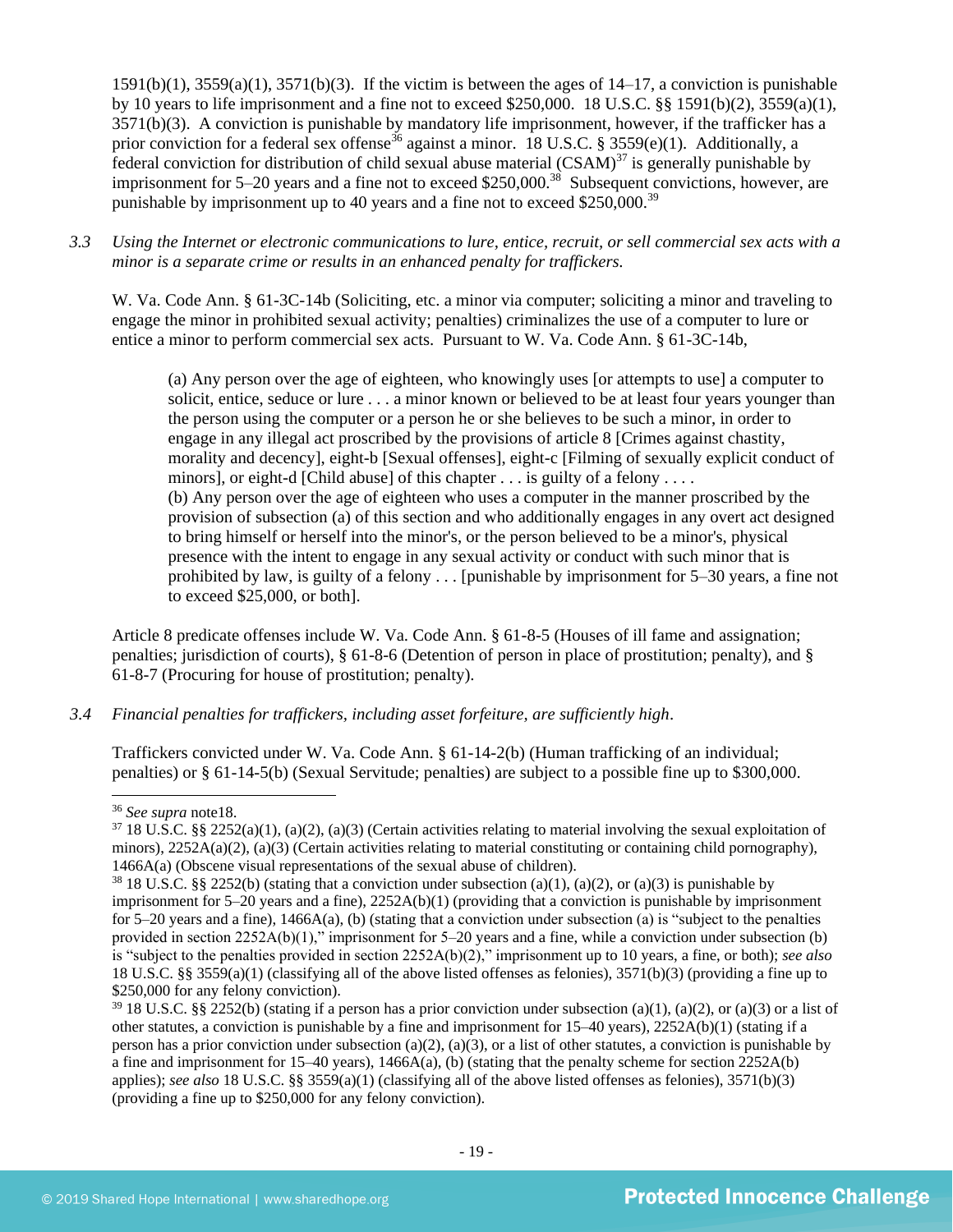However, no fines are imposed on traffickers convicted under W. Va. Code Ann. § 61-2-14(a) (Abduction of person; kidnapping or concealing child; penalties), but traffickers convicted under W. Va. Code Ann. § 61-8-6 (Detention of person in place of prostitution; penalty), § 61-8-7 (Procuring for house of prostitution; penalty), § 61-8-8 (Receiving support from prostitution; pimping; penalty), or § 61-3C-14b(a) (Soliciting, etc. a minor via computer; soliciting a minor and traveling to engage the minor in prohibited sexual activity; penalties) are subject to a possible fine up to \$5,000, if the victim is a minor. Traffickers convicted under W. Va. Code Ann. § 61-3C-14b(b) are subject to a possible fine up to \$25,000, and traffickers convicted under W. Va. Code Ann. § 61-8C-2 (Use of minors in filming sexually explicit conduct prohibited; penalty) are subject to a possible fine up to \$10,000. Lastly, a trafficker convicted under W. Va. Code Ann. § 61-8A-5 (Employment or use of minor to produce obscene matter or assist in doing sexually explicit conduct; penalties) is subject to a possible fine up to \$50,000.

Further, W. Va. Code Ann. § 61-14-7(c)(1) (General Provisions and other penalties) mandates restitution for trafficking related offenses, stating "The court shall order a person convicted of an offense under this article [Human Trafficking] to pay restitution to the victim of the offense." Accordingly, traffickers convicted under W. Va. Code Ann. § 61-14-2(b) or § 61-14-5(b) must pay restitution. Additionally, West Virginia's general restitution statute may apply to traffickers. Restitution is mandatory where a defendant is "convicted of a felony or misdemeanor causing physical, psychological, or economic injury or loss to a victim . . . to the greatest extent economically practicable when considering the defendant's financial circumstances." W. Va. Code Ann. § 61-11A-4(a)<sup>40</sup> (Restitution; when ordered). Pursuant to W. Va. Code Ann. § 61-11A-4(b)(2), where the victim suffers "bodily injury," a defendant shall be ordered to

<span id="page-19-0"></span>(A) Pay an amount equal to the cost of necessary medical and related professional services and devices relating to physical, psychiatric, and psychological care, including nonmedical care and treatment rendered in accordance with a method of healing recognized by the law of the place of treatment;

(B) Pay an amount equal to the cost of necessary physical and occupational therapy and rehabilitation; and

(C) Reimburse the victim for income lost by the victim as a result of the offense.

W. Va. Code Ann. § 61-11A-4(b)(1) further provides that a defendant who causes a victim to suffer "damage to, loss of, or destruction of property," shall be ordered to

(A) Return the property to the owner of the property or someone designated by the owner; or (B) If return of the property under paragraph (A) of this subdivision is impossible, impractical, or inadequate, pay an amount equal to the greater of: (i) The value of the property on the date of sentencing; or (ii) the value of the property on the date of the damage, loss, or destruction less the value (as of the date the property is returned) of any part of the property that is returned.

Traffickers convicted under W. Va. Code Ann. § 61-8C-2 (Use of minors in filming sexually explicit conduct prohibited; penalty) may also be required, in addition to any penalties and restitution imposed by the court, to "pay all or any portion of the cost of medical, psychological or psychiatric treatment of the minor resulting from the act or acts for which the person is convicted, whether or not the minor is considered to have sustained bodily injury." W. Va. Code Ann. § 61-8C-4.

W. Va. Code Ann. § 61-14-7(f) (General Provisions and other penalties) allows for the forfeiture of assets related to the commission of trafficking offenses:

<sup>&</sup>lt;sup>40</sup> The text of W. Va. Code Ann.  $\S 61-11A-4$  cited here and elsewhere in this report includes amendments made by the enactment of Senate Bill 264 during the 2019 Regular Session of the West Virginia Legislature (effective June 20, 2019).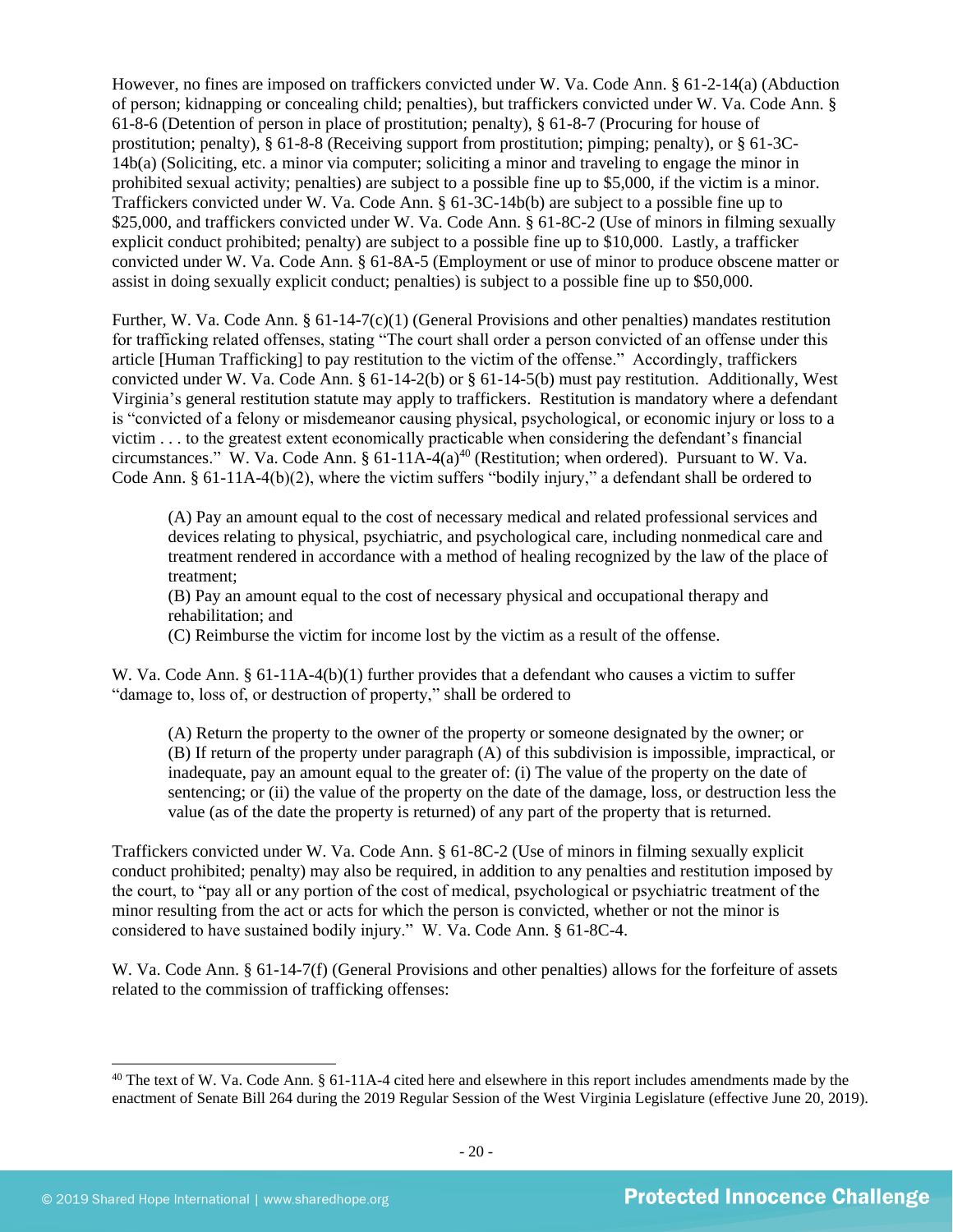(a) The following are declared to be contraband and no person shall have a property interest in them:

(1) All property which is directly or indirectly used or intended for use in any manner to facilitate a violation of this article [Human Trafficking]; and

(2) Any property constituting or derived from gross profits or other proceeds obtained from a violation of this article.

(b) In any action under this section, the court may enter such restraining orders or take other appropriate action, including acceptance of performance bonds, in connection with any interest that is subject to forfeiture.

. . . .

Additionally, pursuant to W. Va. Code Ann. § 61-8C-7 (Items subject to forfeiture; persons authorized to seize property subject to forfeiture), traffickers who violate W. Va. Code Ann. § 61-8C-2 (Use of minors in filming sexually explicit conduct prohibited; penalty), § 61-8A-2 (Distribution and display to minor of obscene matter; penalties; defenses), or § 61-3C-14b (Soliciting, etc. a minor via computer; soliciting a minor and traveling to engage the minor in prohibited sexual activity; penalties) are subject to discretionary, civil forfeiture of property possessed in violation of the offense, including:

(1) All visual depictions which have been manufactured, distributed, dispensed, or possessed in violation of article eight-a  $\lceil \frac{8}{5} \rceil$  61-8A-1 et seq.]<sup>41</sup> or eight-c  $\lceil \frac{8}{5} \rceil$  61-8C-1et seq.]<sup>42</sup> of this chapter or section fourteen-b [§ 61-3C-14b], article three-c of this chapter;

(2) All raw materials, products and equipment of any kind which are used, intended for use, in manufacturing, processing, delivering, importing or exporting any visual depictions or any crimes against children in violation of article eight-a [§§ 61-8A-1et seq.] or eight-c [§§ 61-8C-1 et seq.] of this chapter of section fourteen-b [§ 61-3C-14b], article three-c of this chapter;

(3) All books, records, research products and materials, including hard drives, microfilm, tapes and data which are used, or have been used, or are intended for use in violation of article eight-a [§§ 61-8A-1et seq.] or eight-c [§§ 61-8C-1 et seq.] of this chapter of section fourteen-b [§ 61-3C-14b], article three-c of this chapter;

(4) All moneys, negotiable instruments, securities, or other things of value furnished or intended to be furnished in violation of article eight-a [§§ 61-8A-1et seq.] or eight-c [§§ 61-8C-1 et seq.] of this chapter of section fourteen-b [§ 61-3C-14b], article three-c of this chapter by any person in exchange for a visual depiction, all proceeds traceable to the exchange and all moneys, negotiable instruments, and securities used, or which are intended to be used, to facilitate any violation of article eight-a [§§ 61-8A-1et seq.] or eight-c [§§ 61-8C-1 et seq.] of this chapter of section fourteen-b [§ 61-3C-14b], article three-c of this chapter . . . ; and

(5) All conveyances, including aircraft, vehicles or vessels, which are used, have been used, or are intended for use, to transport, or in any manner to facilitate the transportation, sale, receipt, possession, or concealment of property described in (1), (2) or (3) of this subsection<sup>43</sup>...."

Pursuant to W.Va. Code Ann. § 61-8C-7(b), property subject to forfeiture may be seized by the state police. Disposition of forfeitable property is governed by W.Va. Code Ann. § 61-8C-10 (Distribution of forfeited moneys, securities or other negotiable instruments; distribution of proceeds) and § 61-8C-11 (Distribution of other forfeited property; distribution of proceeds), which provide for alternate dispositions for moneys, securities or negotiable instruments and other property. Moneys, securities and other negotiable instruments shall be distributed as follows: (1) 10% to the office of the prosecuting attorney that initiated the forfeiture proceeding, (2) the balance to a special law-enforcement investigation fund. W. Va. Code Ann. § 61-8C-10. The circuit court ordering the forfeiture of all other property, upon

<sup>41</sup> *See supra* note [22.](#page-12-0) 

<sup>42</sup> *See supra* note [23.](#page-12-1)

<sup>43</sup> *See supra* note [24.](#page-12-2)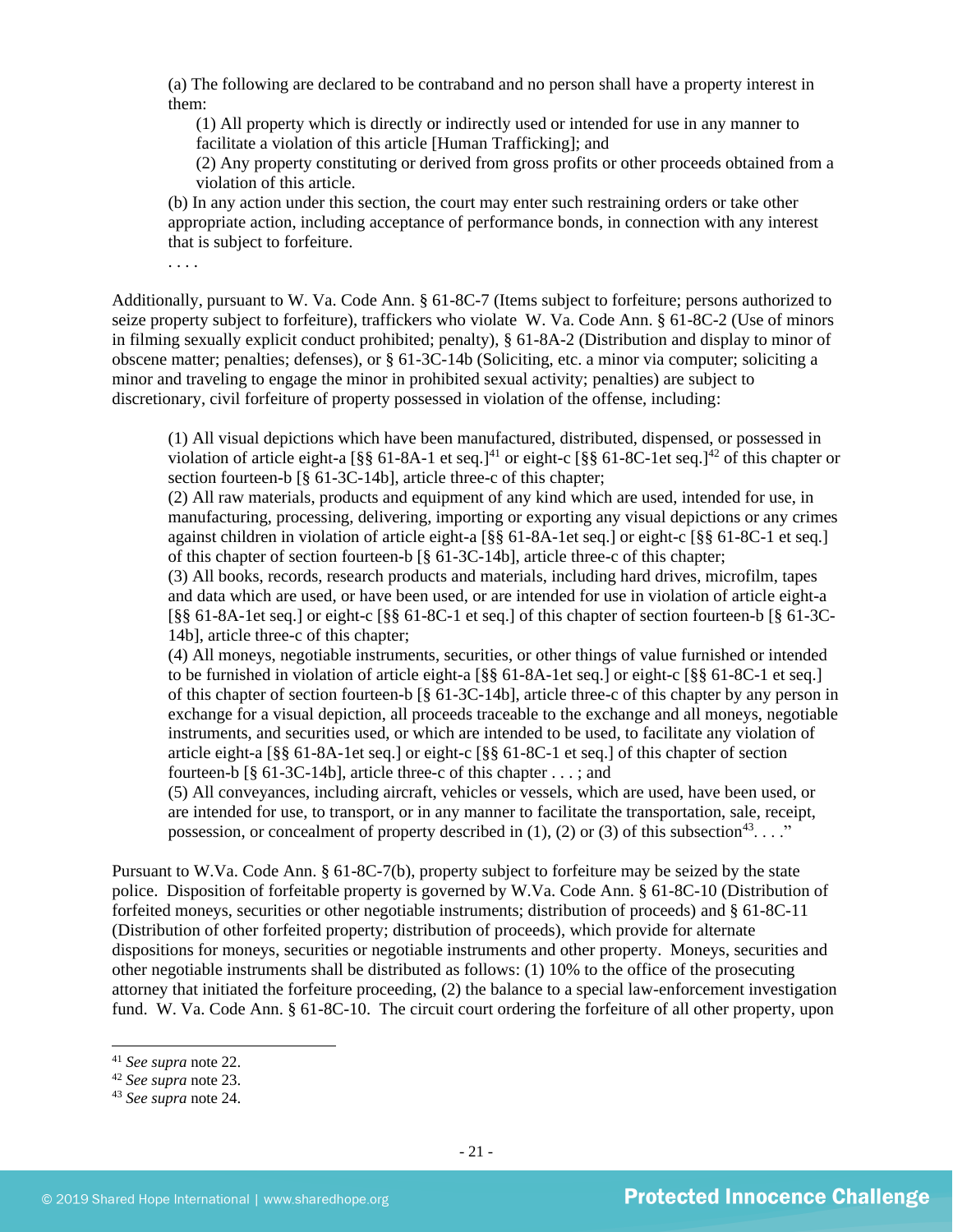application by the prosecuting attorney or the Superintendent of the State Police or his or her designee, may direct that: (1) Title to the forfeited property be vested in the law-enforcement agency so petitioning; (2) The law-enforcement agency responsible for the seizure retain the property for official use; or (3) The forfeited property shall be offered at public auction to the highest bidder for cash. W.Va. Code Ann. § 61-8C-11.

#### *3.5 Convicted traffickers are required to register as sex offenders.*

Traffickers convicted of child sex trafficking, creating child sexual abuse material (CSAM), and certain CSEC offenses will be required to register as sex offenders. West Virginia's Sex Offender Registration Act, W. Va. Code Ch. 15 (Public Safety), Art. 12 (Sex offender registration act), establishes sex offender registration requirements. W. Va. Code Ann. § 15-12-2(b) (Registration) requires registration by any person convicted of one of the following qualifying offenses: W. Va. Code Ann. § 61-8A-2 (Distribution and display to minor of obscene matter; penalties; defenses), § 61-8A-4 (Use of obscene matter with intent to seduce minor), § 61-8A-5 (Employment or use of minor to produce obscene matter or assist in doing sexually explicit conduct; penalties), § 61-2-14 (Abduction of person; kidnapping or concealing child; penalties), § 61-8-6 (Detention of person in place of prostitution; penalty), § 61-8-7 (Procuring for house of prostitution; penalty), § 61-3C-14b (Soliciting, etc. a minor via computer; soliciting a minor and traveling to engage the minor in prohibited sexual activity; penalties), § 61-14-2 (Human trafficking of an individual; penalties), and § 61-14-5 (Sexual servitude; penalties).

Furthermore, "[a]ny person who has been convicted of a criminal offense where the sentencing judge made a written finding that the offense was sexually motivated shall also register as set forth in this article." W. Va. Code Ann. § 15-12-2(c).

*3.6 Laws relating to parental custody and termination of parental rights include sex trafficking or commercial sexual exploitation of children (CSEC) offenses as grounds for sole custody or termination in order to prevent traffickers from exploiting their parental rights as a form of control.* 

Child sex trafficking is included as a ground for terminating parental rights based on the definition of "abuse."<sup>44</sup> Pursuant to W. Va. Code Ann. § 49-4-604(b)(6) (Disposition of neglected or abused children; case plans; dispositions; factors to be considered; reunification; orders; alternative dispositions), the court may terminate parental rights of an abusive parent where the court has determined a child to be abused or neglected and finds that "there is no reasonable likelihood that the conditions of neglect or abuse can be substantially corrected in the near future and, when necessary for the welfare of the child." Because the definition of abuse includes child sex trafficking, a conviction under West Virginia's trafficking law could result in the termination of parental rights. W. Va. Code Ann. § 49-1-201 (Definitions related, but not limited, to child abuse and neglect). However, W. Va. Code Ann. § 49-4-604(b) also requires that "[t]he court shall give precedence to dispositions in . . . sequence," giving precedence to subsections (b)(1) through (b)(5)—all of which contemplate family reunification—before terminating parental rights under subsection (b)(6). Nevertheless, W. Va. Code Ann. § 49-4-604(b)(7) states that the department "is not required to make reasonable efforts to preserve the family if the court determines:

(A) The parent has subjected the child, another child of the parent or any other child residing in the same household or under the temporary or permanent custody of the parent to aggravated circumstances which include, but are not limited to, abandonment, torture, chronic abuse, and sexual abuse;

(B) The parent has:

. . . .

<sup>&</sup>lt;sup>44</sup> See infra Component 5.5 for a full discussion of the definition of "abuse."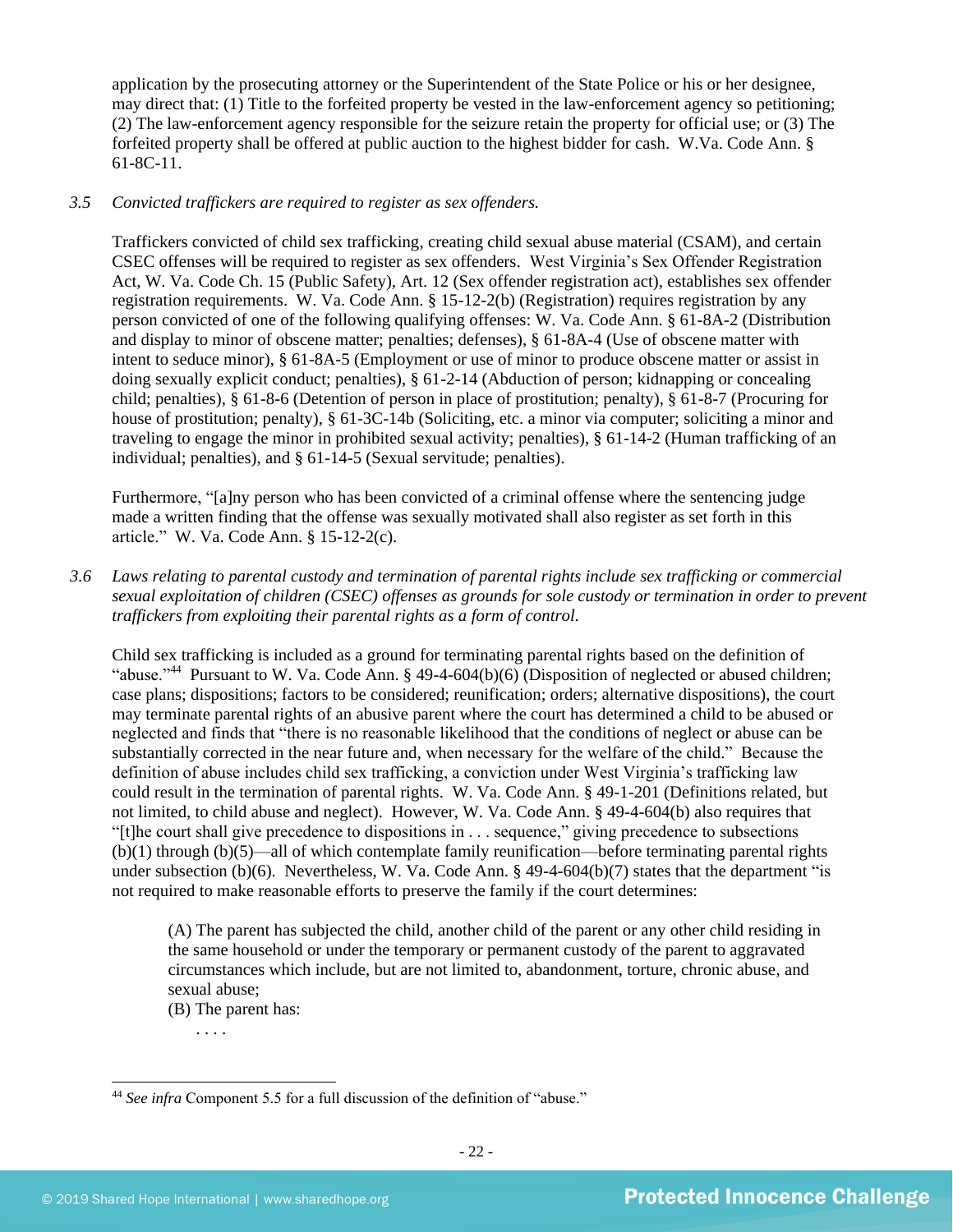(v) Committed sexual assault or sexual abuse of the child, the child's other parent, guardian or custodian, another child of the parent, or any other child residing in the same household or under the temporary or permanent custody of the parent;

. . . .

Another provision, W. Va. Code Ann. § 49-4-605(a)(When department efforts to terminate parental rights required), requires that legal efforts be taken (e.g., filing of a petition) in order to terminate parental rights in any of the following situations:

(1) If a child has been in foster care for 15 of the most recent 22 months as determined by the earlier of the date of the first judicial finding that the child is subjected to abuse or neglect or the date which is 60 days after the child is removed from the home;

(2) If a court has determined the child is abandoned, tortured, sexually abused, or chronically abused;

(3) If a court has determined the parent has committed murder or voluntary manslaughter of another of his or her children, another child in the household, or the other parent of his or her children; has attempted or conspired to commit murder or voluntary manslaughter or has been an accessory before or after the fact of either crime; has committed unlawful or malicious wounding resulting in serious bodily injury to the child or to another of his or her children, another child in the household, or to the other parent of his or her children; has committed sexual assault or sexual abuse of the child, the child's other parent, guardian or custodian, another child of the parent, or any other child residing in the same household or under the temporary or permanent custody of the parent; or the parental rights of the parent to another child have been terminated involuntarily; or

(4) If a parent whose child has been removed from the parent's care, custody, and control by an order of removal voluntarily fails to have contact or attempt to have contact with the child for a period of 18 consecutive months: *Provided*, That failure to have, or attempt to have, contact due to being incarcerated, being in a medical or drug treatment or recovery facility, or being on active military duty shall not be considered voluntary behavior.

Termination of parental rights may also be based on the conviction of a sexual offense; W. Va. Code Ann. § 61-8B-11a (Convictions for offenses against children) states,

In any case where a person is convicted of an offense described in this article [Article 8b (Sexual offenses)] against a child and the person has custodial, visitation, or other parental rights to the child who is the victim of the offense or any child who resides in the same household as the victim, the court shall, at the time of sentencing, find that the person is an abusing parent within the meaning of §49-4-601 through §49-4-610 of this code [Procedures in cases of child neglect or abuse] as to the child victim, and may find that the person is an abusing parent as to any child who resides in the same household as the victim, and shall take such further action in accord with the provisions of those sections.

Accordingly, traffickers who commit sexual offenses against children in their custody or control may have their parental rights terminated. However, the sexual offense laws included within Chapter 8B do not include West Virginia's CSEC offenses or laws relating to the creation of child sexual abuse material (CSAM), excluding these as grounds for terminating parental rights under W. Va. Code Ann. § 61-8B-11a.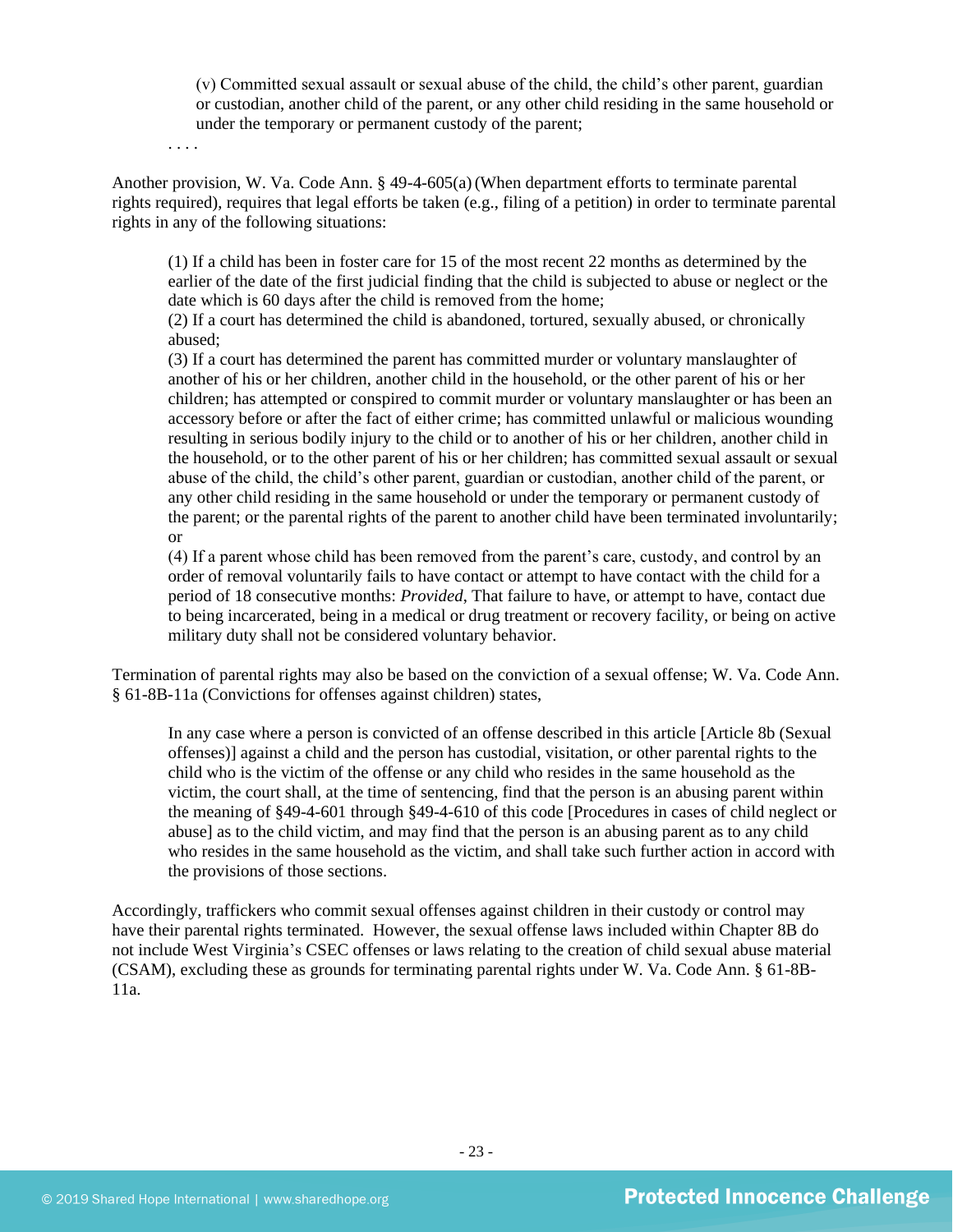#### **FRAMEWORK ISSUE 4: CRIMINAL PROVISIONS FOR FACILITATORS**

#### *Legal Components:*

- *4.1 The acts of assisting, enabling, or financially benefitting from child sex trafficking are included as criminal offenses in the state sex trafficking statute.*
- *4.2 Financial penalties, including asset forfeiture laws, are in place for those who benefit financially from or aid and assist in committing domestic minor sex trafficking.*
- *4.3 Promoting and selling child sex tourism is illegal.*
- *4.4 Promoting and selling child sexual abuse material (CSAM) carries penalties as high as similar federal offenses. \_\_\_\_\_\_\_\_\_\_\_\_\_\_\_\_\_\_\_\_\_\_\_\_\_\_\_\_\_\_\_\_\_\_\_\_\_\_\_\_\_\_\_\_\_\_\_\_\_\_\_\_\_\_\_\_\_\_\_\_\_\_\_\_\_\_\_\_\_\_\_\_\_\_\_\_\_\_\_\_\_\_\_\_\_\_\_\_\_\_\_\_\_\_*

#### *Legal Analysis:*

*4.1 The acts of assisting, enabling, or financially benefitting from child sex trafficking are included as criminal offenses in the state sex trafficking statute*.

W. Va. Code Ann. § 61-14-2(b) (Human trafficking of an individual; penalties) does not prohibit the acts of assisting, enabling, or financially benefitting from child sex trafficking. Rather, W. Va. Code Ann. § 61-14- 1(6) (Definitions) defines "human trafficking" to include "knowingly recruiting, transporting, transferring, harboring, receiving, providing, obtaining, isolating, maintaining or enticing an individual to engage in . . . sexual servitude." While this language could reach some facilitators, it does not include terms such as benefiting, assisting, or aiding, which are more broadly applicable to facilitators. A conviction under W. Va. Code Ann. § 61-14-2(b) is a felony punishable by 5–20 years imprisonment, a possible fine up to \$300,000, or both. W. Va. Code Ann. § 61-14-2(b).

Similarly, W. Va. Code Ann. § 61-14-5(b) (Sexual servitude; penalties) prohibits a person from "knowingly maintain[ing] or mak[ing] available a minor for the purpose of engaging the minor in commercial sexual activity . . . ." A conviction under W. Va. Code Ann.  $\S$  61-14-5(b) is a felony punishable by 10–20 years imprisonment, a possible fine up to \$300,000, or both. W. Va. Code Ann. § 61-14-5(b).

Other laws may apply to facilitators. Under W. Va. Code Ann. § 61-2-14e (One aiding or abetting in offense under §§ 61-2-14, 61-2-14a, 61-2-14c or 61-2-14d guilty as principal), those who knowingly aid and abet in the offense of kidnapping face the same criminal liability as the principal for aiding and abetting the commission of certain offenses, including W. Va. Code Ann. § 61-2-14 (Abduction of person; kidnapping or concealing child; penalties), which criminalizes conduct constituting minor sex trafficking. W. Va. Code Ann. § 61-2-14e states,

If any person in any way knowingly aid or abet any other person in the commission of any offense described in section fourteen [§ 61-2-14 (Abduction of person; kidnapping or concealing child)],], fourteen-a [§ 61-2-14a (Penalty for enticing away, kidnapping or holding hostage any person)],], fourteen-c [§ 61-2-14c (Penalty for threats to kidnap or demand ransom)]] or fourteen-d [§ 61-2-14d (Concealment or removal of minor child from custodian or from person entitled to visitation; penalties; defenses)]] of this article, either as accessory before or an accessory after the fact, such person so aiding and abetting shall be guilty as a principal in the commission of such offense and shall be punished in the same manner and to the same extent as is provided in said sections for the person who committed the offense . . . .

4.1.1 Recommendation: Amend W. Va. Code Ann. § 61-14-1(6) (Definitions) to include "aiding," "assisting," or "knowingly benefitting" from human trafficking to ensure that W. Va. Code Ann. § 61-14-2(b) (Human trafficking of an individual; penalties) expressly applies to facilitators.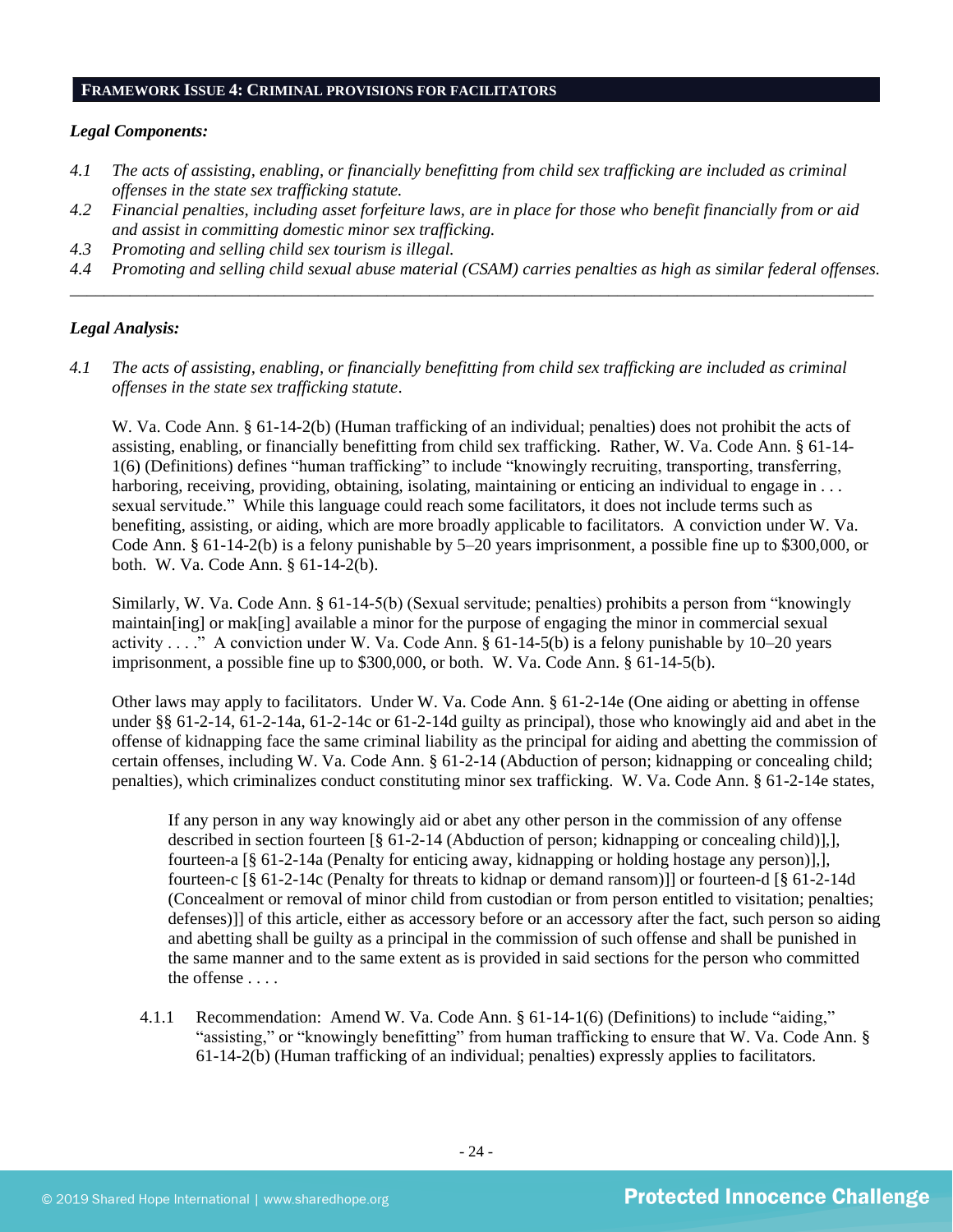*4.2 Financial penalties, including asset forfeiture laws, are in place for those who benefit financially from or aid and assist in committing domestic minor sex trafficking.*

To the extent that W. Va. Code Ann.  $\S 61-14-2(b)$  (Human trafficking of an individual; penalties) or  $\S 61-$ 14-5(b) (Sexual servitude; penalties) apply to facilitators, a conviction under either is punishable by a possible fine up to \$300,000. W. Va. Code Ann. §§ 61-14-2(b), 61-14-5(b).

Further, W. Va. Code Ann. § 61-8-6 (Detention of persons in place of prostitution; penalty) applies to facilitators who "indirectly keep[], hold[], detain[] or restrain[], or attempt[] to keep, hold, detain or restrain, in any house of prostitution or other place where prostitution is practiced or allowed . . . a minor . . . ." A conviction under W. Va. Code Ann. § 61-8-6 is a felony punishable by a possible fine up to \$5,000. W. Va. Code Ann. § 61-8-6.

Facilitators can also be convicted under the Anti-Organized Criminal Enterprise Act. Pursuant to W. Va. Code Ann. § 61-13-3(a) (Offenses) convicted facilitators face a possible fine up to \$25,000.

Facilitators convicted under W. Va. Code Ann. § 61-8C-3 (Distributing and exhibiting of material depicting minors engaged in sexually explicit conduct prohibited; penalty) are subject to mandatory fines not to exceed \$25,000 depending on the severity of the crime. When the conduct involves 50 or fewer images, the perpetrator may be fined up to \$2,000. W. Va. Code Ann. § 61-8C-3(b). A person convicted of conduct involving more than 50 but fewer than 600 images, "or depicts violence against a child or a child engaging in bestiality" is subject to a possible fine not to exceed \$5,000. W. Va. Code Ann. § 61- 8C-3(c). Visual depictions in the form of a "video clip, movie or similar recording of five minutes or less shall constitute seventy five images. A video clip, movie or similar recording of a duration longer than five minutes shall be deemed to constitute seventy-five images for every two minutes in length it exceeds five minutes." W. Va. Code Ann.  $\S 61-8C-3(e).$ <sup>45</sup>

W. Va. Code Ann. § 61-14-7(f) (General Provisions and other penalties) allows for the forfeiture of assets related to the commission of trafficking offenses:

(a) The following are declared to be contraband and no person shall have a property interest in them:

(1) All property which is directly or indirectly used or intended for use in any manner to facilitate a violation of this article [Human Trafficking]; and

(2) Any property constituting or derived from gross profits or other proceeds obtained from a violation of this article.

(b) In any action under this section, the court may enter such restraining orders or take other appropriate action, including acceptance of performance bonds, in connection with any interest that is subject to forfeiture.

. . . .

Furthermore, pursuant W. Va. Code Ann. § 61-8C-7 (Items subject to forfeiture; persons authorized to seize property subject to forfeiture), facilitators who violate W. Va. Code Ann. § 61-8C-2 (Use of minors in filming sexually explicit conduct prohibited; penalty), § 61-8A-2 (Distribution and display to minor of obscene matter; penalties; defenses), or § 61-3C-14b (Soliciting, etc. a minor via computer; soliciting a minor and traveling to engage the minor in prohibited sexual activity; penalties) are subject to discretionary civil forfeiture of property possessed in violation of the offense, including:

<sup>45</sup> *See infra* discussion in Component 4.4.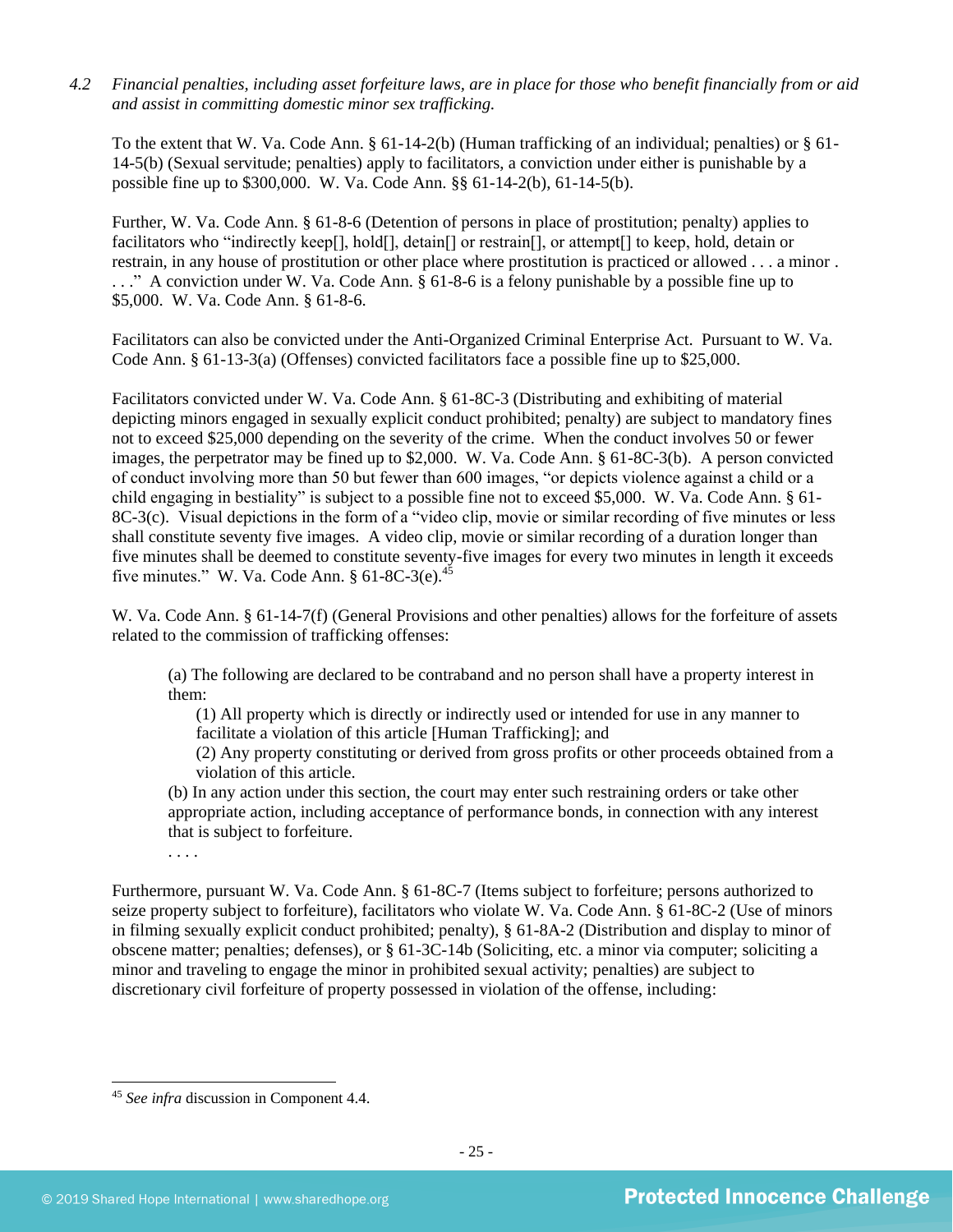(1) All visual depictions which have been manufactured, distributed, dispensed, or possessed in violation of article eight-a  $\lceil \frac{8}{5} \rceil$  61-8A-1 et seq.]<sup>46</sup> or eight-c  $\lceil \frac{8}{5} \rceil$  61-8C-1et seq.]<sup>47</sup> of this chapter or section fourteen-b [§ 61-3C-14b], article three-c of this chapter;

(2) All raw materials, products and equipment of any kind which are used, intended for use, in manufacturing, processing, delivering, importing or exporting any visual depictions or any crimes against children in violation of article eight-a [§§ 61-8A-1et seq.] or eight-c [§§ 61-8C-1 et seq.] of this chapter of section fourteen-b [§ 61-3C-14b], article three-c of this chapter;

(3) All books, records, research products and materials, including hard drives, microfilm, tapes and data which are used, or have been used, or are intended for use in violation of article eight-a [§§ 61-8A-1et seq.] or eight-c [§§ 61-8C-1 et seq.] of this chapter of section fourteen-b [§ 61-3C-14b], article three-c of this chapter;

(4) All moneys, negotiable instruments, securities, or other things of value furnished or intended to be furnished in violation of article eight-a [§§ 61-8A-1et seq.] or eight-c [§§ 61-8C-1 et seq.] of this chapter of section fourteen-b [§ 61-3C-14b], article three-c of this chapter by any person in exchange for a visual depiction, all proceeds traceable to the exchange and all moneys, negotiable instruments, and securities used, or which are intended to be used, to facilitate any violation of article eight-a [§§ 61-8A-1et seq.] or eight-c [§§ 61-8C-1 et seq.] of this chapter of section fourteen-b  $\lceil \S 61-3C-14b \rceil$ , article three-c of this chapter ...;

(5) All conveyances, including aircraft, vehicles or vessels, which are used, have been used, or are intended for use, to transport, or in any manner to facilitate the transportation, sale, receipt, possession, or concealment of property described in (1), (2) or (3) of this subsection<sup>48</sup>...."

Pursuant to W.Va. Code Ann. § 61-8C-7(b), property subject to forfeiture may be seized by the state police. Disposition of forfeitable property is governed by W.Va. Code Ann. § 61-8C-10 (Distribution of forfeited moneys, securities or other negotiable instruments; distribution of proceeds) and § 61-8C-11 (Disposition of other forfeited property; distribution of proceeds), which provide for alternate dispositions for moneys, securities or negotiable instruments and other property. Moneys, securities and other negotiable instruments shall be distributed as follows (1) 10% to the office of the prosecuting attorney that initiated the forfeiture proceeding, (2) the balance to a special law-enforcement investigation fund. W. Va. Code Ann. § 61-8C-10. The circuit court ordering the forfeiture of all other property, upon application by the prosecuting attorney or the Superintendent of the State Police or his or her designee, may direct that: (1) Title to the forfeited property be vested in the law-enforcement agency so petitioning; (2) The law-enforcement agency responsible for the seizure retain the property for official use; or (3) The forfeited property shall be offered at public auction to the highest bidder for cash. W.Va. Code Ann. § 61-8C-11.

W. Va. Code Ann. § 61-14-7(c)(1) (General Provisions and other penalties) also mandates restitution for trafficking related offenses, stating "The court shall order a person convicted of an offense under this article [Human Trafficking] to pay restitution to the victim of the offense." Accordingly, facilitators convicted under W. Va. Code Ann. § 61-14-2(b) or § 61-14-5(b) must pay restitution. Additionally, West Virginia's general restitution statute may apply to facilitators. Restitution is mandatory where a facilitator is "convicted of a felony or misdemeanor causing physical, psychological, or economic injury or loss to a victim . . . to the greatest extent economically practicable when considering the defendant's financial circumstances." W. Va. Code Ann. §  $61-11A-4(a)^{49}$  (Restitution; when ordered). Pursuant to W. Va. Code Ann. § 61-11A-4(b)(2), where the victim suffers "bodily injury," a defendant shall be ordered to

<sup>46</sup> *See supra* note [22.](#page-12-0) 

<sup>47</sup> *See supra* note [23.](#page-12-1)

<sup>48</sup> *See supra* note [24.](#page-12-2) 

<sup>49</sup> *See supra* note [40.](#page-19-0)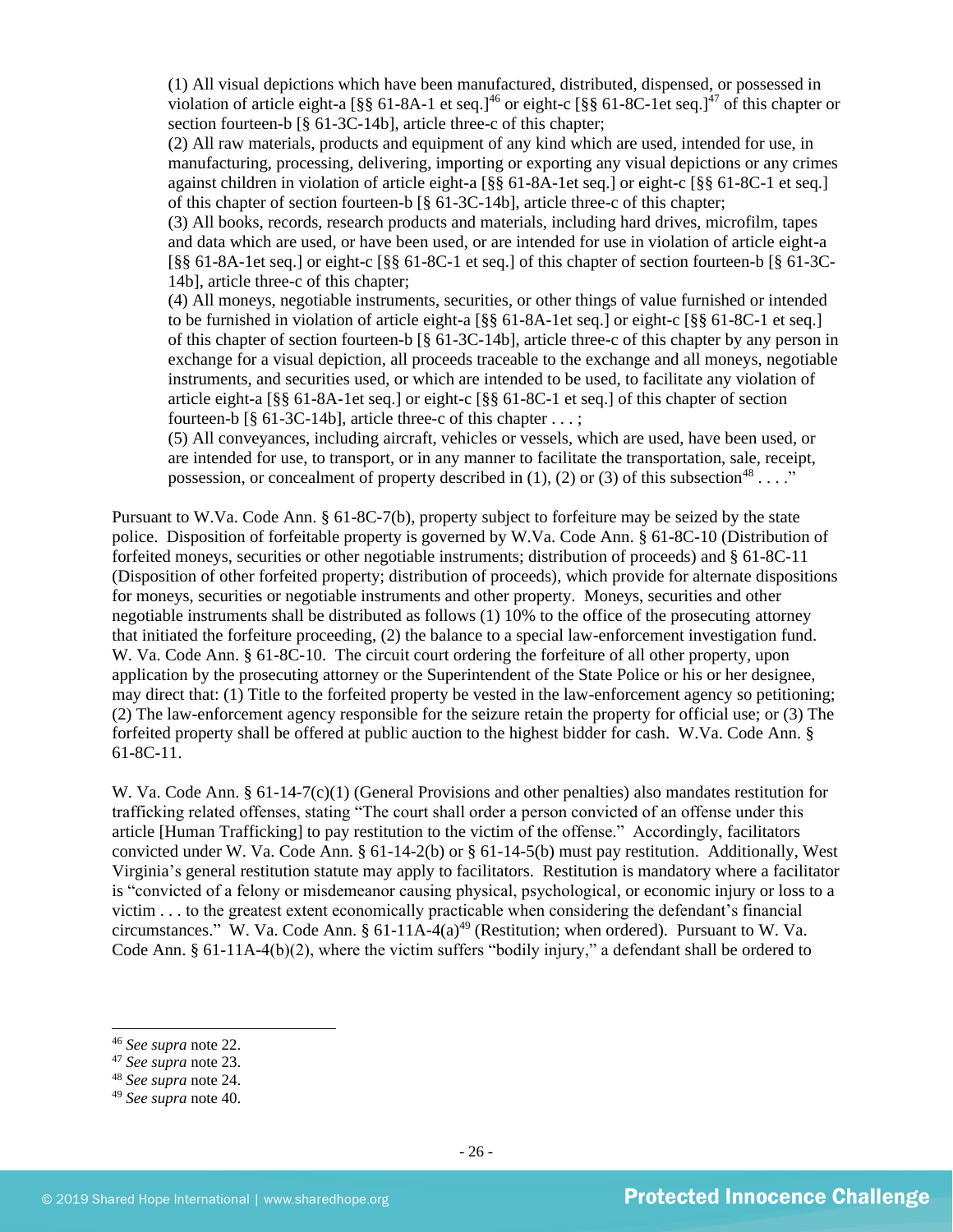(A) Pay an amount equal to the cost of necessary medical and related professional services and devices relating to physical, psychiatric, and psychological care, including nonmedical care and treatment rendered in accordance with a method of healing recognized by the law of the place of treatment;

(B) Pay an amount equal to the cost of necessary physical and occupational therapy and rehabilitation; and

(C) Reimburse the victim for income lost by the victim as a result of the offense.

W. Va. Code Ann. § 61-11A-4(b)(1) further provides that a defendant who causes a victim to suffer "damage to, loss of, or destruction of property," shall be ordered to

(A) Return the property to the owner of the property or someone designated by the owner; or (B) If return of the property under paragraph (A) of this subdivision is impossible, impractical, or inadequate, pay an amount equal to the greater of: (i) The value of the property on the date of sentencing; or (ii) the value of the property on the date of the damage, loss, or destruction less the value (as of the date the property is returned) of any part of the property that is returned.

## *4.3 Promoting and selling child sex tourism is illegal*.

West Virginia has no specific provision criminalizing the promotion or selling of child sex tourism.

- 4.3.1 Recommendation: Enact a law that prohibits selling or offering to sell travel services that include or facilitate travel for the purpose of engaging in commercial sexual exploitation of a minor, if the offer, sale, or travel occurs in West Virginia.
- *4.4 Promoting and selling child sexual abuse material (CSAM) carries penalties as high as similar federal offenses*.

Pursuant to W. Va. Code Ann. § 61-8C-3(a) (Distribution and exhibiting of material depicting minors engaged in sexually explicit conduct prohibited; penalty), "[a]ny person who, knowingly and willfully, sends or causes to be sent or distributes, exhibits, possesses, electronically accesses with intent to view or displays or transports any material visually portraying a minor engaged in any sexually explicit conduct<sup>50</sup> is guilty of a felony . . . ." Penalties for violations of this statute vary depending on the severity of the crime in relation to the amount and types of materials accessed by the perpetrator. W. Va. Code Ann. § 61-8C-3 provides the following penalty structure,

. . . .

(b) Any person who violates the provisions of subsection (a) of this section when the conduct involves fifty or fewer images shall, upon conviction, be imprisoned in a state correctional facility for not more than two years or fined not more than \$2,000 or both.

(c) Any person who violates the provisions of subsection (a) of this section when the conduct involves more than fifty but fewer than six hundred images shall, upon conviction, be imprisoned in a state correctional facility for not less than two nor more than ten years or fined not more than \$5,000, or both.

(d) Notwithstanding the provisions of subsections (b) and (c) of this section any person who violates the provisions of subsection (a) of this section when the conduct involves six hundred or more images or depicts violence against a child or a child engaging in bestiality shall, upon conviction, be imprisoned in a state correctional facility for not less than five nor more than fifteen years or fined not more than \$25,000, or both.

(e) For purposes of this section each video clip, movie or similar recording of five minutes or less shall constitute seventy five images. A video clip, movie or similar recording of a duration longer

<sup>50</sup> *See supra* note [7.](#page-2-2)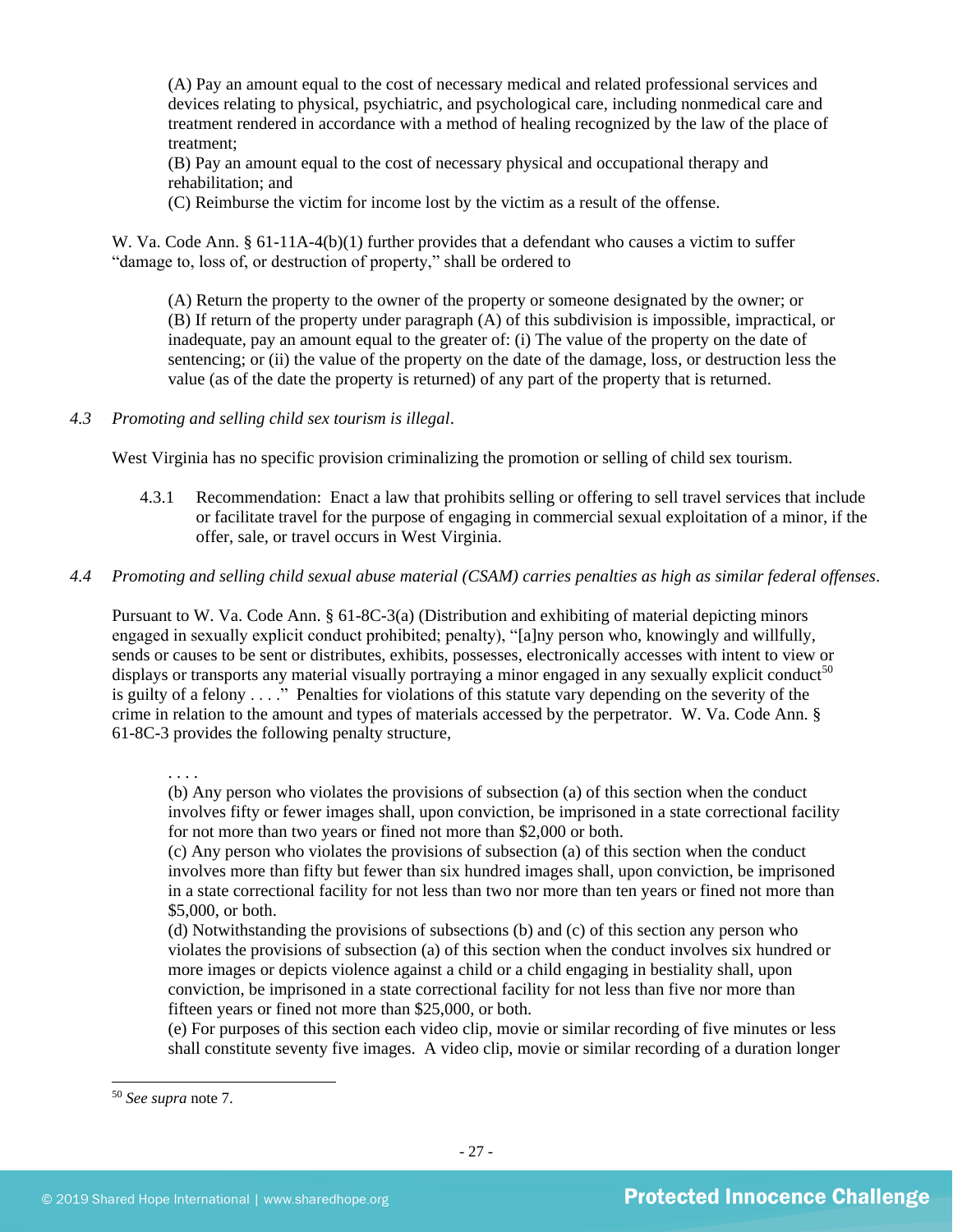than five minutes shall be deemed to constitute seventy-five images for every two minutes in length it exceeds five minutes.

In addition to criminal penalties and restitution imposed by the court, persons convicted under W. Va. Code Ann. § 61-8C-3 may also be required to "pay all or any portion of the cost of medical, psychological or psychiatric treatment of the minor resulting from the act or acts for which the person is convicted, whether or not the minor is considered to have sustained bodily injury." W. Va. Code Ann. § 61-8C-4 (Payments of treatment costs for minor).

4.4.1 Recommendation: Raise the base penalty for a violation of W. Va. Code Ann. § 61-8C-3 (Distribution and exhibiting of material depicting minors engaged in sexually explicit conduct prohibited; penalty) to reflect the seriousness of the offense.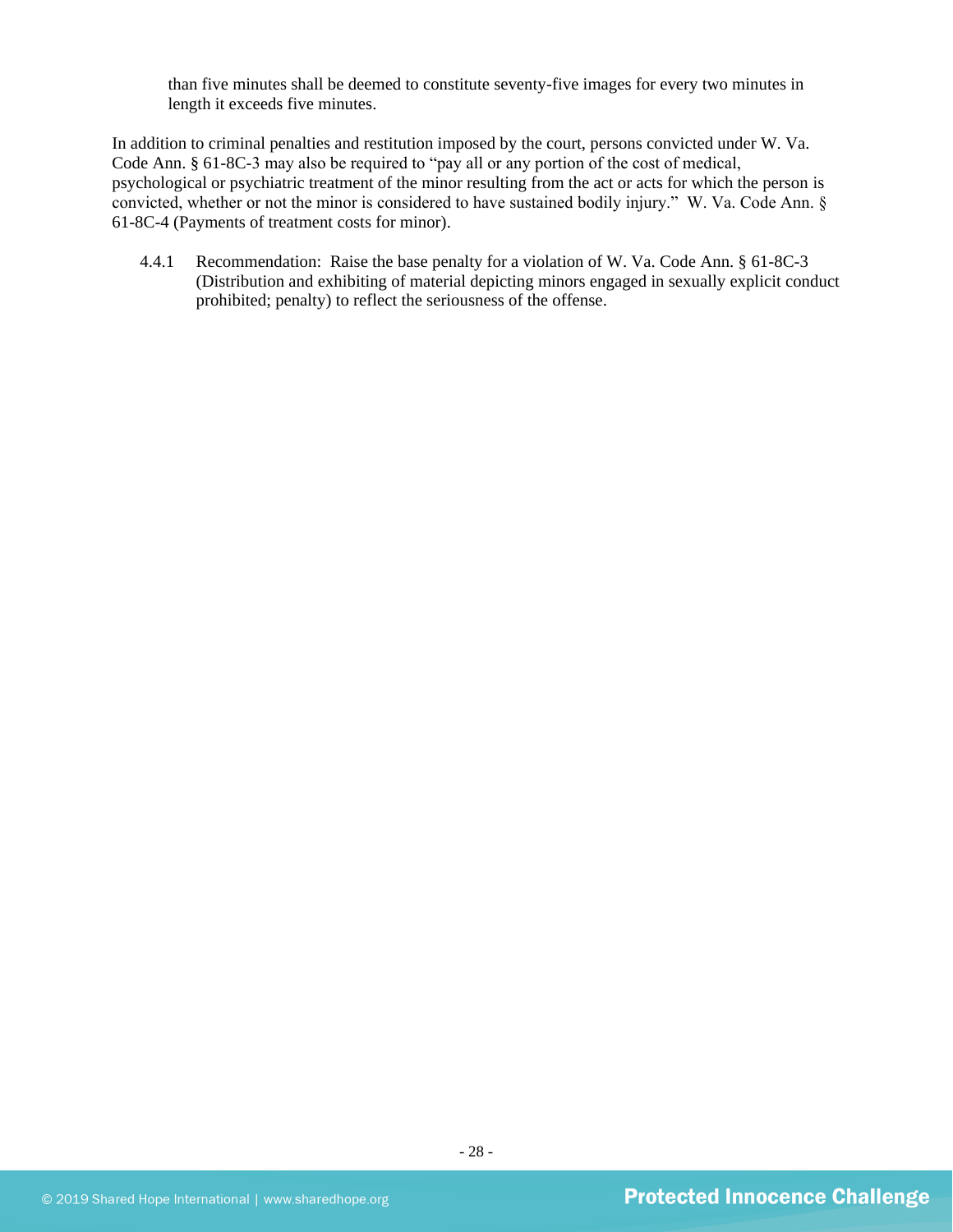#### **FRAMEWORK ISSUE 5: PROTECTIVE PROVISIONS FOR THE CHILD VICTIMS**

#### *Legal Components:*

- *5.1 Victims under the core child sex trafficking offense include all commercial sexually exploited children.*
- *5.2 The state sex trafficking statute expressly prohibits a defendant from asserting a defense based on the willingness of a minor to engage in the commercial sex act.*
- *5.3 State law prohibits the criminalization of minors under 18 for prostitution offenses.*
- *5.4 State law provides a non-punitive avenue to specialized services through one or more points of entry.*
- *5.5 Child sex trafficking is identified as a type of abuse and neglect within child protection statutes.*
- *5.6 The definition of "caregiver" or another related term in the child welfare statutes is not a barrier to a sex trafficked child accessing the protection of child welfare.*
- *5.7 Crime victims' compensation is specifically available to a child victim of sex trafficking or commercial sexual exploitation of children (CSEC).*
- *5.8 Victim-friendly procedures and protections are provided in the trial process for minors under 18.*
- *5.9 Child sex trafficking victims may vacate delinquency adjudications and expunge related records for prostitution and other offenses arising from trafficking victimization, without a waiting period.*
- *5.10 Victim restitution and civil remedies for victims of domestic minor sex trafficking or commercial sexual exploitation of children (CSEC) are authorized by law.*
- *5.11 Statutes of limitations for civil and criminal actions for child sex trafficking or commercial sexual exploitation of children (CSEC) offenses are eliminated or lengthened to allow prosecutors and victims a realistic opportunity to pursue criminal action and legal remedies.*

*\_\_\_\_\_\_\_\_\_\_\_\_\_\_\_\_\_\_\_\_\_\_\_\_\_\_\_\_\_\_\_\_\_\_\_\_\_\_\_\_\_\_\_\_\_\_\_\_\_\_\_\_\_\_\_\_\_\_\_\_\_\_\_\_\_\_\_\_\_\_\_\_\_\_\_\_\_\_\_\_\_\_\_\_\_\_\_\_\_\_\_\_\_*

#### *Legal Analysis:*

*5.1 Victims under the core child sex trafficking offense include all commercial sexually exploited children.<sup>51</sup>* 

W. Va. Code Ann. § 61-14-2(b) (Human trafficking of an individual; penalties), West Virginia's core human trafficking offense, does not include all commercially sexually exploited children as victims of trafficking.

W. Va. Code Ann. § 61-14-1(6) (Definitions)—which defines "trafficking" for purposes of W. Va. Code Ann. §  $61-14-2(b)$ —does not require means of force, fraud, or coercion when the victim is a minor.<sup>52</sup> Further, following federal precedent, W. Va. Code Ann. § 61-14-1(6) includes language that is applicable to buyers ("obtains").<sup>53</sup> However, W. Va. Code Ann. § 61-14-1(6) requires that a minor be obtained to engage in sexual servitude. "Sexual servitude" is defined as "maintaining or making available a minor for the purpose of engaging the minor in commercial sexual activity . . . ." W. Va. Code Ann. § 61-14-1(14). Accordingly, an offender must "obtain" a minor for the purpose of making him or her available for commercial sexual activity, rather than for directly engaging in a commercial sex act. As such, W. Va. Code Ann. § 61-14-1(6) seemingly requires involvement by a trafficker or controlling third party.

<sup>51</sup> *See generally* **SHARED HOPE INTERNATIONAL**, "Eliminating the Third Party Control Barrier to Identifying Juvenile Sex Trafficking Victims," JuST Response Policy Paper (2015), [http://sharedhope.org/wp](http://sharedhope.org/wp-content/uploads/2015/08/Policy-Paper_Eliminating-Third-Party-Control_Final1.pdf)[content/uploads/2015/08/Policy-Paper\\_Eliminating-Third-Party-Control\\_Final1.pdf](http://sharedhope.org/wp-content/uploads/2015/08/Policy-Paper_Eliminating-Third-Party-Control_Final1.pdf) (discussing need to include all commercially sexually exploited children within sex trafficking definitions and corresponding need to include buyer conduct in core sex trafficking offenses regardless of whether victim is under control of a third party).

<sup>52</sup> *See supra* discussion in Component 1.1.

<sup>53</sup> *See supra* discussion of buyer applicability in Component 2.1.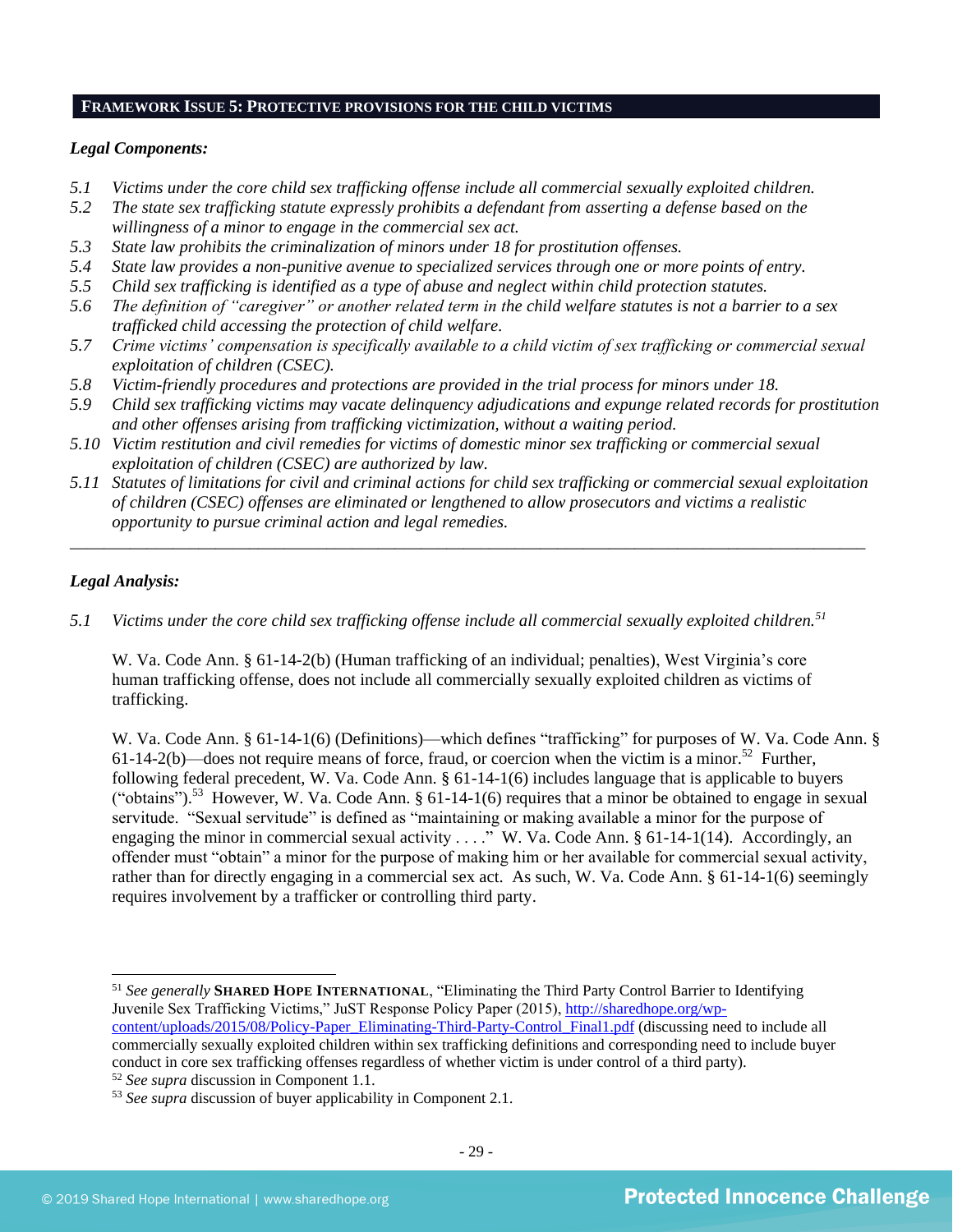Consequently, all commercially sexually exploited children will not be identified as human trafficking victims based on the third party control requirement.

- 5.1.1 Recommendation: Amend W. Va. Code Ann. § 61-14-2(b) (Human trafficking of an individual; penalties) and § 61-14-6 (Patronizing a victim of sexual servitude; penalties) so that all commercially sexually exploited children are identifiable as victims and eligible for protections pursuant to their victim status.
- *5.2 The state sex trafficking statute expressly prohibits a defendant from asserting a defense based on the willingness of a minor to engage in the commercial sex act.*

W. Va. Code Ann. § 61-14-5(c) (Sexual servitude; penalties) expressly prohibits a defendant from asserting a defense based on the willingness of a minor to engage in the commercial sex act, stating, "It is not a defense in a prosecution under subsection (b) of this section that the minor consented to engage in commercial sexual activity . . . . "

*5.3 State law prohibits the criminalization of minors under 18 for prostitution offenses.<sup>54</sup>*

Although West Virginia's prostitution offense, W. Va. Code Ann. § 61-8-5(b) (Houses of ill fame and assignation; penalties), is age-neutral, W.Va. Code Ann. § 61-14-8 (Immunity for minor victim of sex trafficking) prohibits the criminalization of minors for prostitution based on their status as trafficking victims. W. Va. Code Ann. § 61-14-8 states,

(a) In a prosecution or a juvenile prosecution for an offense of prostitution in violation of subsection (b), section five, article eight of this chapter, [§ 61-8-5 (Houses of ill fame and assignation; penalties)] a minor shall not be held criminally liable if the Court determines that the minor is a victim of an offense under this article [Human Trafficking]: *Provided*, That subject to proof, a minor so charged shall be rebuttably presumed to be a victim under the provisions of this article.

(b) This section does not apply in a prosecution of juvenile proceeding for any other offenses under subsection (b), section five, article eight of this chapter, including soliciting, inducing, enticing or procuring another to commit an act or offense of prostitution, unless it is determined by the court that the minor was coerced into the criminal behavior.

(c) A minor who, under subsection (a) or (b) of this section, is not subject to criminal liability or adjudication as a juvenile delinquent is presumed to be an abused child, as defined in section twohundred-one, article one, chapter forty-nine of this code [§ 49-1-201 (Definitions related, but not limited, to abuse and neglect)], and may be eligible for services under chapter forty-nine of this code including, but not limited to, appropriate child welfare services.

Therefore, while the state prostitution statute, W. Va. Code Ann. § 61-8-5(b) does not prevent minors under 18 years of age from facing prostitution charges, minors identified as child sex trafficking victims will not be held criminally liable.

5.3.1 Recommendation: Clarify W. Va. Code Ann. § 61-8-5(b) (Houses of ill fame and assignation; penalties) to specify that all minors shall be protected from criminal or delinquency charges for prostitution-related offenses.<sup>55</sup>

<sup>&</sup>lt;sup>54</sup> For more information regarding recent federal legislation impacting this component see: http://go.sharedhope.org/stateimpactmemo.

<sup>55</sup> *See generally* SHARED HOPE INTERNATIONAL, "Seeking Justice: Legal approaches to eliminate criminal liability for child sex trafficking victims" (2018), https://sharedhope.org/wp-content/uploads/2018/08/ANALYSIS-OF-STATUTORY-APPROACHES\_ver7.pdf (discussing need to eliminate a minor's criminal liability for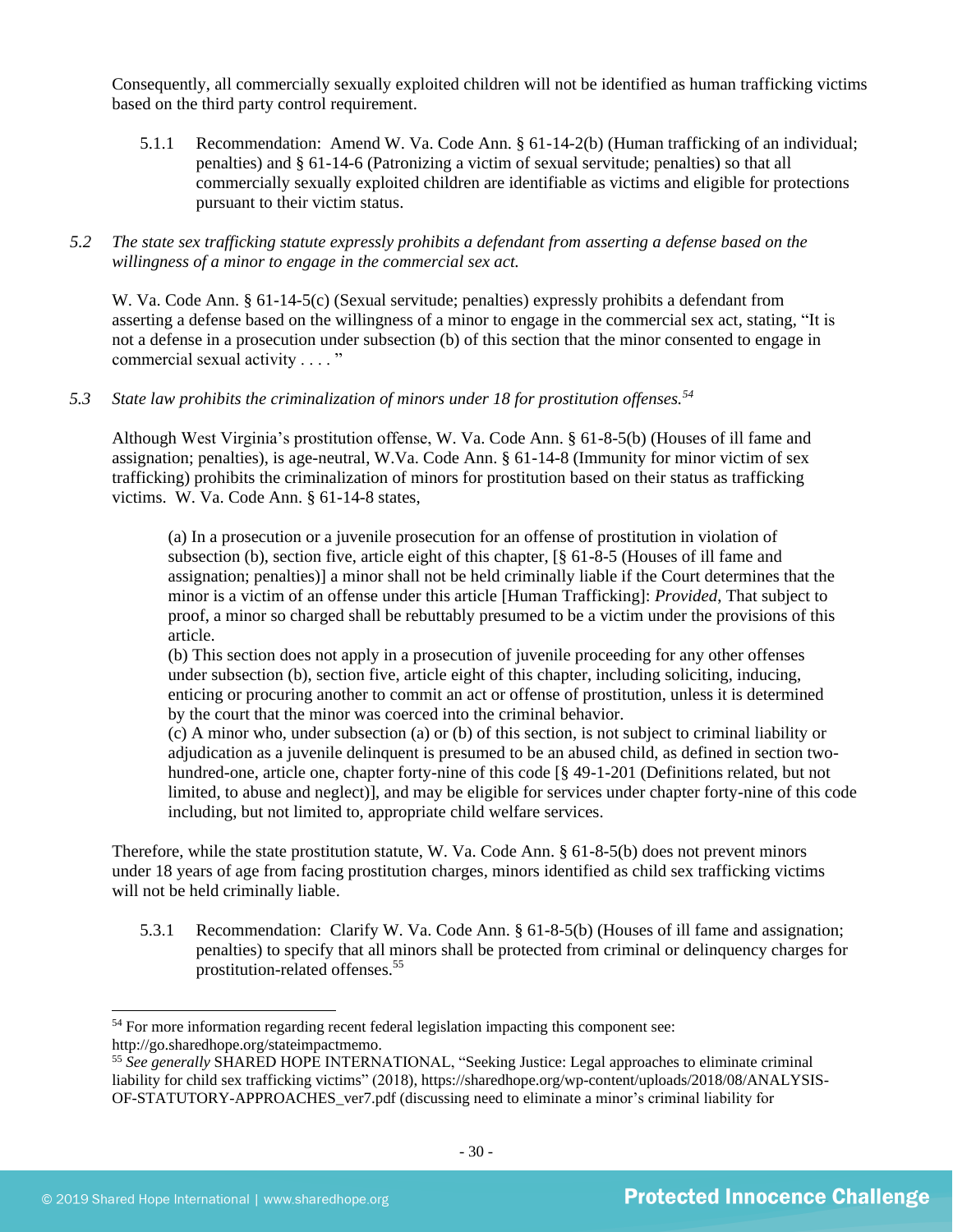#### *5.4 State law provides a non-punitive avenue to specialized services through one or more points of entry.*

W. Va. Code Ann. § 61-14-7(e) (General provisions and other penalties) requires a law enforcement officer to report suspected cases of child sex trafficking to the Department of Health and Human Resources (DHHR); it states,

Should a law enforcement officer encounter a child who reasonably appears to be a victim of an offense under this article [Human Trafficking], the officer shall notify [DHHR]. If available, [DHHR] may notify the Domestic Violence Program serving the area where the child is found.

Additionally, W. Va. Code Ann. § 61-14-8(a) (Immunity for minor victim of sex trafficking) prohibits the criminalization of juvenile sex trafficking victims for prostitution.<sup>56</sup> Instead, a juvenile sex trafficking victim should be identified as an abused child and provided with services under W. Va. Code Ann. § 61-14-8(c), which states,

A minor who, under subsection (a) or (b) of this section, is not subject to criminal liability or adjudication as a juvenile delinquent is presumed to be an abused child, as defined in section twohundred-one, article one, chapter forty-nine of this code [§ 49-1-201 (Definitions related, but not limited, to abuse and neglect)], and may be eligible for services under chapter forty-nine of this code including, but not limited to, appropriate child welfare services.

#### **Summary**

Although West Virginia law mandates the referral of juvenile sex trafficking victims to child welfare and allows delinquency adjudications to be avoided based on non-criminalization for prostitution offenses, services are not required to be specialized to the needs of these children.

- 5.4.1 Recommendation: Amend West Virginia's protective response for juvenile sex trafficking victims to provide for specialized services. 57
- *5.5 Child sex trafficking is identified as a type of abuse and neglect within child protection statutes.<sup>58</sup>*

West Virginia identifies child sex trafficking as a type of abuse. Specifically, W. Va. Code Ann. § 49-1-201 (Definitions related, but not limited, to child abuse and neglect) defines an "abused child" to include:

(1) A child whose health or welfare is being harmed or threatened by:

(B) Sexual abuse or sexual exploitation;

(C) The sale or attempted sale of a child by a parent, guardian, or custodian in violation of §61-2- 14h of this code;

(E) Human trafficking or attempted human trafficking, in violation of §61-14-2 of this code.

. . . .

. . . .

. . . .

W. Va. Code Ann. § 49-1-201 further defines "sexual abuse" as

prostitution and other offenses committed pursuant to trafficking victimization and to establish a statutory avenue to specialized services).

<sup>56</sup> *See supra* Component 5.3 for a full discussion of the non-criminalization of minors.

<sup>57</sup> The recommendation in this component is predicated upon the recommendation in 5.1 being simultaneously or previously enacted.

 $58$  For more information regarding recent federal legislation impacting this component see: http://go.sharedhope.org/stateimpactmemo.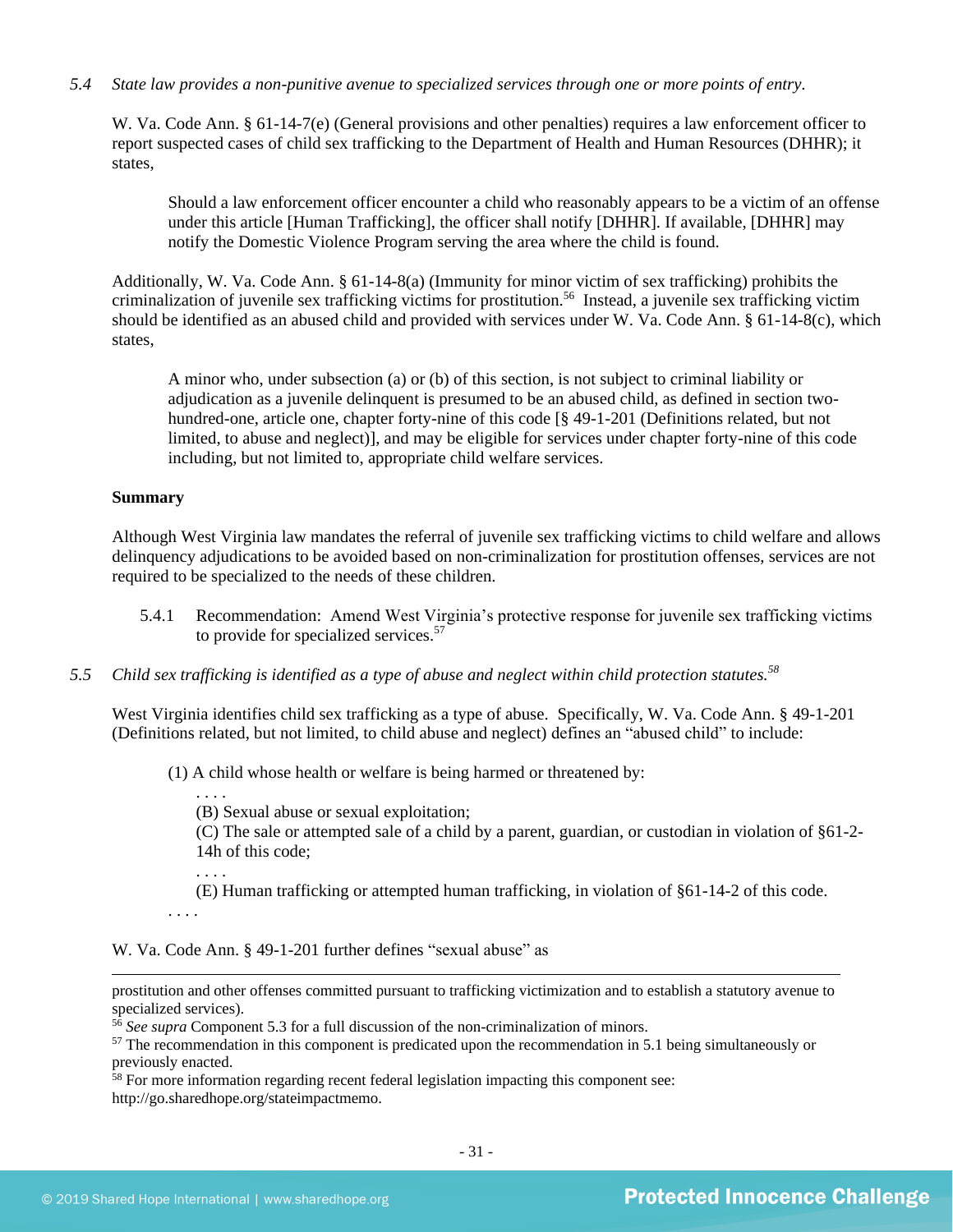(A) Sexual intercourse, sexual intrusion, sexual contact, or conduct proscribed by §61-8c-3 [Distribution and exhibiting of material depicting minors engaged in sexually explicit conduct prohibited] of this code, which a parent, guardian or custodian engages in, attempts to engage in, or knowingly procures another person to engage in, with a child notwithstanding the fact that for a child who is less than 16 years of age, the child may have willingly participated in that conduct or the child may have suffered no apparent physical, mental or emotional injury as a result of that conduct or, for a child 16 years of age or older, the child may have consented to that conduct or the child may have suffered no apparent physical injury or mental or emotional injury as a result of that conduct . . . .

. . . .

Pursuant to W. Va. Code Ann. § 49-1-201,

"Sexual exploitation" means an act where:

(A) A parent, custodian, or guardian, whether for financial gain or not, persuades, induces, entices or coerces a child to engage in sexually explicit conduct<sup>59</sup> as that term is defined in  $§61-8c-1$ [Definitions] of this code;

(B) A parent, guardian, or custodian persuades, induces, entices or coerces a child to display his or her sex organs for the sexual gratification of the parent, guardian, custodian or a third person, or to display his or her sex organs under circumstances in which the parent, guardian or custodian knows that the display is likely to be observed by others who would be affronted or alarmed; or (C) A parent, guardian, or custodian knowingly maintains or makes available a child for the purpose of engaging the child in commercial sexual activity in violation of §61-14-5 [Sexual Servitude]of this code.

Since "sexual exploitation" includes occurrences when a parent, guardian or custodian "for financial gain . . . persuades, induces, entices or coerces a child to engage in sexually explicit conduct," this definition also brings victims of child sex trafficking and commercial sexual exploitation offenses within the definition of abuse. W.Va. Code Ann. § 49-1-201.

*5.6 The definition of "caregiver" or another related term in the child welfare statutes is not a barrier to a sex trafficked child accessing the protection of child welfare.*

The definition of "custodian" is not a barrier to a sex trafficked child accessing the protection of child welfare because the definition of abuse does not require fault by a parent, guardian, or custodian in cases related to child sex trafficking. In other cases of sexual abuse or sexual exploitation,<sup>60</sup> however, the definition of "custodian" becomes a relevant consideration since both require a parent, guardian, or custodian to have inflicted the harm.

"Custodian" is defined as "a person who has or shares actual physical possession or care and custody of a child, regardless of whether such person has been granted custody of the child by any contract or agreement." W. Va. Code Ann. § 49-1-204 (Definitions related, but not limited, to custodians, legal guardians and family). Because W. Va. Code Ann. § 49-1-204 does not require a person to have legal custody of a child, but only to have or share "actual physical possession or care and custody of a child," this broad definition likely includes cases where a non-familial third party is in custody or control of a child.

<sup>59</sup> *See supra* note [7.](#page-2-2) 

<sup>60</sup> *See supra* definitions of "sexual abuse" and "sexual exploitation" in Component 5.5.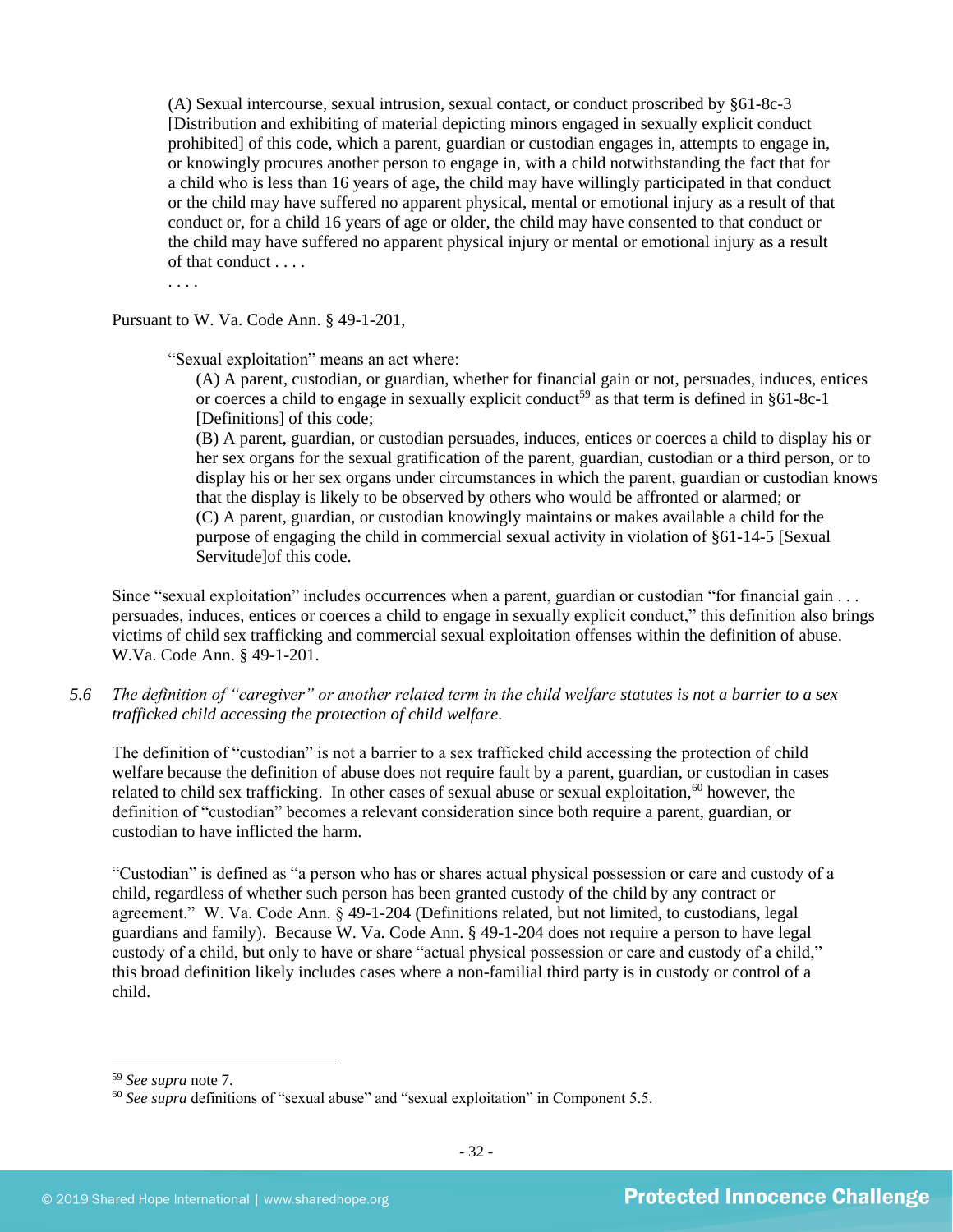The West Virginia Child Welfare Act also employs the term "caregiver," which is more narrowly defined as "any person who is at least eighteen years of age and: (A) Is related by blood, marriage or adoption to the minor, but who is not the legal custodian or guardian of the minor; or (B) Has resided with the minor continuously during the immediately preceding period of six months or more. W. Va. Code Ann. § 49-1-204. However, "caregivers" are primarily discussed in the context of providing consent for medical treatment,<sup>61</sup> while "custodian" is used within the definition of an "abused child" and affects access to services.

*5.7 Crime victims' compensation is specifically available to a child victim of sex trafficking or commercial sexual exploitation of children (CSEC).*

Pursuant to W. Va. Code Ann. § 61-14-7(d) (General provisions and other penalties), a victim of human trafficking is considered a victim under the West Virginia Crime Victims Compensation Act. W. Va. Code Ann. § 61-14-7(d) states,

Notwithstanding the definition of victim in section three, article two-a, chapter fourteen of this code [§ 14-2A-3 (Definitions)], a victim of any offense under this article [Human Trafficking] is a victim for all purposes of article two-a, chapter fourteen of this code [§ 61-14-2a (Compensation Awards to Victims)] . . . .

Under the West Virginia Crime Victims Compensation Act, a victim or other claimant is entitled to compensation for economic loss sustained as a result of any injury to the victim and attorney's fees. W. Va. Code Ann. §§ 14-2A-14(g)(1), 14-2A-19. Pursuant to W. Va. Code Ann. § 14-2A-14(g)(1) (Grounds for denial of claim or reduction of awards; maximum awards),

Except in the case of death, or as provided in subdivision (2) of this subsection, compensation payable to a victim and to all other claimants sustaining economic loss because of injury to that victim may not exceed \$35,000 in the aggregate. Compensation payable to all claimants because of the death of the victim may not exceed \$50,000 in the aggregate.<sup>62</sup>

Victims may also be eligible for an additional award not to exceed \$100,000, if their injuries qualify as a disability under the Social Security Act, 42 U. S. C. § 423 (Disability insurance benefit payments). W. Va. Code Ann. § 14-2A-14(g)(2).

However, several requirements for compensation could present difficulties for child sex trafficking victims. W. Va. Code Ann. § 14-2A-10(b) (Filing of application for compensation award; contents) requires an application for an award of compensation to "be filed within two years after the occurrence of the criminally injurious conduct that is the basis of the application." A claim will also be denied where the victim is considered an "offender or an accomplice of the offender." W. Va. Code Ann. § 14-2A-14(c). Lastly, an award of compensation may be denied, reduced or reconsidered, if an award was previously approved, "upon a finding that the claimant or victim has not fully cooperated with appropriate law-enforcement agencies or the claim investigator." W. Va. Code Ann. § 14-2A-14(d). Although nothing expressly exempts child sex trafficking victims from these requirements or award reduction

<sup>61</sup> *See* W. Va. Code Ann. §§ 49-2-701 – 49-2-708 (Part VII. Caregivers consent act). "Caregivers" are also referenced with respect to receiving services for disabled persons. *See* W. Va. Code Ann. §§ 49-2-601 – 49-2-605 (Part VI. West Virginia family support Program).

 $62$  "Economic loss' means economic detriment consisting only of allowable expense, work loss and replacement services loss. If criminally injurious conduct causes death, economic loss includes a dependent's economic loss and a dependent's replacement services loss. Noneconomic detriment is not economic loss, however, economic loss may be caused by pain and suffering or physical impairment. For purposes of this article, the term '"economic loss'" includes a lost scholarship as defined in this section." W. Va. Code Ann. § 14-2A-3(e). *See* W. Va. Code Ann. § 14-2A-3(f)–(j) (defining allowable expense, work loss, replacement services loss, dependent's economic loss and dependent's replacement services loss).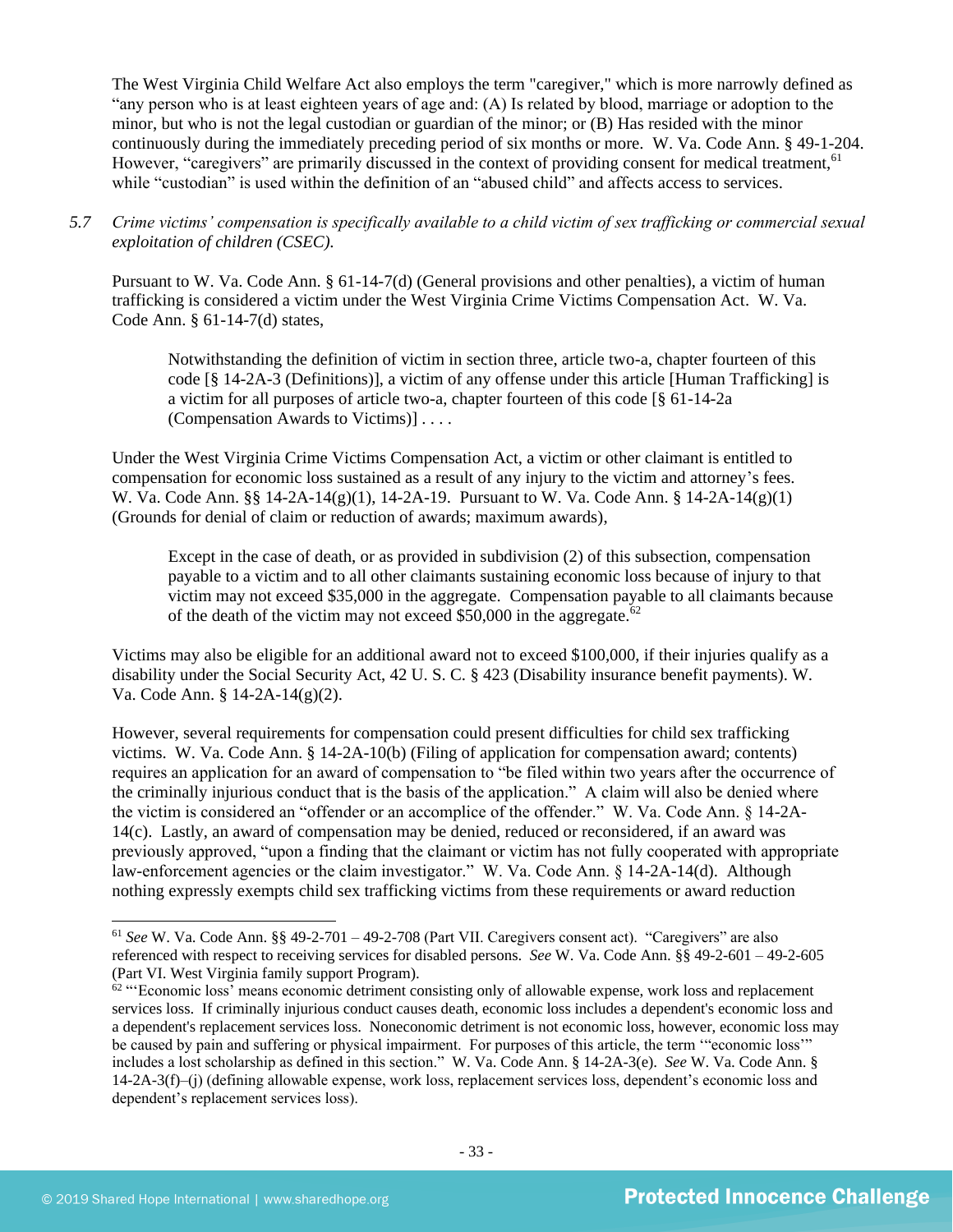factors, W. Va. Code Ann. § 61-14-7(d) specifically exempts child sex trafficking victims from another requirement, which would have required the victim to report the crime "to a law-enforcement officer or agency within seventy-two hours after the occurrence of the conduct, unless . . . good cause existed for the failure to report the conduct within the 72-hour period." W. Va. Code Ann. §§ 61-14-7(d), 14-2A-14(b). W. Va. Code Ann. § 61-14-7(d) states in part,

for purposes of subsection (b), section fourteen, article two-a, chapter fourteen of this code [§ 14- 2A-14(b)], if otherwise qualified, a victim of any offense under this article may not be denied eligibility solely for the failure to report to law enforcement within the designated time frame.

5.7.1 Recommendation: Amend W. Va. Code Ann. § 14-2A-14 (Grounds for denial of claim or reduction of awards; maximum awards) to exempt child sex trafficking victims from the above listed ineligibility criteria.<sup>63</sup>

#### *5.8 Victim-friendly procedures and protections are provided in the trial process for minors under 18.*

West Virginia law includes several victim-friendly criminal justice procedures and protections throughout the criminal justice process, but these are mainly limited to victims of sexual offenses.

Special protections are afforded to child-witnesses<sup> $64$ </sup> who are called to testify as victims in criminal prosecutions involving sexual assault in the first, second, or third degree, or sexual abuse in the first degree. W. Va. Code Ann. § 62-6B-2(1) (Definitions). Pursuant to W. Va. Code Ann. § 62-6B-3(b)–(d) (Findings of fact required for taking testimony of child witness by closed-circuit television; considerations for court),

(b) Prior to ordering that the testimony of a child witness may be taken through the use of live, closed-circuit television, the circuit court must find by clear and convincing evidence, after conducting an evidentiary hearing on this issue, that:

(1) The child is an otherwise competent witness;

(2) That, absent the use of live, closed-circuit television, the child witness will be unable to testify due solely to being required to be in the physical presence of the defendant while testifying;

(3) The child witness can only testify if live, two-way closed-circuit television is used in the trial; and

(4) That the state's ability to proceed against the defendant without the child witness' live testimony would be substantially impaired or precluded.

(c) The court shall consider the following factors in determining the necessity of allowing a child witness to testify by the use of live, closed-circuit television:

(1) The age and maturity of the child witness;

(2) The facts and circumstances of the alleged offense;

(3) The necessity of the child's live testimony to the prosecution's ability to proceed as well as any prejudice to the defendant by allowing testimony through closed-circuit television;

(4) Whether or not the facts of the case involve the alleged infliction of bodily injury to the

child witness or the threat of bodily injury to the child or another; and

(5) Any mental or physical handicap of the child witness.

 $63$  The recommendation in this component is predicated upon the recommendation in 5.1 being simultaneously or previously enacted.

 $64$  Pursuant to W. Va. Code Ann. § 62-6B-2(1), "'[c]hild witness' means a person under the age of sixteen years of age who is or will be called to testify in a criminal matter concerning an alleged violation of [§ 61-8B-3 (Sexual assault in the first degree), § 61-8B-4 (Sexual assault in the second degree), § 61-8B-5 (Sexual assault in the third degree), or § 61-8B-7 (Sexual abuse in the first degree)] of this code in which the child is the alleged victim."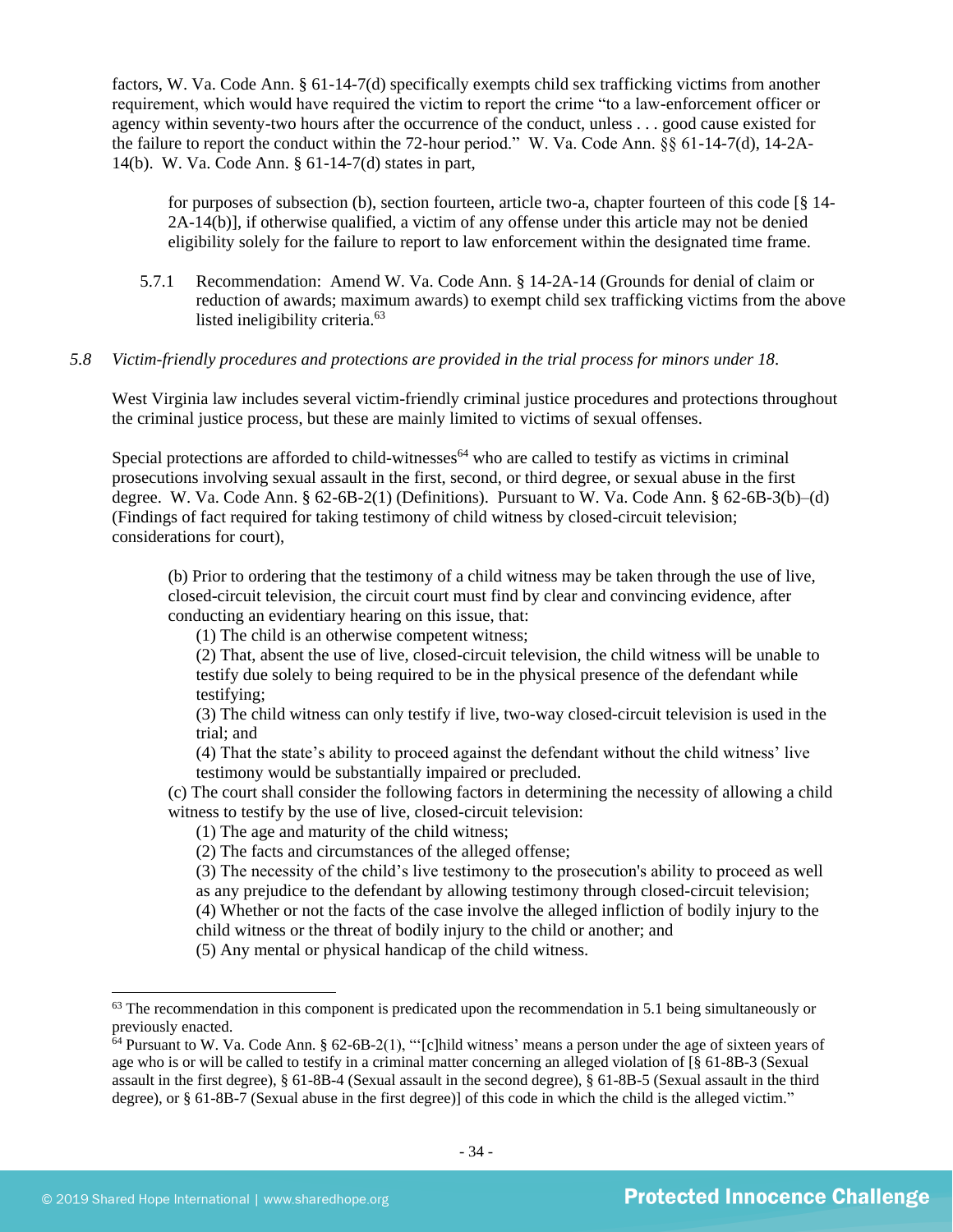(d) In determining whether to allow a child witness to testify through live, closed-circuit television the court shall appoint a psychiatrist, licensed psychologist with at least five years clinical experience who shall serve as an advisor or friend of the court to provide the court with an expert opinion as to whether, to a reasonable degree of professional certainty, the child witness will suffer severe emotional harm, be unable to testify based solely on being in the physical presence of the defendant while testifying and that the child witness does not evidence signs of being subjected to undue influence or coercion. The opinion of the psychiatrist or licensed psychologist shall be filed with the circuit court at least thirty days prior to the final hearing on the use of live, closed-circuit television and the defendant shall be allowed to review the opinion and present evidence on the issue by the use of an expert or experts or otherwise.

When a child-witness gives testimony via live closed-circuit television, "[o]nly the prosecuting attorney, the attorney for the defendant and the operator of the equipment may be present in the room with the child witness during testimony," and "[o]nly the court, the prosecuting attorney and the attorney for the defendant may question the child." W. Va. Code Ann. § 62-6B-4(b)(1) (Procedures required for taking testimony of child witness by closed-circuit television; election of defendant; jury instruction; sanction for failure to follow procedures; additional accommodation options; recordings and confidentiality).<sup>65</sup> Additionally, under W. Va. Code Ann. § 62-6B-5(a) (Memorialization of statements of certain child witnesses; admissibility; hearing), when any

law-enforcement officer, physician, psychologist, social worker, or investigator, in the course of his or her employment or profession or while engaged in an active criminal investigation as a law-enforcement officer or an agent of a prosecuting attorney, obtains a statement from a child 13 years of age or younger who is an alleged victim in an investigation or prosecution alleging a violation of the provisions of §61-8B-3 [Sexual assault in the first degree], § 61-8B-4 Sexual assault of the second degree], §61-8B-5 [Sexual assault in the third degree], or §61-8B-7 [Sexual abuse of the first degree] of this code, he or she shall immediately make a contemporaneous written notation and recitation of the statement received or obtained. An audio recording or video recording with sound capability of the statement may be used in lieu of the written recitation required by the provisions of this section. Failure to comply with the provisions of this section creates a presumption that the statement is inadmissible. The statement may be admitted if, after a hearing on the matter, the court finds by clear and convincing evidence that the failure to comply with the provisions of this section was a good faith omission and that the content of the proffered statement is an accurate recital of the information provided by the child and is otherwise admissible.

In any prosecution for W. Va. Code Ann. § 61-8B-3 (Sexual assault in the first degree), § 61-8B-5 (Sexual assault in the third degree), § 61-8B-7 (Sexual abuse in the first degree), § 61-8B-9 (Sexual abuse in the third degree), § 61-8C-2 (Use of minors in filming sexually explicit conduct prohibited; penalty) or § 61-8C-3 (Distribution and exhibiting of material depicting minors engaged in sexually explicit conduct prohibited; penalty), the court may limit the number of interviews that a child victim who is under 11 years old may be required to give for "law enforcement or discovery purposes." W. Va. Code Ann. §§ 61-8B-14, 61-8C-5(a). For prosecutions under article 8C (Filming of sexually explicit conduct of minors) the child may also be allowed to use "anatomically correct dolls, mannequins or drawings to assist such child in testifying." W. Va. Code Ann. § 61-8C-5(b).

 $65$  Pursuant to W. Va. Code Ann. § 62-6B-4(b)(1) (Procedures required for taking testimony of child witness by closed-circuit television; election of defendant; jury instruction; sanction for failure to follow procedures; additional accommodation options; recordings and confidentiality), "[i]n pro se proceedings, the court may modify the provisions of this subdivision relating to the role of the attorney for the defendant to allow the pro se defendant to question the child witness in such a manner as to cause as little psychological trauma as possible under the circumstances."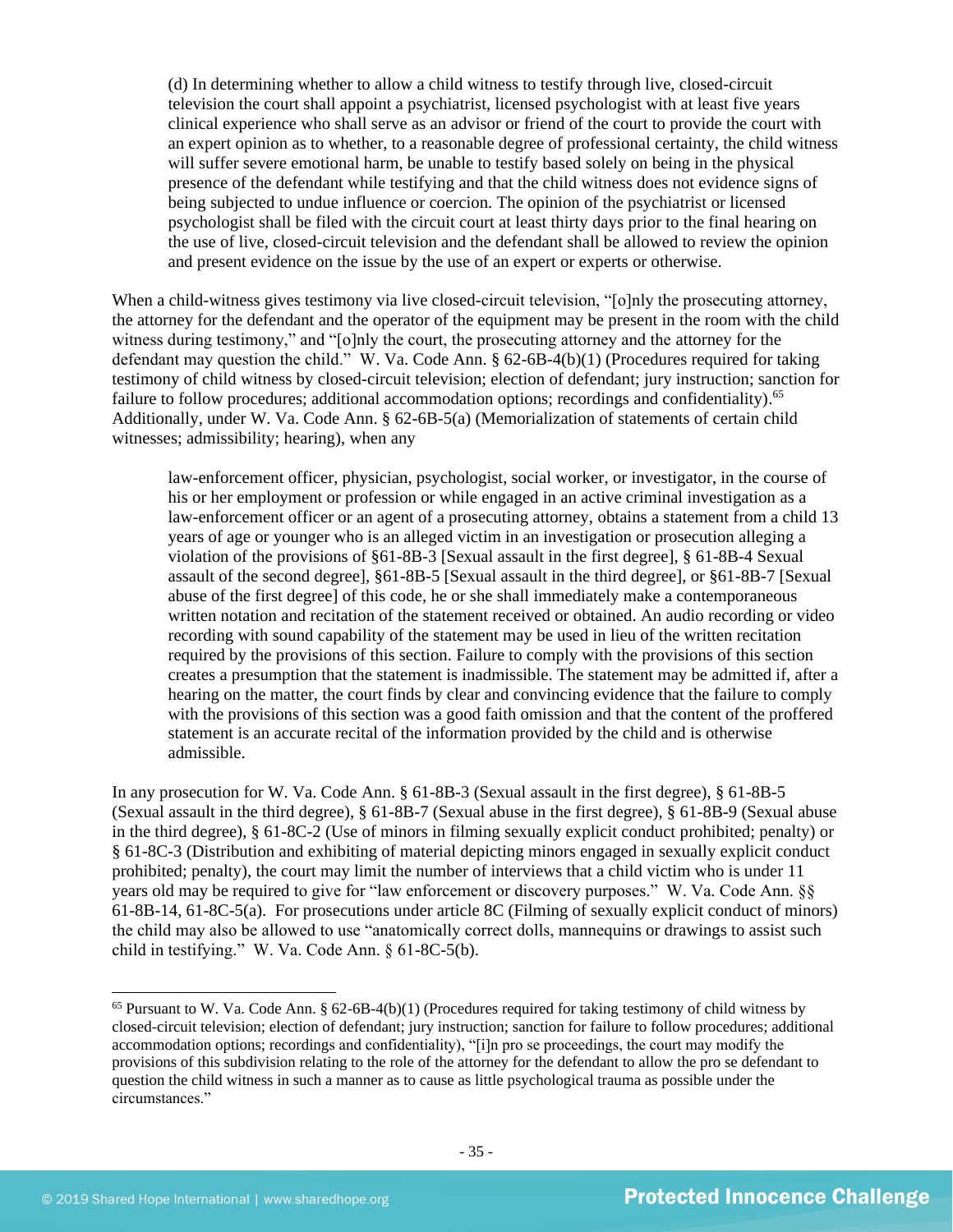Pursuant to W. Va. Code Ann. § 61-8B-11(a), (b) (Sexual offenses; evidence),

(a) In any prosecution under [Article 8B, Sexual offenses] in which the victim's lack of consent is based solely on the incapacity to consent because such victim was below a critical age [i.e., prosecutions for violations of W. Va. Code Ann. § 61-8B-3(a)(2) (Sexual assault in the first degree),  $§ 61-8B-5(a)(2)$  (Sexual assault in the third degree),  $§ 61-8B-7(a)(3)$  (Sexual abuse in the first degree), and  $\S 61-8B-9(a)$  (Sexual abuse in the third degree)], <sup>66</sup> evidence of specific instances of the victim's sexual conduct, opinion evidence of the victim's sexual conduct and reputation evidence of the victim's sexual conduct shall not be admissible. In any other prosecution under [Article 8B, Sexual offenses], evidence of specific instances of the victim's prior sexual conduct with the defendant shall be admissible on the issue of consent: Provided, that such evidence heard first out of the presence of the jury is found by the judge to be relevant. (b) In any prosecution under [Article 8B, Sexual offenses] evidence of specific instances of the victim's sexual conduct with persons other than the defendant, opinion evidence of the victim's sexual conduct and reputation evidence of the victim's sexual conduct shall not be admissible: Provided, That such evidence shall be admissible solely for the purpose of impeaching credibility, if the victim first makes his or her previous sexual conduct an issue in the trial by introducing evidence with respect thereto.

Additionally, pursuant to W. Va. Code Ann. § 49-4-601(f) (Petition to court when child believed neglected or abused; venue; notice; right to counsel; continuing legal education; findings; proceedings; procedure), in child abuse and neglect proceedings,

(1) In any proceeding under this article, the child, his or her or parents and his or her legally established custodian or other persons standing in loco parentis to him or her has the right to be represented by counsel at every stage of the proceedings and shall be informed by the court of their right to be so represented and that if they cannot pay for the services of counsel, that counsel will be appointed.

(2) Counsel shall be appointed in the initial order . . . .

- 5.8.1 Recommendation: Amend W. Va. Code Ann. § 61-8B-11(a), (b) (Sexual offenses; evidence), § 61-8B-14 (Limits on interviews of children eleven years old or less), § 61-8C-5(b) (Limits on interviews of children eleven years old or less; evidence), § 62-6B-5 (Memorialization of statements of certain child witnesses; admissibility; hearing), and § 62-6B-3(b) (Findings of fact required for taking testimony of child witness by closed-circuit television; considerations for court) to expressly extend these protections to victims of CSEC offenses.
- *5.9 Child sex trafficking victims may vacate delinquency adjudications and expunge related records for prostitution and other offenses arising from trafficking victimization, without a waiting period.*

West Virginia law does not provide a mechanism for minors to vacate delinquency adjudications related to trafficking victimization, and juvenile records may only be moved to a separate secure confidential place after a waiting period.

Under W. Va. Code Ann. § 49-5-104(a)–(d) (Confidentiality of juvenile records for children who become of age while a ward of the state or who have been transferred to adult criminal jurisdiction; separate and secure location; penalties; damages),

<sup>66</sup> W. Va. Code Ann. § 61-8B-2(a) (Lack of consent) provides, "Whether or not specifically stated, it is an element of every offense defined in this article that the sexual act was committed without the consent of the victim." Under subsection (c)(1), "A person is deemed incapable of consent when such person is: (1) Less than sixteen years old."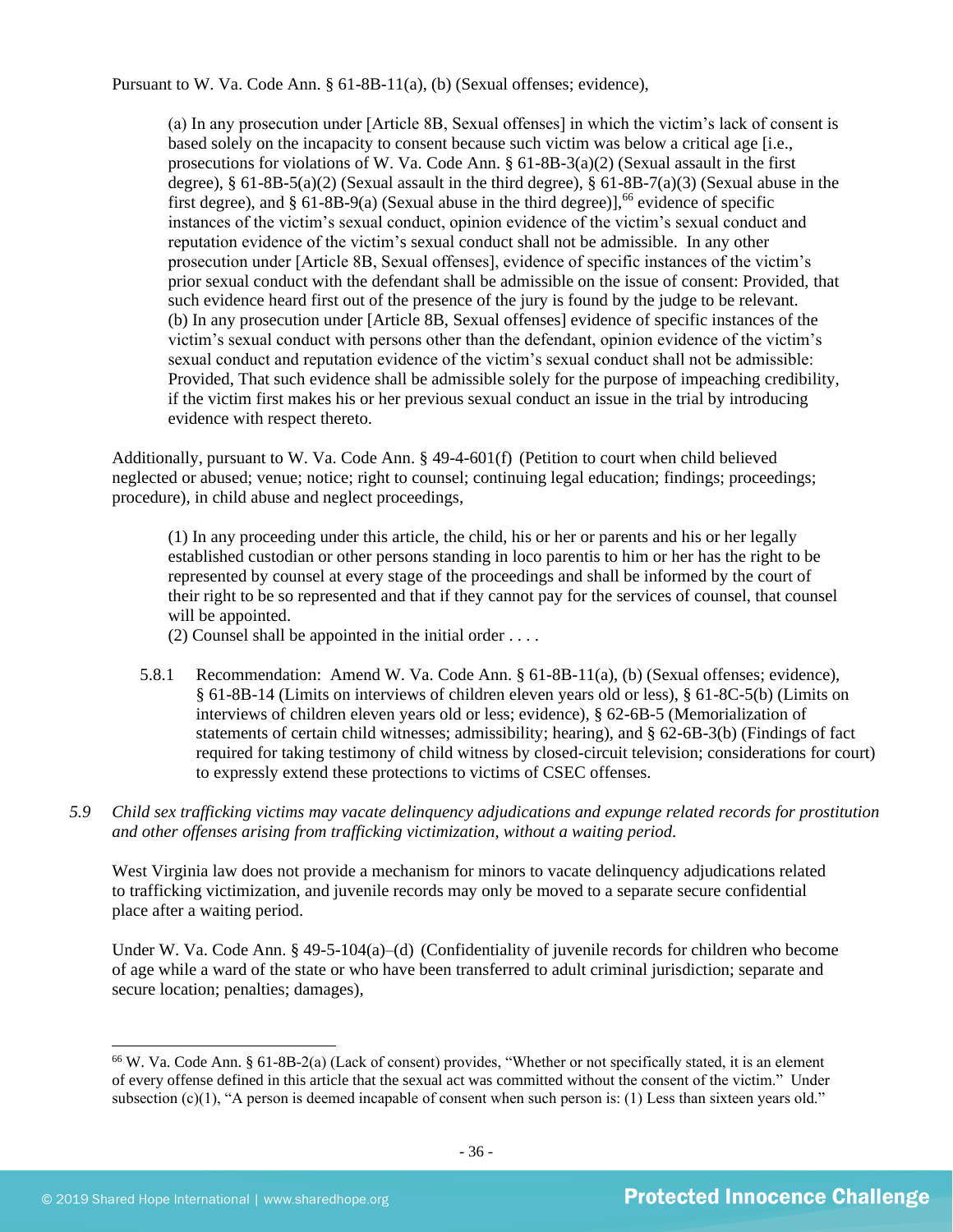(a) One year after the juvenile's eighteenth birthday, or one year after personal or juvenile jurisdiction has terminated, whichever is later, the records of a juvenile proceeding conducted under this chapter, including, but not limited to, law-enforcement files and records, may be kept in a separate secure confidential place and the records may not be inspected except by order of the circuit court.

(b) The records of a juvenile proceeding in which a juvenile was transferred to criminal jurisdiction pursuant to the provisions of section seven hundred ten, article four of this chapter [§ 49-4-710 (Waiver and transfer of jurisdiction)] shall be kept in a separate secure confidential place and the records may not be inspected except by order of the circuit court if the juvenile is subsequently acquitted or found guilty only of an offense other than an offense upon which the waiver or order of transfer was based, or if the offense upon which the waiver or order of transfer was based is subsequently dismissed.

(c) To keep the confidentiality of juvenile records, they shall be returned to the circuit court in which the case was pending and be kept in a separate confidential file. The records shall be physically marked to show that they are to remain confidential and shall be securely kept and filed in a manner so that no one can have access to determine the identity of the juvenile, except upon order of the circuit court.

(d) Marking the juvenile records to show they are to remain confidential has the legal effect of extinguishing the offense as if it never occurred.

Because W. Va. Code Ann. § 49-5-104 mandates a minimum 1 year waiting period, however, child sex trafficking victims may face collateral consequences associated with having accessible delinquency records during that time.

Regarding vacatur, W. Va. Code Ann. § 61-14-9 (Petition to vacate and expunge conviction of sex trafficking victim) allows a victim of human trafficking to vacate a conviction for prostitution after a minimum 1 year waiting period,<sup>67</sup> stating,

(a) Notwithstanding the age and criminal history limitations set forth in section twenty-six, article eleven of this chapter, an individual convicted of prostitution in violation of subsection (b), section five, article eight of this chapter as a direct result of being a victim of trafficking, may apply by petition to the circuit court in the county of conviction to vacate the conviction and expunge the record of conviction. The court may grant the petition upon a finding that the individual's participation in the offense was a direct result of being a victim of trafficking.

. . . .

(c) A petition filed under subsection (a) of this section, any hearing conducted on the petition, and any relief granted are subject to the procedural requirements of section twenty-six, article eleven of this chapter: *Provided*, That the age or criminal history limitations in that section are inapplicable to victims of human trafficking.

Pursuant to W. Va. Code Ann. § 49-4-103 (Proceedings may not be evidence against child, or be published; adjudication is not a conviction and not a bar to civil service eligibility), an adjudication shall not be deemed a conviction. Because W. Va. Code Ann. § 61-14-9 applies specifically to convictions, a delinquency adjudication cannot be vacated and related records cannot be expunged under this law.

 $67$  Pursuant to W. Va. Code Ann. § 61-11-26(b) (Expungement of certain criminal convictions; procedures; effect), which governs the procedural requirements for vacatur under W. Va. Code Ann. § 61-14-9, "A person is not eligible . . . until one year after the conviction, completion of any sentence of incarceration or completion of any period of supervision, whichever is later in time."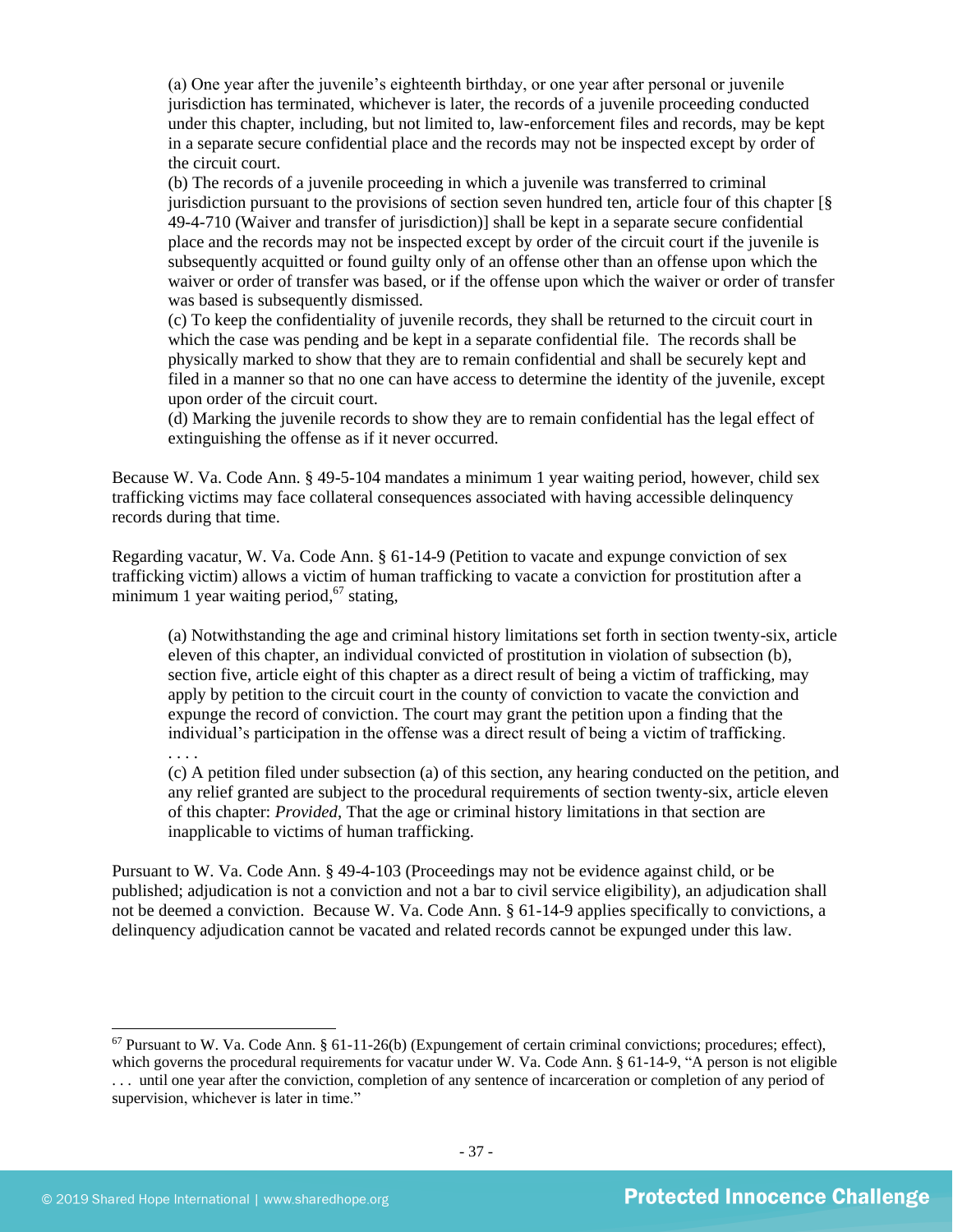Further, W. Va. Code Ann. § 61-14-9 applies only to prostitution offenses, foreclosing the law's applicability to other offenses related to trafficking victimization. Finally, the 1 year waiting period may subject a victim to collateral consequences associated with having an accessible record during that time.

5.9.1 Recommendation: Amend W. Va. Code Ann. § 61-14-9 (Petition to vacate and expunge conviction of sex trafficking victim) to allow child sex trafficking victims to vacate delinquency adjudications and expunge related records for prostitution and other offenses arising from trafficking victimization, without a waiting period.

## *5.10 Victim restitution and civil remedies for victims of domestic minor sex trafficking or commercial sexual exploitation of children (CSEC) are authorized by law.*

W. Va. Code Ann. § 61-14-7(c)(1) (General Provisions and other penalties) mandates restitution for trafficking related offenses, stating "The court shall order a person convicted of an offense under this article [Human Trafficking] to pay restitution to the victim of the offense." Further, commercially sexually exploited children whose offenders are convicted of a felony or misdemeanor may be eligible to receive restitution under W. Va. Code Ann. § 61-11A-4(a) (Restitution; when ordered). Pursuant to W. Va. Code Ann. § 61-11A-4(a),<sup>68</sup>

The court, when sentencing a defendant convicted of a felony or misdemeanor causing physical, psychological, or economic injury or loss to a victim, shall order, in addition to or in lieu of any other penalty authorized by law, that the defendant make restitution to any victim of the offense to the greatest extent economically practicable when considering the defendant's financial circumstances.

Under W. Va. Code Ann. § 61-11A-4(b)(2), if the victim suffered bodily injury, the defendant will be required to do the following:

(A) Pay an amount equal to the cost of necessary medical and related professional services and devices relating to physical, psychiatric, and psychological care, including nonmedical care and treatment rendered in accordance with a method of healing recognized by the law of the place of treatment;

(B) Pay an amount equal to the cost of necessary physical and occupational therapy and rehabilitation; and

(C) Reimburse the victim for income lost by the victim as a result of the offense.

However, restitution will not be awarded under W. Va. Code Ann. § 61-11A-4 to the extent that "the victim has received or is to receive compensation from a third party: *Provided*, That the court may, in the interest of justice, order restitution to any person who has compensated the victim for loss to the extent that the person paid the compensation . . . . As used in this section, the term 'any person who has compensated the victim for loss' shall include the West Virginia Crime Victims Compensation Fund." W. Va. Code Ann. § 61-11A-4(e).

Notably, defendants convicted of sexual offenses under Chapter 61 (Crimes and their punishment), Article 8B (Sexual offenses) of the West Virginia Code, or W. Va. Code Ann. § 61-8C-2 (Use of minors in filming sexually explicit conduct prohibited; penalty) or § 61-8C-3 (Distribution and exhibiting of material depicting minors engaged in sexually explicit conduct prohibited; penalty) may be required, in addition to any penalties and restitution imposed by the court, to "pay all or any portion of the cost of medical, psychological or psychiatric treatment of the minor resulting from the act or acts for which the

<sup>68</sup> *See supra* note [40.](#page-19-0)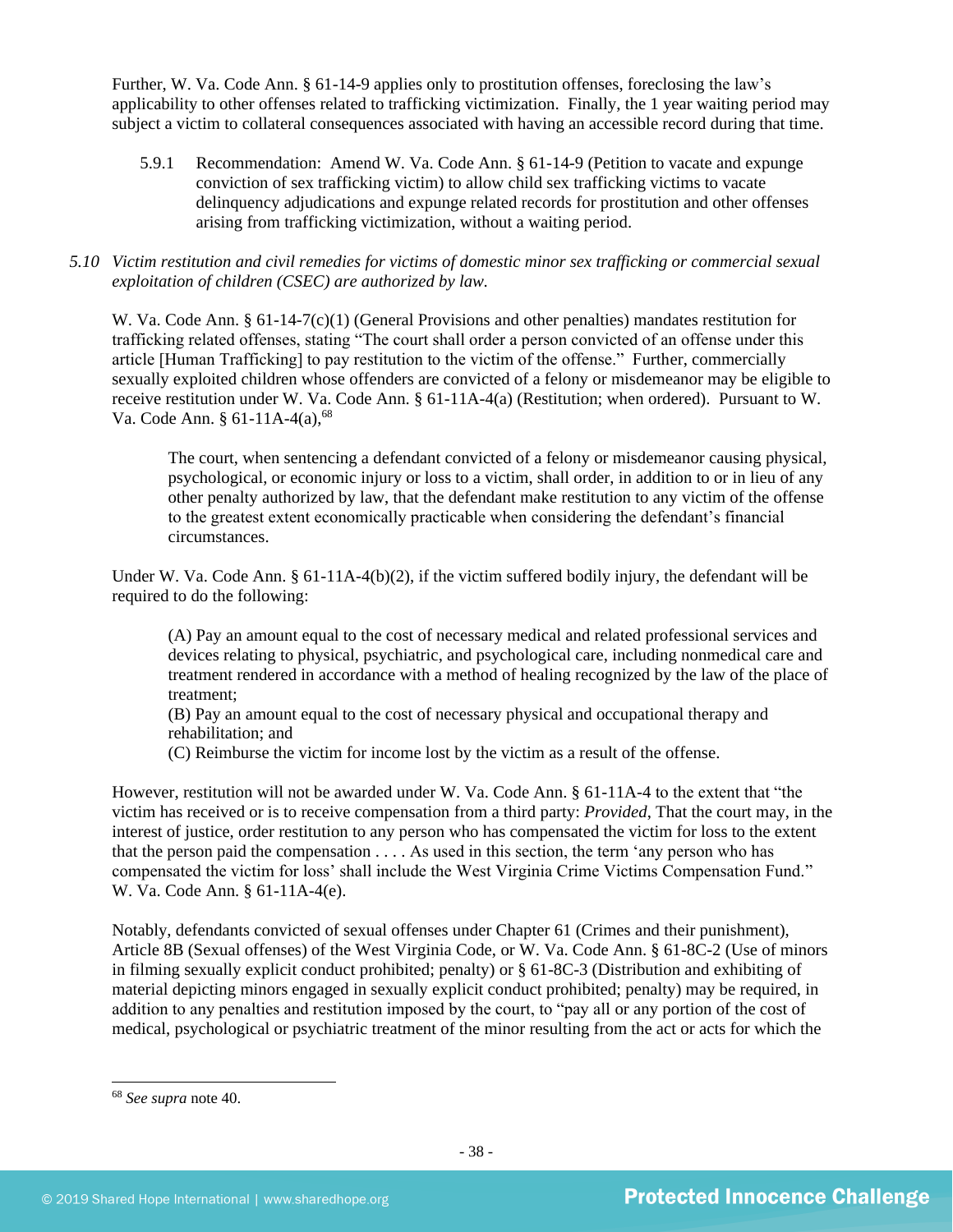person is convicted, whether or not the minor is considered to have sustained bodily injury." W. Va. Code Ann. §§ 61-8B-13, 61-8C-4.

In addition to restitution, civil remedies may be available for commercially sexually exploited children. To the extent that a child is injured by a violation of W. Va. Code Ann. § 61-3C-14b (Soliciting, etc. a minor via computer; soliciting a minor and traveling to engage the minor in prohibited sexual activity; penalties), the child may receive relief under W. Va. Code Ann. § 61-3C-16(a) (Civil relief; damages). Pursuant to W. Va. Code Ann. § 61-3C-16(a),

[a]ny person whose property or person is injured by reason of a violation of [the West Virginia Computer and Electronic Communications Device Crime and Abuse Act] may sue therefor in circuit court and may be entitled to recover for each violation:

- (1) Compensatory damages;
- (2) Punitive damages; and

(3) Such other relief, including injunctive relief, as the court may deem appropriate. Without limiting the generality of the term, "damages" shall include loss of profits.

. . . .

If the petitioner of a civil action is also determined to be a victim of domestic violence,  $69$  pursuant to W. Va. Code Ann. § 48-26-603(b) (Domestic Violence Legal Services Fund), the court may order the defendant to pay "an amount equivalent to the reasonable attorney's fee to which the prevailing litigant would be entitled into the Domestic Violence Legal Services Fund . . . . "<sup>70</sup> In order for this to occur, (1) a prevailing litigant must be entitled by statute or common law to a reasonable attorney's fee, and (2) the prevailing party's legal counsel must inform the court that they will not request a fee. W. Va. Code Ann.  $§$  48-26-603(b)(1)–(2).

*5.11 Statutes of limitations for civil and criminal actions for child sex trafficking or commercial sexual exploitation of children (CSEC) offenses are eliminated or lengthened to allow prosecutors and victims a realistic opportunity to pursue criminal action and legal remedies.*

No statutes of limitations apply to the prosecution of felonies under West Virginia law.<sup>71</sup> However, prosecutions for misdemeanors must commence within 1 year of the commission of the crime. W. Va. Code Ann. § 61-11-9 (Limitation of prosecution; lost indictment).

 $69$  The crime of domestic violence is addressed under W. Va. Code Ann. § 61-2-28 (Domestic Violence—Criminal Acts), which states,

<sup>(</sup>a) Domestic battery. --Any person who unlawfully and intentionally makes physical contact of an insulting or provoking nature with his or her family or household member or unlawfully and intentionally causes physical harm to his or her family or household member, is guilty of a misdemeanor and, upon conviction thereof, shall be confined in a county or regional jail for not more than twelve months, or fined not more than five hundred dollars, or both.

<sup>(</sup>b) Domestic assault. -- Any person who unlawfully attempts to commit a violent injury against his or her family or household member or unlawfully commits an act which places his or her family or household member in reasonable apprehension of immediately receiving a violent injury, is guilty of a misdemeanor and, upon conviction thereof, shall be confined in a county or regional jail for not more than six months, or fined not more than one hundred dollars, or both.

Pursuant to W. Va. Code Ann. § 48-26-207 (Domestic Violence Legal Services Fund defined), "Domestic Violence Legal Services Fund" is defined as, "the special revenue account established by section six hundred three of this article for the purposes set forth in that section."

<sup>71</sup> *See* State v. Parsons, 589 S.E.2d 226, 237 (W. Va. 2003) (noting "'West Virginia has no statute of limitations affecting felony prosecutions.'" (quoting State v. Carrico, 427 S.E.2d 474, 477 (W. Va.1993))).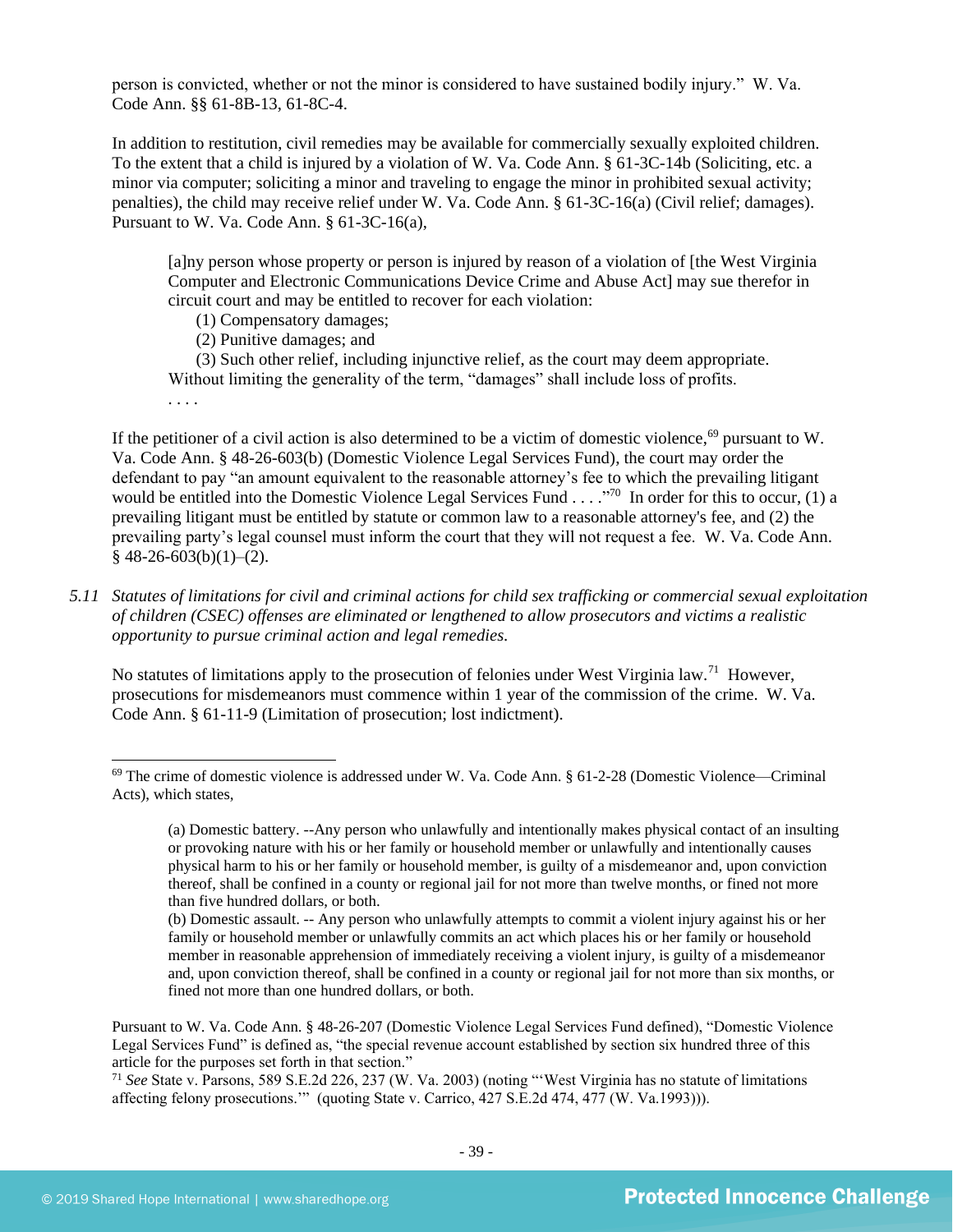Additionally, a victim must bring a civil action under W. Va. Code Ann. § 61-3C-16(d) (Civil relief; damages) seeking damages for a violation of W. Va. Code Ann. § 61-3C-14b (Soliciting, etc. a minor via computer; soliciting a minor to engage the minor in prohibited sexual activity; penalties) "before the earlier of: (1) Five years after the last act in the course of conduct constituting a violation of this article; or (2) two years after the plaintiff discovers or reasonably should have discovered the last act in the course of conduct constituting a violation of this article."

For any civil action where no statute of limitations is provided, a claim must be commenced within 2 years of the accrual date, if the claim relates to property damage or personal injuries. W. Va. Code Ann. § 55-2-12(a), (b) (Personal actions not otherwise provided for).

However, special provisions apply when the victim is a minor. Pursuant to W. Va. Code Ann. § 55-2- 15(a) (Special and general savings as to persons under disability), the applicable statute of limitations for civil actions "resulting from sexual assault or sexual abuse of a [minor], shall be brought against the perpetrator of the sexual assault or abuse within four years after [turning 18] or within four years after discovery of the sexual assault or sexual abuse, whichever is longer." Otherwise, the applicable statute of limitations for civil actions will toll until a minor turns 18, at which point the victim may bring a claim "within the like number of years after his becoming of full age . . . that is allowed to a person having no such impediment to bring the same after the right accrues . . . except that it shall in no case be brought after twenty years from the time when the right accrues." W. Va. Code Ann. § 55-2-15(b).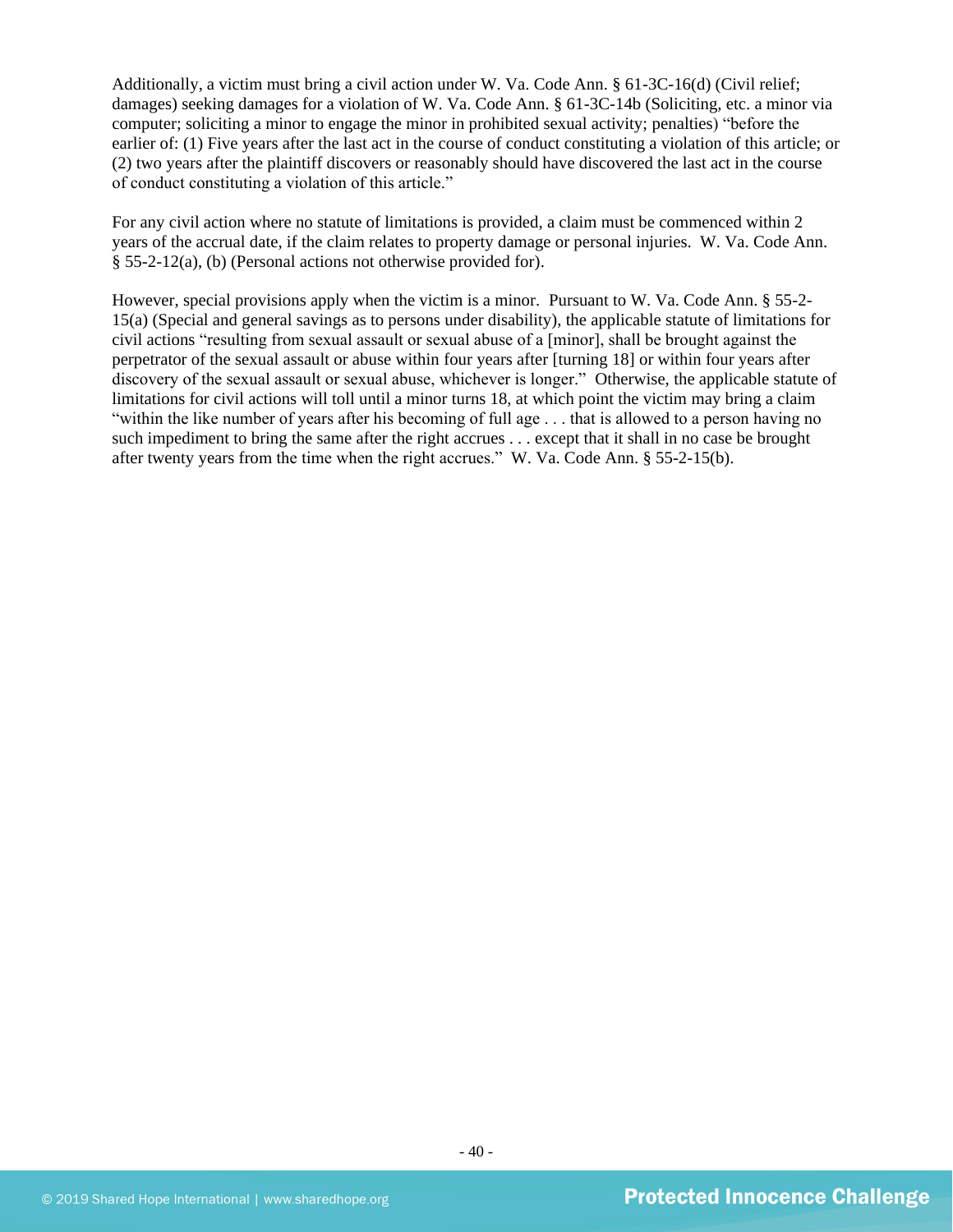#### **FRAMEWORK ISSUE 6: CRIMINAL JUSTICE TOOLS FOR INVESTIGATION AND PROSECUTIONS**

#### *Legal Components:*

- *6.1 Training on human trafficking and domestic minor sex trafficking for law enforcement is statutorily mandated or authorized.*
- *6.2 Single party consent to audiotaping is permitted in law enforcement investigations.*
- *6.3 Wiretapping is an available tool to investigate domestic minor sex trafficking and commercial sexual exploitation of children (CSEC).*
- *6.4 Using a law enforcement decoy to investigate buying or selling commercial sex is not a defense to soliciting, purchasing, or selling sex with a minor.*
- *6.5 Using the Internet or electronic communications to investigate buyers and traffickers is a permissible investigative technique.*
- *6.6 State law requires reporting of missing children and located missing children.*

#### *Legal Analysis:*

*6.1 Training on human trafficking and domestic minor sex trafficking for law enforcement is statutorily mandated or authorized.*

*\_\_\_\_\_\_\_\_\_\_\_\_\_\_\_\_\_\_\_\_\_\_\_\_\_\_\_\_\_\_\_\_\_\_\_\_\_\_\_\_\_\_\_\_\_\_\_\_\_\_\_\_\_\_\_\_\_\_\_\_\_\_\_\_\_\_\_\_\_\_\_\_\_\_\_\_\_\_\_\_\_\_\_\_\_\_\_\_\_\_\_\_\_\_*

Law enforcement officers in West Virginia are not expressly required to complete training on human trafficking or domestic minor sex trafficking. However, pursuant to W. Va. Code Ann. § 30-29-3(a)(6) (Duties of the Governor's committee and the subcommittee), the West Virginia Governor's committee on crime, delinquency and corrections along with its law-enforcement professional standards subcommittee shall "[p]romulgate standards governing the training, firearms qualifications, and ongoing professional certification of law-enforcement officers and the entry-level law-enforcement training curricula." The committee and subcommittee also shall, pursuant to W. Va. Code Ann. § 30-29-3(a)(9), "[e]stablish standards governing mandatory training to effectively investigate organized criminal enterprises as defined in [W. Va. Code Ann.  $\S 61-13-2$  (Definitions)<sup>72</sup>] . . . for entry level training curricula and for lawenforcement officers who have not received such training as certified by the subcommittee as required in this section". Given that West Virginia's CSEC laws are included within the definition of "qualifying offense,"<sup>73</sup> under the training requirements mandated in W. Va. Code Ann. § 30-29-3(a)(9), it is possible that training on these provisions may be required for law-enforcement in West Virginia.

In addition, W. Va. Code Ann. § 30-29-3(b) provides,

In addition to the duties authorized and established by this section, the subcommittee may: (1) Establish training to effectively investigate human trafficking offenses as defined in article two, chapter sixty-one of this code, for entry level training curricula and for lawenforcement officers who have not received such training as certified by the committee as required by this section; and

 $72$  W. Va. Code Ann. § 61-13-2 defines "organized criminal enterprise" as "a combination of five or more persons engaging over a period of not less than six months in one or more of the qualifying offenses set forth in this section." <sup>73</sup> Pursuant to W. Va. Code Ann. § 61-13-2, "qualifying offenses" include violations of W. Va. Code Ann. § 61-2- 14(a) (Abduction of person; kidnapping or concealing child; penalties), § 61-3C-14b (Soliciting, etc. a minor via computer; soliciting a minor and traveling to engage the minor in prohibited sexual activity; penalties), § 61-8-8 (Receiving support from prostitution; pimping; penalty), § 61-8C-2 (Use of minors in filming sexually explicit conduct prohibited; penalty), and § 61-8C-3 (Distribution and exhibiting of material depicting minors engaged in sexually explicit conduct prohibited; penalty).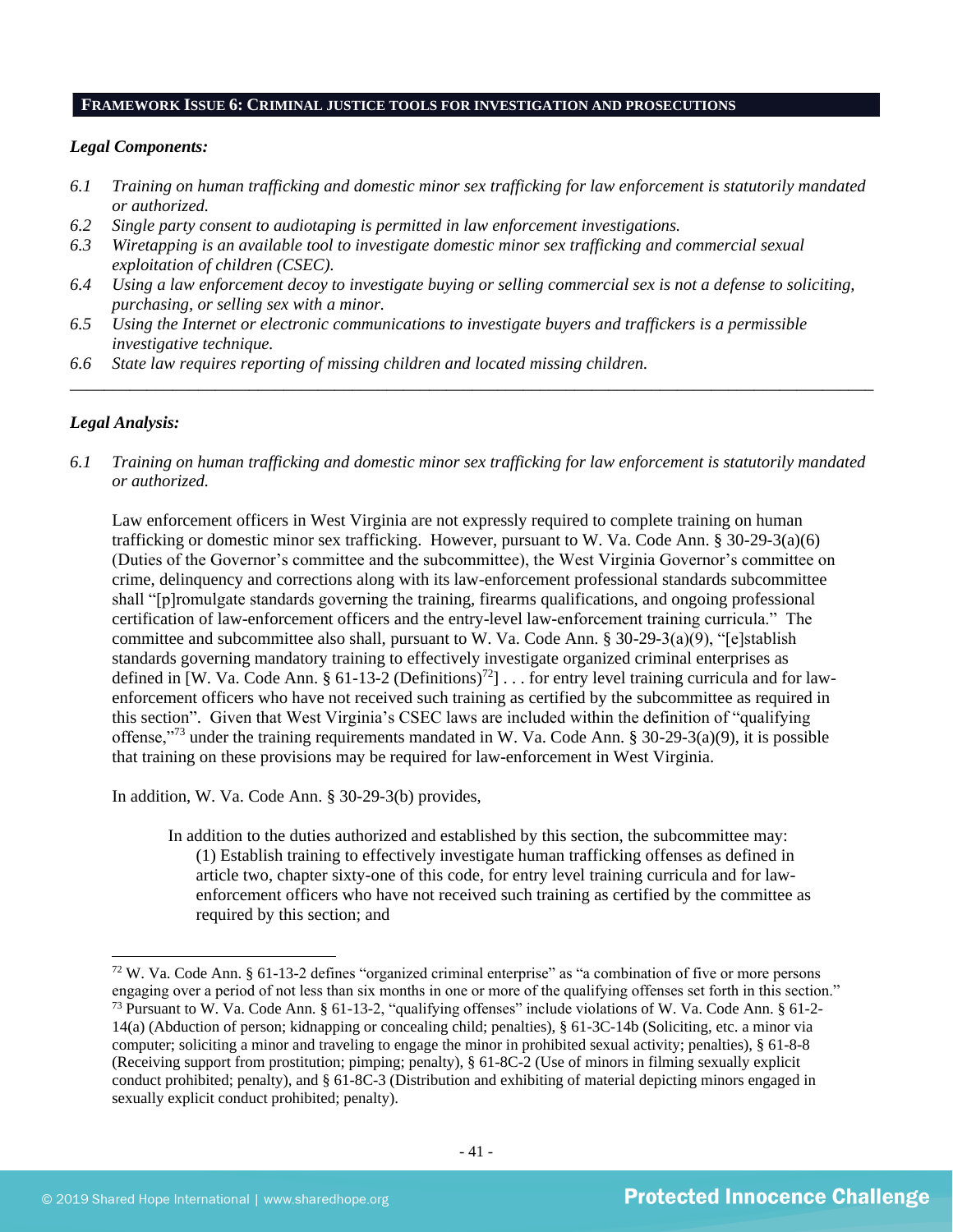(2) Establish procedures for the implementation of a course in investigation of human trafficking offenses. The course may include methods of identifying and investigating human trafficking and methods for assisting trafficking victims. In order to implement and carry out the intent of this subdivision, the committee may promulgate emergency rules pursuant to section fifteen, article three, chapter twenty-nine-a of this code.

#### *6.2 Single party consent to audiotaping is permitted in law enforcement investigations.*

Single party consent to audiotaping is permitted in West Virginia. W. Va. Code Ann. § 62-1D-3(e) (Interception of communications generally) states,

It is lawful under this article for a person to intercept a wire, oral or electronic communication where the person is a party to the communication or where one of the parties to the communication has given prior consent to the interception unless the communication is intercepted for the purpose of committing any criminal or tortious act in violation of the constitution or laws of the United States or the constitution or laws of this state.

## *6.3 Wiretapping is an available tool to investigate domestic minor sex trafficking and commercial sexual exploitation of children (CSEC).*

Wiretapping is available to investigate West Virginia's trafficking offenses and W. Va. Code Ann. § 61- 2-14 (Abduction of person; kidnapping, or concealing a child; penalties), a CSEC offense. Under W. Va. Code Ann. § 62-1D-8<sup>74</sup> (County prosecuting attorney or duly appointed special prosecutor may apply for order authorizing interception),

The prosecuting attorney of any county or duly appointed special prosecutor may apply to one of the designated circuit judges referred to in §62-1D-7 [Designated judges] of this code and the judge, in accordance with the provisions of this article, may grant an order authorizing the interception of wire, oral, or electronic communications by an officer of the investigative or lawenforcement agency when the prosecuting attorney or special prosecutor has shown reasonable cause to believe the interception would provide evidence of the commission of: (1) Kidnapping or abduction, as defined and prohibited by the provisions of §61-2-14 and §61-2-14a of this code and including threats to kidnap or demand ransom, as defined and prohibited by the provisions of §61-2-14c of this code; . . . (4) violations of §61-14-1 *et seq.* [Human Trafficking] of this code; . . . (7) felony violations of §61-8B-1 *et seq*. [Sexual offenses] of this code; . . . (9) violations of §61-13-3 [Offenses] of this code; . . . or (11) any aider or abettor to any of the offenses referenced in this section or any conspiracy to commit any of the offenses referenced in this section if any aider, abettor, or conspirator is a party to the communication to be intercepted.

Any information obtained through a wiretap authorized by an order granted under W. Va. Code Ann. § 62-1D-8, whether obtained by a law enforcement officer or other person receiving the information, may be disclosed in testimony given during "any criminal proceeding held under the authority of this state, any political subdivision of this state, or the federal courts of the United States." W. Va. Code Ann. § 62-1D- $9(c)$ , (f)<sup>75</sup> (Lawful disclosure or use of contents of communication).<sup>76</sup>

<sup>74</sup> The text of W. Va. Code Ann. § 62-1D-8 cited here and elsewhere in this report includes amendments made by the enactment of Senate Bill 61 during the 2019 Regular Session of the West Virginia Legislature (effective June 25, 2019).

<sup>75</sup> The text of W. Va. Code Ann. § 62-1D-9 cited here and elsewhere in this report includes amendments made by the enactment of Senate Bill 61 during the 2019 Regular Session of the West Virginia Legislature (effective June 25, 2019).

 $76$  To the extent evidence of other crimes not the basis for authorizing the wiretap is obtained through use of an authorized wiretap, W. Va. Code Ann. § 62-1D-9(e) and (g) authorize the use of such evidence by law enforcement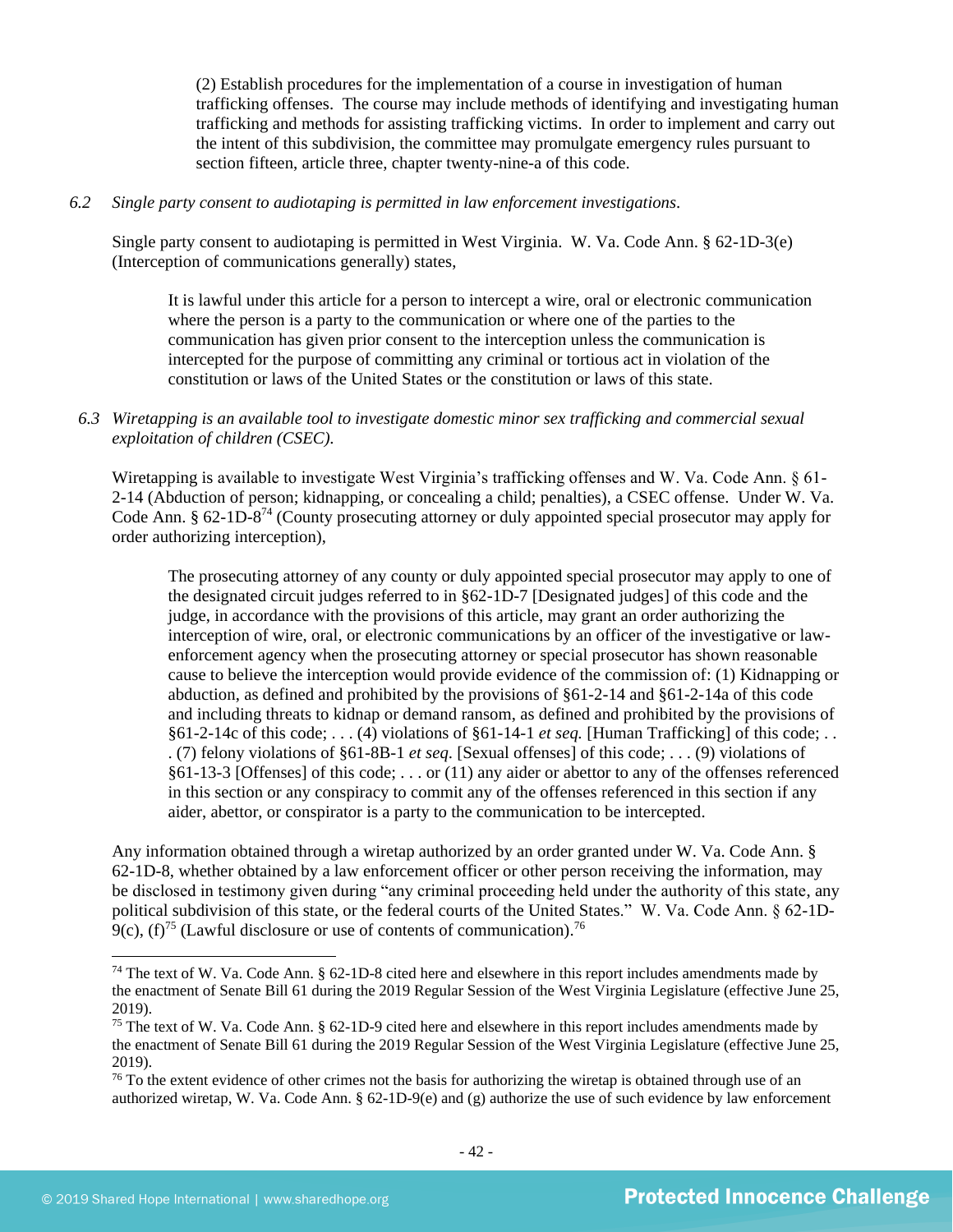## *6.4 Using a law enforcement decoy to investigate buying or selling commercial sex is not a defense to soliciting, purchasing, or selling sex with a minor.*

Although West Virginia's trafficking law does not expressly prohibit a defense to prosecution based on the use of a law enforcement decoy posing as a minor, W. Va. Code Ann. § 61-3C-14b (Soliciting, etc. a minor via computer; soliciting a minor and traveling to engage the minor in prohibited sexual activity; penalties), a buyer applicable CSEC offense, prohibits a defendant from asserting this defense when charged with using the computer to solicit a minor for commercial sex. Specifically, W. Va. Code Ann. § 61-3C-14b uses the phrases "a person he or she believes to be such a minor . . ." and "the person believed to be a minor's . . . ." W. Va. Code Ann. § 61-3C-14b(a), (b). Based on this language, buyers charged with attempting to solicit or purchase sex with a minor under W. Va. Code Ann. § 61-3C-14b would be prohibited from asserting a defense based on the fact that an actual minor was not involved.

#### *6.5 Using the Internet or electronic communications to investigate buyers and traffickers is a permissible investigative technique.*

Use of the Internet to investigate buyers and traffickers appears to be a permissible investigative technique under W. Va. Code Ann. § 61-3C-14b (Soliciting, etc. a minor via computer; soliciting a minor and traveling to engage the minor in prohibited sexual activity; penalties). According to W. Va. Code Ann. § 61-3C-14b,

(a) Any person over the age of eighteen, who knowingly uses [or attempts to use] a computer to solicit, entice, seduce or lure . . . a minor known or believed to be at least four years younger than the person using the computer or a person he or she believes to be such a minor, in order to engage in  $\dots$  [several crimes, including prostitution], is guilty of a felony  $\dots$ (b) Any person over the age of eighteen who uses a computer in the manner proscribed by the provision of subsection (a) of this section and who additionally engages in any overt act designed to bring himself or herself into the minor's, or the person believed to be a minor's, physical presence with the intent to engage in any sexual activity or conduct with such minor that is prohibited by law, is guilty of a felony . . . .

and its introduction in evidence through testimony in the criminal prosecution. W. Va. Code Ann. § 62-1D-9(e) and (g) provide,

(e) When an investigative or law-enforcement officer, while engaged in intercepting wire, oral, or electronic communications in the manner authorized herein, intercepts wire, oral, or electronic communications relating to offenses other than those specified in the order of authorization, the contents thereof, and evidence derived therefrom, may be disclosed or used as provided in §62-1D-9(a) and §62-1D-9(b) of this code. Such contents and any evidence derived therefrom may be used under §62-1D-9(c) of this code when authorized or approved by the designated circuit judge where such judge finds on subsequent application that the contents were otherwise intercepted in accordance with the provisions of this article. The application shall be made as soon as may be practicable after such contents or the evidence derived therefrom is obtained.

(g) Any information relating to criminal activities other than those activities for which an order to intercept communications may be granted pursuant to §62-1D-8 of this code may be disclosed only if such relates to the commission of a felony under the laws of this state or of the United States, and such information may be offered, if otherwise admissible, as evidence in any such criminal proceeding.

. . . .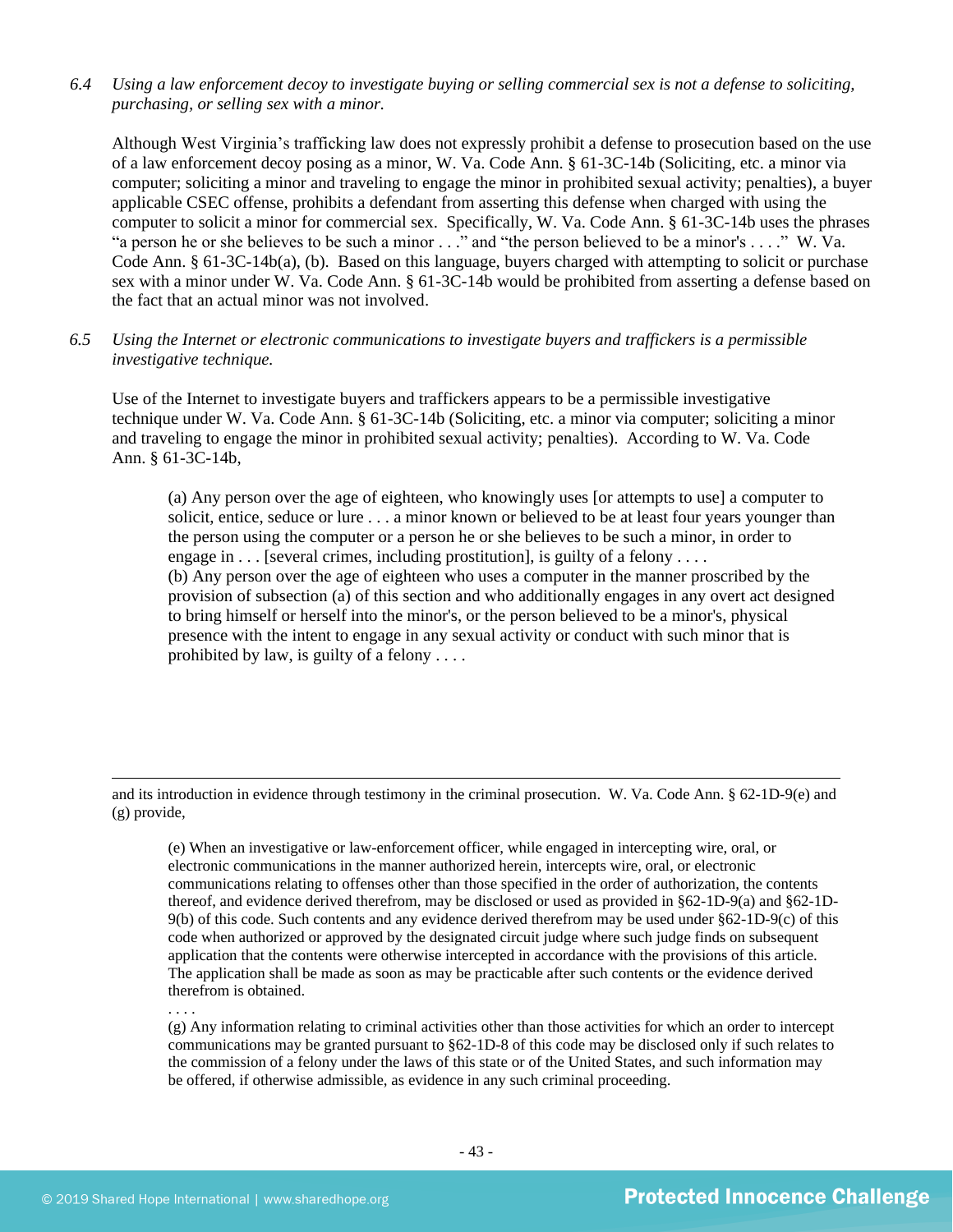#### *6.6 State law requires reporting of missing children and located missing children.*

Investigating law enforcement agencies are required to update reports of missing children pursuant to W. Va. Code Ann. § 49-6-112(c) (Agencies to receive report; law-enforcement agency requirements), which provides,

A law-enforcement agency involved in the investigation of a missing child shall:

(1) Update the initial report filed by the agency that received notification of the missing child upon the discovery of new information concerning the investigation;

(2) Forward the updated report to the appropriate agencies and organizations;

(3) Search the national crime information center's wanted person file for reports of arrest warrants issued for persons who allegedly abducted or unlawfully retained children and compare these reports to the missing child's national crime information center's missing person file; and

(4) Notify all law-enforcement agencies involved in the investigation, the missing children information clearinghouse, and the national crime information center when the missing child is located.

Pursuant to W. Va. Code Ann. § 49-6-101 (Clearinghouse function; State Police requirements, rulemaking), the West Virginia Missing Children Information Clearinghouse was established to serve as a "central repository of information on missing children" and, under subsection (c), it shall do the following:

(1) Establish a system of intrastate communication of information relating to missing children;

(2) Provide a centralized file for the exchange of information on missing children and unidentified bodies of children within the state;

(3) Communicate with the National Crime Information Center for the exchange of information on missing children suspected of interstate travel;

(4) Collect, process, maintain and disseminate accurate and complete information on missing children;

(5) Provide a statewide toll-free telephone line for the reporting of missing children and for receiving information on missing children;

(6) Disseminate to custodians, law-enforcement agencies, the state Department of Education, the Bureau for Children and Families and the general public information that explains how to prevent child abduction and what to do if a child becomes missing;

(7) Compile statistics relating to the incidence of missing children within the state;

(8) Provide training materials and technical assistance to law-enforcement agencies and social services agencies pertaining to missing children; and

(9) Establish a media protocol for disseminating information pertaining to missing children.

Under W. Va. Code Ann. § 49-6-106(a) (Missing child reports; law-enforcement agency requirements; unidentified bodies), when law enforcement receives a report of a missing child, it shall,

(1) Immediately start an investigation to determine the present location of the child if it determines that the child is in danger; and

(2) Enter the name of the missing child into the clearinghouse and the national crime information center missing person file if the child meets the center's criteria, with all available identifying features, including dental records, fingerprints, other physical characteristics and a description of the clothing worn when the missing child was last seen.

If the missing child is under 13, law enforcement may forward the contents of the missing person report to the child's last known "[c]hild care center or child care home in which the child was enrolled" or "[s]chool the child attended in West Virginia, if any." W. Va. Code Ann. § 49-6-112(b).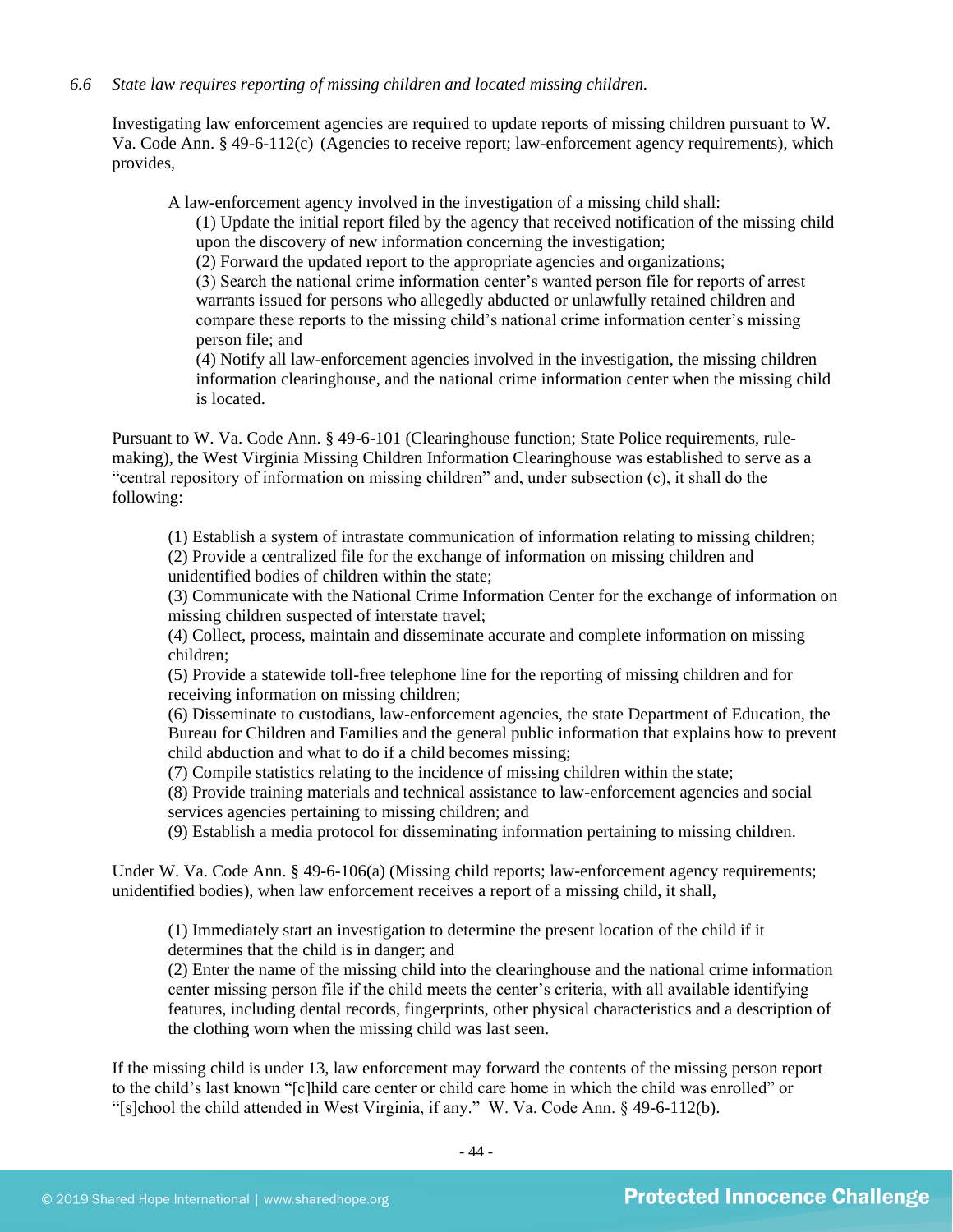If law enforcement finds an unidentified body of a child, it must report the information to the clearinghouse and to the National Crime Information Center Unidentified Person File and cross-check the information with missing child descriptions. W. Va. Code Ann. § 49-6-106(c).